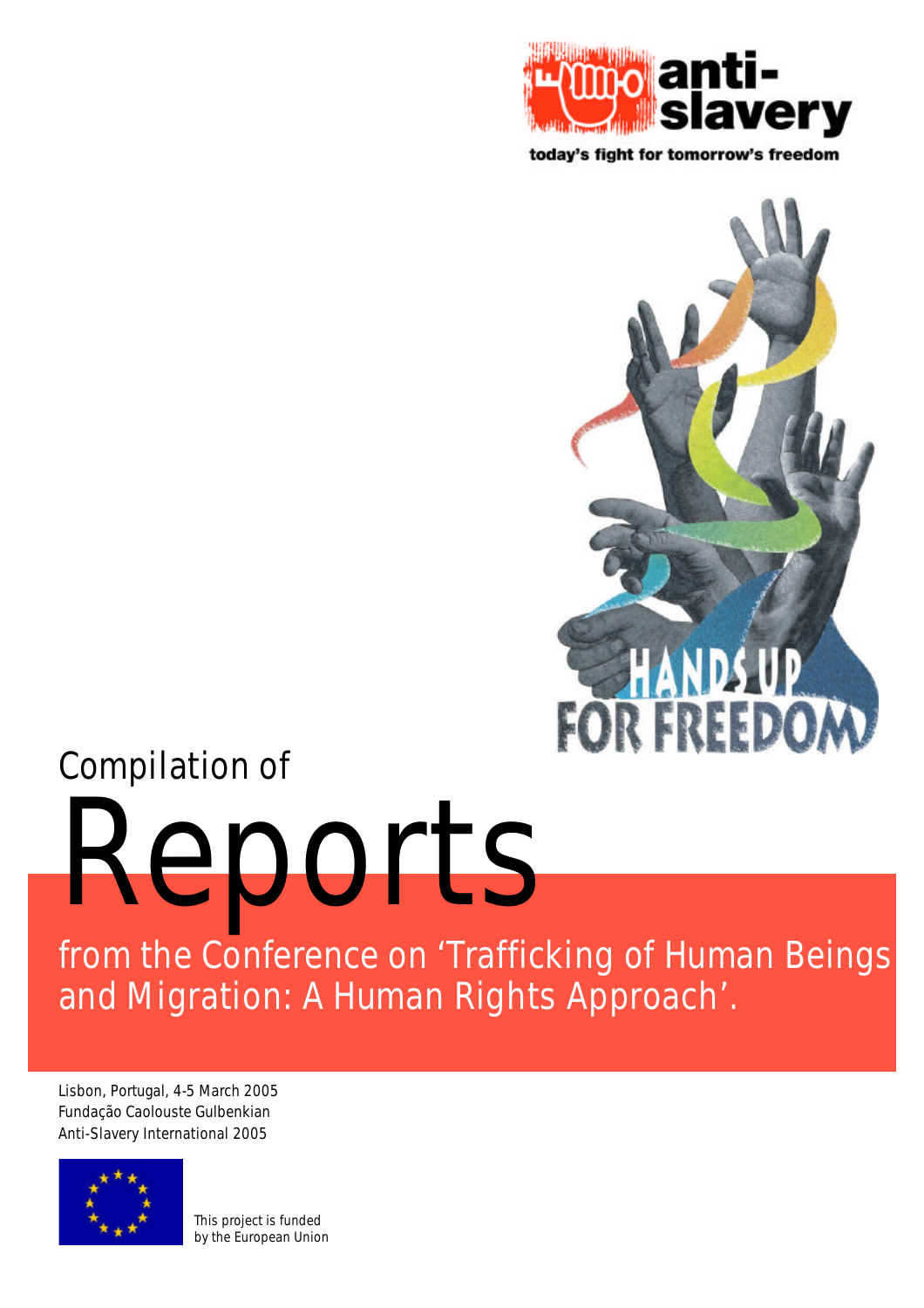# **Table of Contents**

| Female Migrant Workers in Spain: Study and Analysis in the International Context, the European<br>Community Context and in Spain             |
|----------------------------------------------------------------------------------------------------------------------------------------------|
| The Trafficking of Children into the UK for Sexual Purposes                                                                                  |
| Migration and Trafficking in Migrants on the Border between Haiti and the Dominican Republic                                                 |
| Reflection Period for Vulnerable Victims of Trafficking in Persons                                                                           |
| Actions Taken Regarding Trafficking of Human Beings in the UK                                                                                |
| Trafficking of Persons to Europe: the Perspective of Nigeria as a Sending Country                                                            |
| "New" Forms of Labour Exploitation: Exploitation of Portuguese Migrant Workers in Europe and<br>Eastern European Migrant Workers in Portugal |
| Proposal for the Council of Europe Convention on Action against Trafficking in Human Beings                                                  |
| Exploitation of Domestic Labour and the Case of Romanian Carers in Rome - Executive Summary                                                  |
| Exploitation of Domestic Labour and the Case of Romanian Carers in Rome - Excerpts from<br>Chapters 4, 6-8                                   |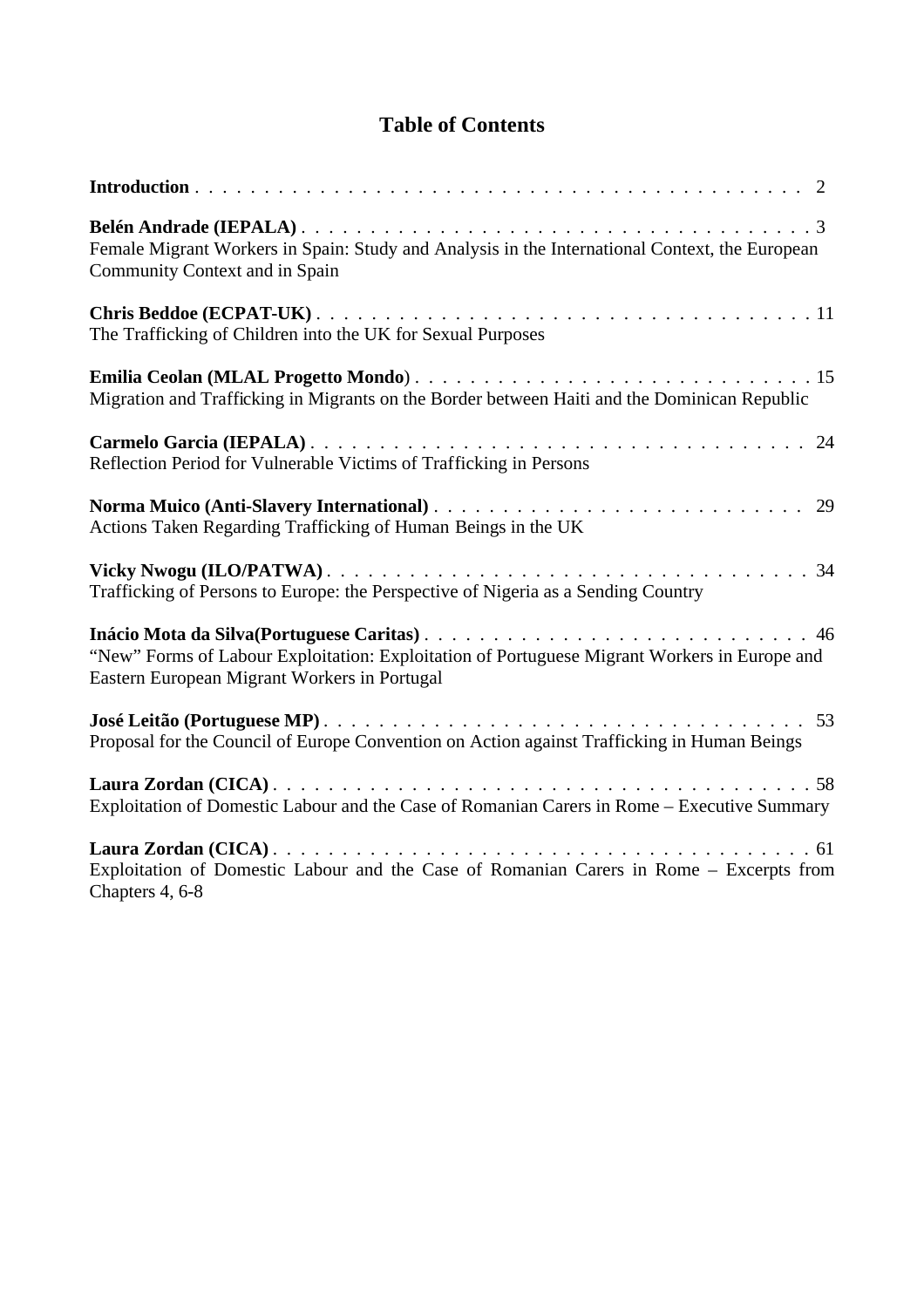# **Introduction**

"Hands Up for Freedom" is a development education project that Anti-Slavery International has been involved with, in partnership with four other non-governmental organisations (NGOs) in Europe: CICA (Communità Internazionale di Capodarco) in Rome, IEPALA (Instituto de Estudios Políticos para América Latina y África) in Madrid, MLAL (Movimento Laici America Latina) Progetto Mondo in Verona and OIKOS in Lisbon. The project's purpose is to create public awareness of contemporary forms of slavery and in particular of trafficking in human beings. This is an often misunderstood phenomenon that involves the exploitation of women, men and children, in every part of the world. "Hands Up for Freedom" is aimed at secondary school and university students, educators, trade unions representatives, employers, politicians and the public in general.

In March 2005, Anti-Slavery International, CICA, IEPALA, MLAL Progetto Mondo and OIKOS took part in a two-day conference held at the Fundação Caolouste Gulbenkian in Lisbon, Portugal. We addressed the current trafficking and migration situation in our respective countries, actions taken by our governments and policies we would like implemented. We also invited our global partners to present papers on various topics relating to the conference theme, "Trafficking of Human Beings and Migration: A Human Rights Approach". This report is a summary of information made available during the conference in Lisbon.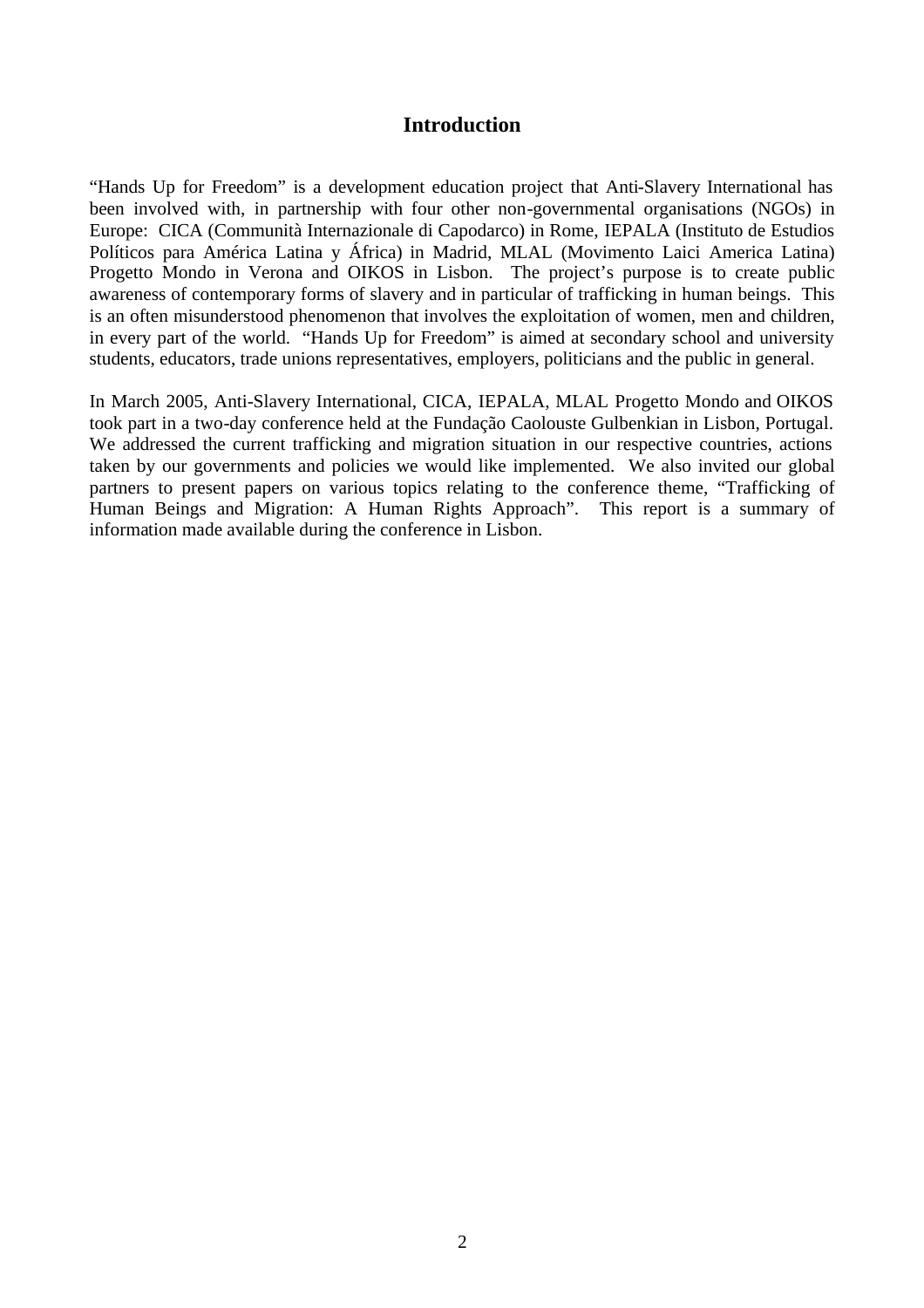# **Female Migrant Workers in Spain: Study and Analysis in the International Context, the European Community Context and in Spain**

Gina Gallardo, Sandra Gil and María Paredes Presented by Belén Andrade, Co-ordinator of Co-operation and Development Activities IEPALA

#### **Female Migrant Workers**

Study and analysis of the international context, the European community context and the Spanish case.

#### **Methodology**

This paper is the result of data collection, analysis, case studies and statistics on the working conditions of women, mainly Latin American, in Spain. The study covers analysis within Europe, as well as the movement of people, particularly workers, at the international level. Relevant experiences were found that balanced out this phenomenon and were useful in the exchange of information for the present analysis.

Gina and Maria come from the Dominican Republic, and Sandra is from Argentina. From their own experience as migrants in Spain and from the wide analysis of research, dialogue and experiences, they have summed up the situation of female migrant workers in Spain, starting with a global analysis and then looking at particular cases, including the norms and peculiarities of the Spanish State and system, and the movement of people to Spain.

The method used is that of participant analysis, where the people involved have become protagonists in the process of building up knowledge about the subject under study, detecting problems and needs and elaborating suggestions and conclusions.

#### **International Context**

With the expansion of the capitalist economy there has been an increase in the movement of people as the more productive sectors have an increasing need for labour. Therefore migration flows move to these areas.

Characteristics of the international context:

- Feminisation of poverty and labour;
- Connections between the impact of economic policies in developing countries, and the growth and feminisation of trans-border paths;
- At the same time, an increased presence of women in migration movements has become apparent, due to the application of neo-capitalist policies;
- Polarisation of public expenditure: responsibilities for health and education are being transferred to families and there is an increase in female-headed households;
- Unemployment is putting more pressure on women to find other financial support.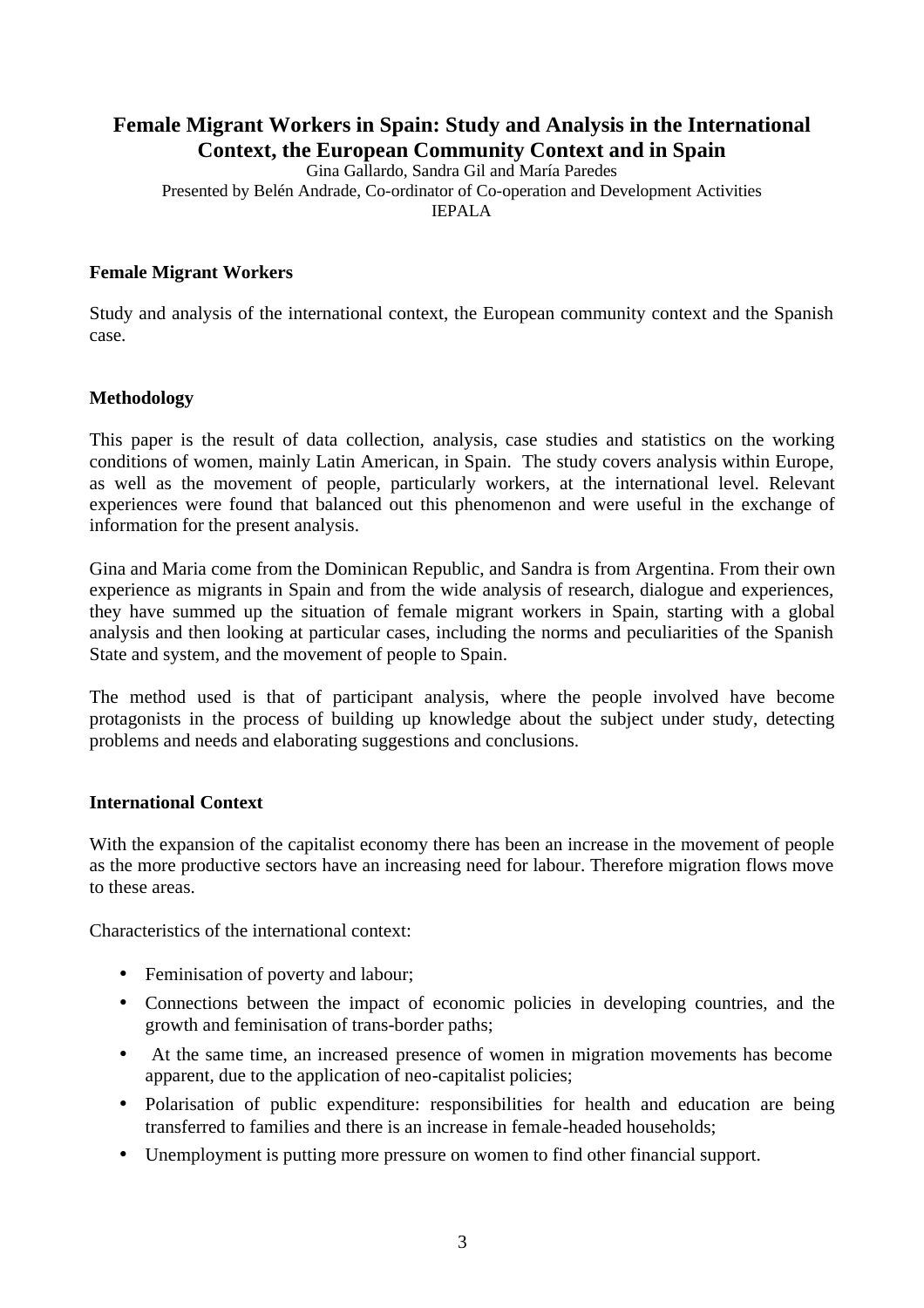# **Community Context**

As relations between nations within a community become stronger, a global gap appears between regions and countries as free access and movement in the community space is denied to people from non-community countries.

Freedom of movement only applies to the market. Hence social, political, economic and cultural hierarchies are stratified worldwide.

Another effect of the creation of a community space, such as the European Union, is the absence of visa and border controls between member countries and greater rigidity outside this space.

Furthermore, the agreements reached in matters of immigration in the European Union space affect only border controls and not the development of a common policy for integration of the migrant population. Protecting fundamental human rights, which are universal, would be the way to achieve this. The only directives that have been taken into account regarding the rights of undocumented persons are the right to family reunion and the statute of long-time residents from non-community countries.

#### **Spain as a Country of Immigration**

Characteristics: A fragmented labour market and an extensive informal economy.

Figures for documented migrants from Latin America have risen from 61,000 in 1991 to 514,485 in 2003. This represents 38.61 per cent of the total number of migrants resident in Spain.

There is a noticeable increase in the presence of people from Latin American countries, partly due to the importance of colonial and historical ties with these countries, and to the change in the choice of destination of migrants, which up to the end of the 1990s was the U.S.A.

The main characteristics of the new employment sectors taken up by migrants are the precarious nature of employment and the fact that the work available for women and young people is mainly in the areas of health, education, catering and leisure.

#### **Spain's Labour Context**

The end of the Franco dictatorship paved the way for a democratic system and more social and political participation, accompanied by the transference of revenues towards lower income sectors. Between 1976 and 1985, the crisis ended in strong economic re-structuring. Policies of expansion and redistribution of jobs were replaced by progressive deregulation in the labour market. The model for economic growth since then is based on extension of temporary and flexible work. Increase in unemployment, expansion of the informal economy and fragmentation of the labour market are some of the effects of these changes.

- Demand for labour comes from highly precarious and temporary sectors.
- Inclusion of Spanish women in the labour market gives rise to greater demand for domestic workers.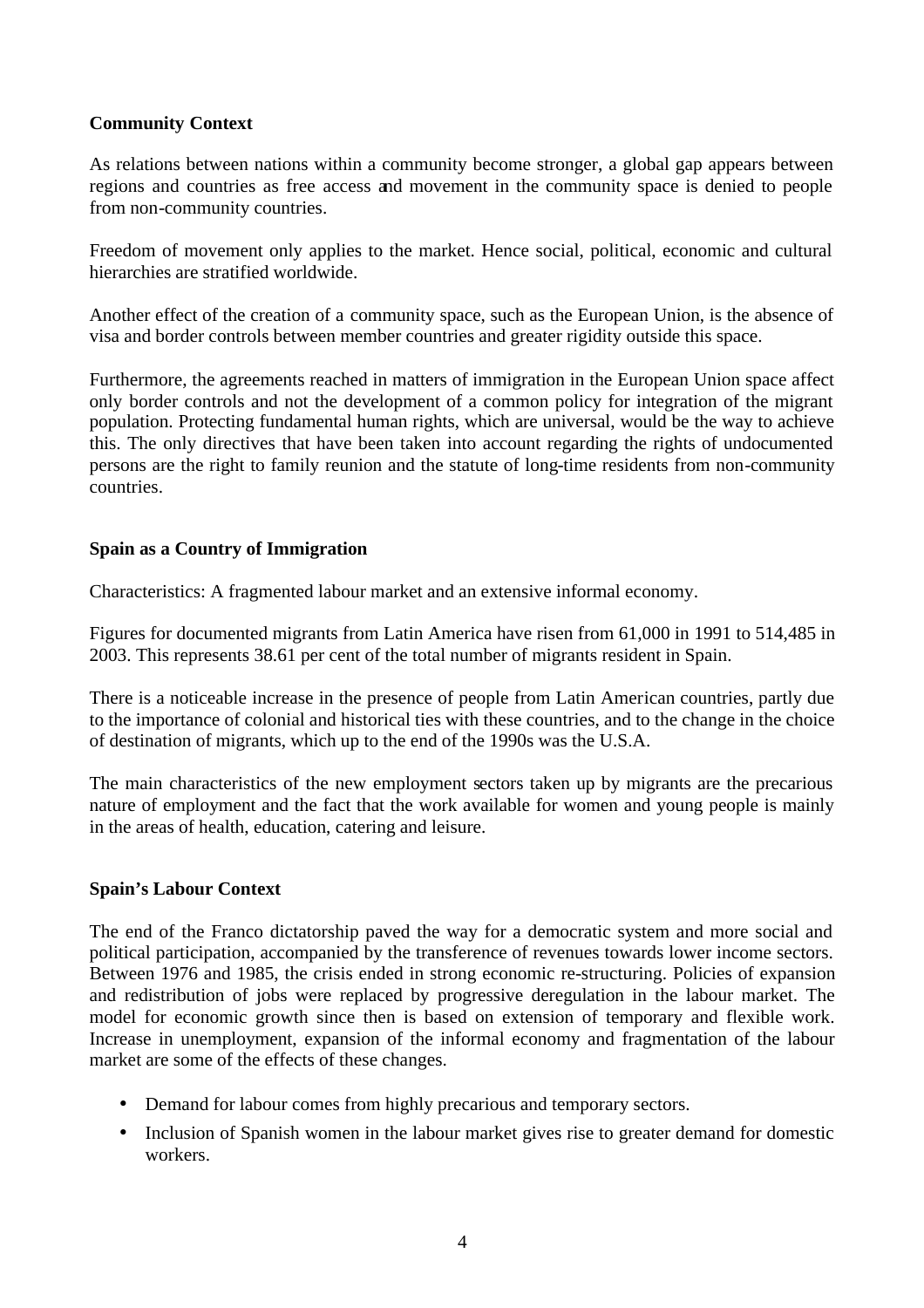• Social protection system linked to a limited welfare state, high levels of unemployment and an increase in migrant labour.

# **Spain and the International Market**

Because of the requirements of the international market and the existence of an important informal economy a pattern begins to appear: a small number of employees in executive posts and a majority of workers without contracts. In this hierarchical structure, there is room for migrant workers stratified by gender, ethnic origin and nationality. In the agricultural sector, there is an important source of irregular migrant employment. This is part of the dynamics of trying to reduce costs in order to compete in international markets.

Another characteristic of the Spanish labour system is the widespread demand for female domestic workers, as work in the home is not shared equally between men and women.

# **Legal Frame, Policy on Migration**

The first Immigration Law in Spain came in 1985 to coincide with Spain's entry in the European Union in 1986.

It did not include such rights as family reunion. Regularisation and systems for annual quotas were set up. A change was introduced in the regularisation process but no new legal offers of employment were made.

At the end of 1999 and after nearly a year of negotiations between parliamentary groups, NGOs and migrant associations, a new law, Law 4/2000, on the rights and freedoms of foreigners in Spain and their social integration was passed. The Popular Party (in government from 1996 to 2000) expressly opposed this law, which included rights to medical care, education, right of association for undocumented migrants, residency, free legal advice, and fines instead of deportation. Opposition from the Government meant that a new law, Law 8/2000, was approved in December 2000 suspending the mechanism for automatic regularisation, suppressing the rights of undocumented people, and making provision for internment and expulsion of foreigners without a residence permit.

It also gave transport companies greater involvement in checking documents from the migrant's country of origin. The new directive included data exchange on the foreign population between official bodies and it made family reunion more difficult (i.e. migrants had to obtain separate work permits).

During the Popular Party years, the Ministry of the Interior gained greater power in the area of migration and integration of migrants. The PSOE Government (2004-2008) set up an Office for Immigration within the Ministry of Labour and Social Affairs with a director's post specifically dedicated to integration headed by a former Red Cross chairwoman. The new Government drafted Act 14/2003, which brings into force a new process of regularisation, albeit only for 2005.

# **Insertion of Migrant Workers in the Labour Market**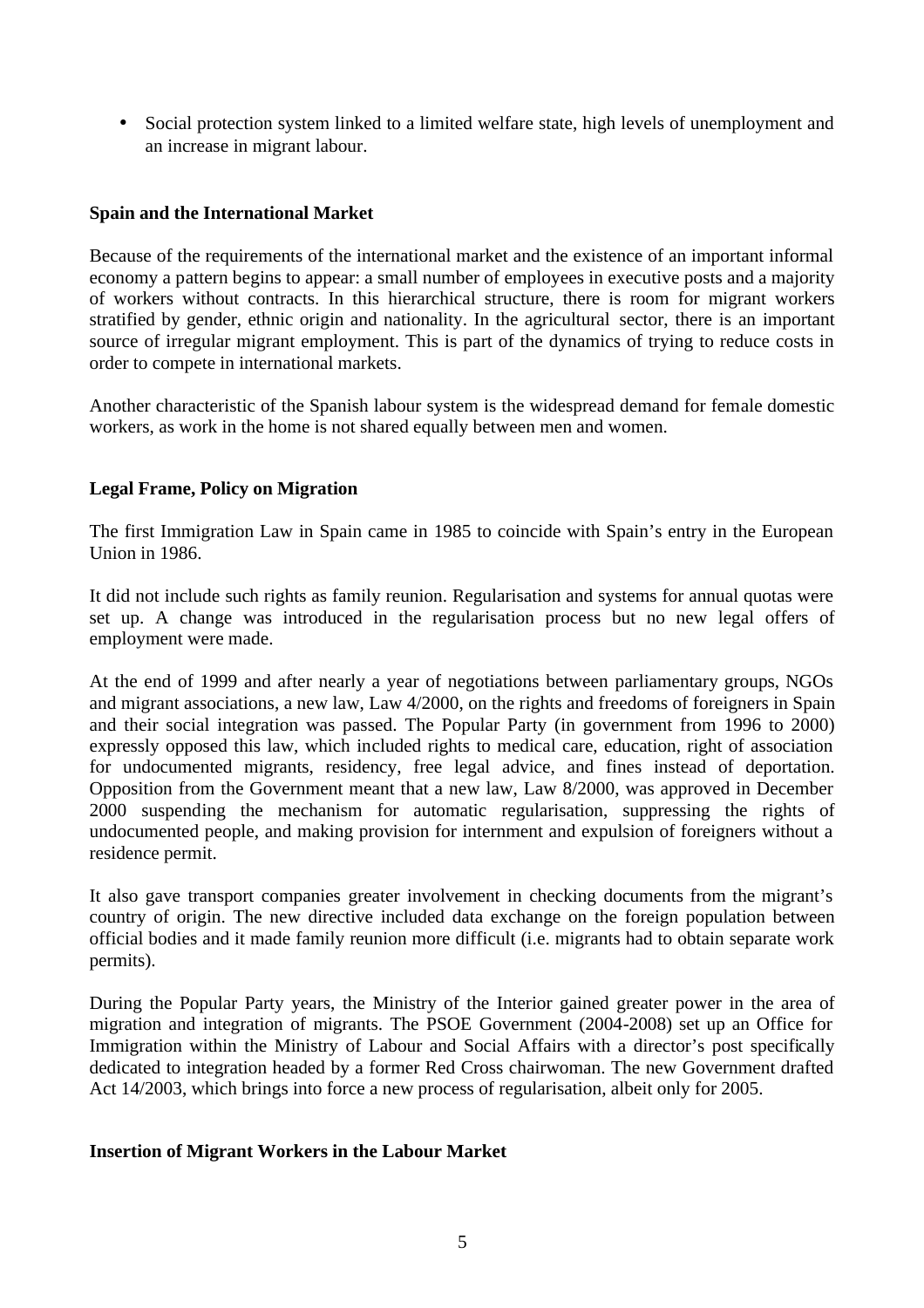Due to the character of the Spanish labour market, the different foreign communities can be found in five different sectors: finance, insurance and services, commerce and catering, domestic work, agriculture and construction work.

There is however a clear polarisation of jobs, with those that are more 'prestigious' being occupied by workers from the EU, the US and Japan, while 'undervalued' posts are occupied by workers from Latin America, Asia and Africa.

The figures indicate that 50 per cent of Latin American workers perform low-skilled labour, of which 19 per cent is in the service sector.

In the case of community workers, seven per cent are in non-qualified posts and 50 per cent are in prestigious sectors.

As mentioned, there are sectors exclusively reserved for migrants, such as domestic work and agriculture, where irregularity has always been the norm, and building, which is typified by fragmentation, subcontracting and disregard for professional qualifications.

# **Options for Residing in Spain as Set in the Current Law of Immigration**

It is possible to be a resident in Spain through work, studies, family reunion or to a lesser degree for humanitarian reasons. Most migrants obtain residence through work.

To renew a residence permit, it is necessary to be making National Insurance contributions. This is difficult when workers lose their jobs and are not paying contributions. Through the quota system – the legal option that allows entry in Spain – a person must prove that they are not in the country when they apply for residence. Before making vacancies available each year, the State looks at the employment situation in the country. This means that job offers vary and are subject to the requirements of Spanish society and economy. In 2004, entry under the quota numbered 300 women from the Dominican Republic and Ecuador. This indicates that few people can gain entry into the country legally by this procedure.

# **Participation of Female Domestic Workers in Spain**

As mentioned before, women from non-community countries work in domestic work, the sex industry, commerce and catering.

41.6 per cent of non-community female foreign workers are in domestic work, 6.9 per cent in catering, 6.4 per cent in office work and 3.6 per cent in cleaning services.

Domestic work is the main road of entry into Spain for 63 per cent of non-community women. Only 19 per cent of migrant workers from developing countries arrived in Spain with a work permit. 80 per cent started working illegally.

#### **Characteristics of Domestic Work**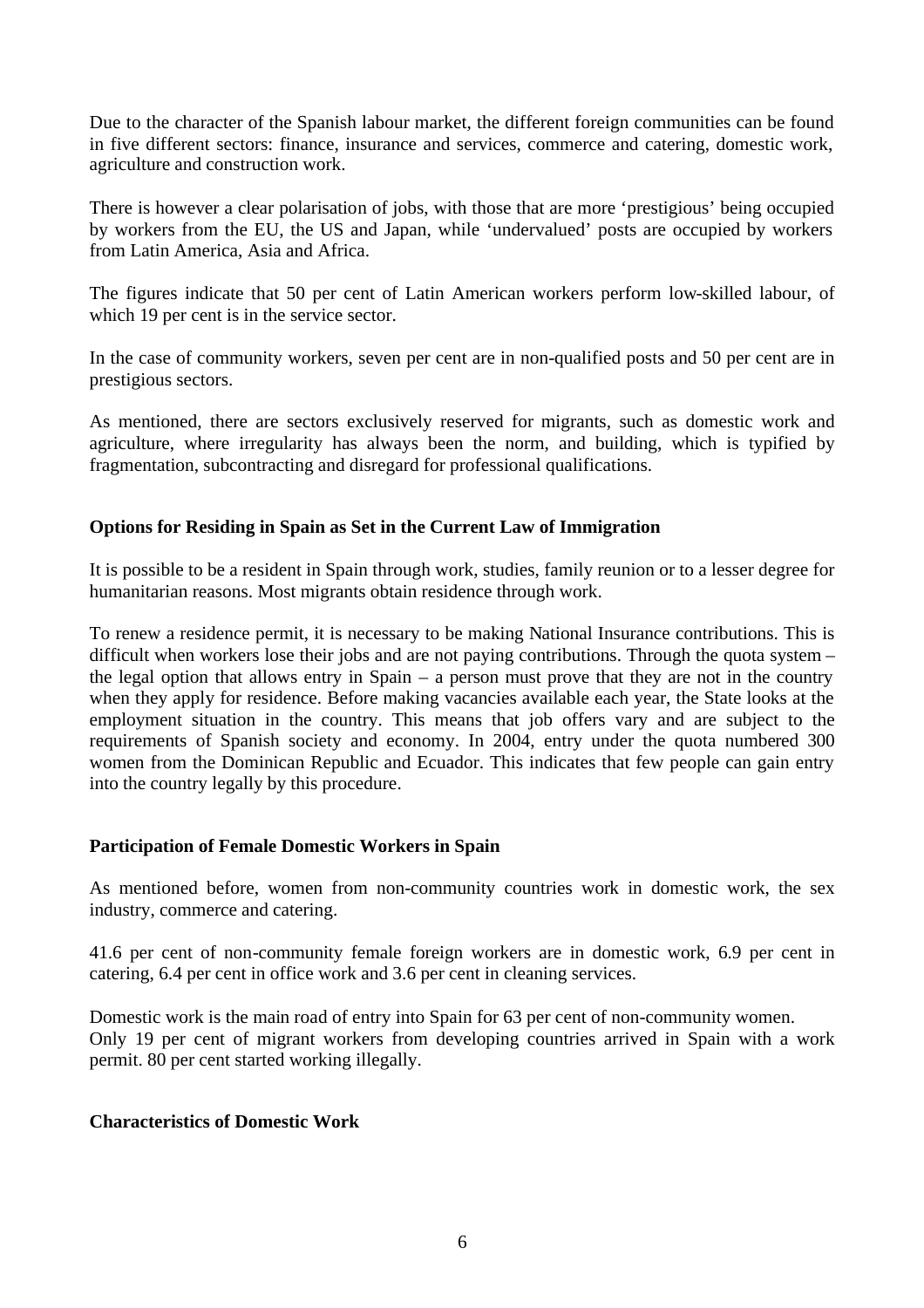The current legislation allows employers to decide the working hours. In practice, domestic workers work on average between 9 and 11 hours daily.

According to Act 1424/1985, "it is legal to pay the minimum monthly wage (460 Euros) for fulltime work, and 45 per cent of this wage can be paid in kind (food and lodging)".

Domestic work does not require employers to make a written contract or to pay National Insurance for their employees. Often the employees pay it themselves since making National Insurance contributions is a pre-requisite for renewing a residence permit when the existing one ends.

# **Characteristics of the Sex Industry**

The sector is characterised by lack of regulation. Work permits or residence permits cannot be obtained for this kind of work. Most workers in the industry get their permits either as domestic or agricultural workers. Women in the sex industry suffer abuse by the police and often have to be helped out as not possessing a residence permit means they are often victims of ill treatment.

Each autonomous community in Spain drafts its own social assistance action plans for migrants and for each specific sector. In the case of prostitution, the following actions have been set in motion:

- The Madrid Town Council has started an action plan to fight sexual slavery in order to put an end to street prostitution.
- In Catalonia, prostitutes who work in public spaces receive a fine until a new rule is being drafted! In general, government debate tends to criminalise street prostitution yet normalise business activity in the sector. The women who work in this industry are not always happy with these proposals, which do not consider them as part of the industry.

There is ample and diverse demand in this sector, and the business will continue blooming. But as Laura Agustin (2001) points out, "the role of demand is central in this area, but misunderstood; the discourse – the dominant discourse – tends to be patronising and to forget that prostitution does not consist of prostitutes and exploiting procurers, but of links between providers and clients".

#### **Sexual Work**

State law 11/1999 of 30 April penalises any inducement into prostitution. This is the main worry for business in the sector: "Whosoever forces an adult to work in prostitution or to stay in it, by the use of violence, intimidation or deceit, or by abusing their superior position or the need or vulnerability of the victim, will receive a prison sentence of between two and four years and a fine of between 12 and 24 months. The same penalties will apply to those who facilitate entry into, stay, or exit from, the national territory to persons in order to exploit them using violence, intimidation or deceit or by abusing their position of superiority or the need or vulnerability of the victim."

There is high and diverse demand in the sex industry in the receiving countries, which accounts for its survival.

Some people consider any exchange of money for sex exploitation, while others consider it an economic activity. Women in the sector call themselves workers.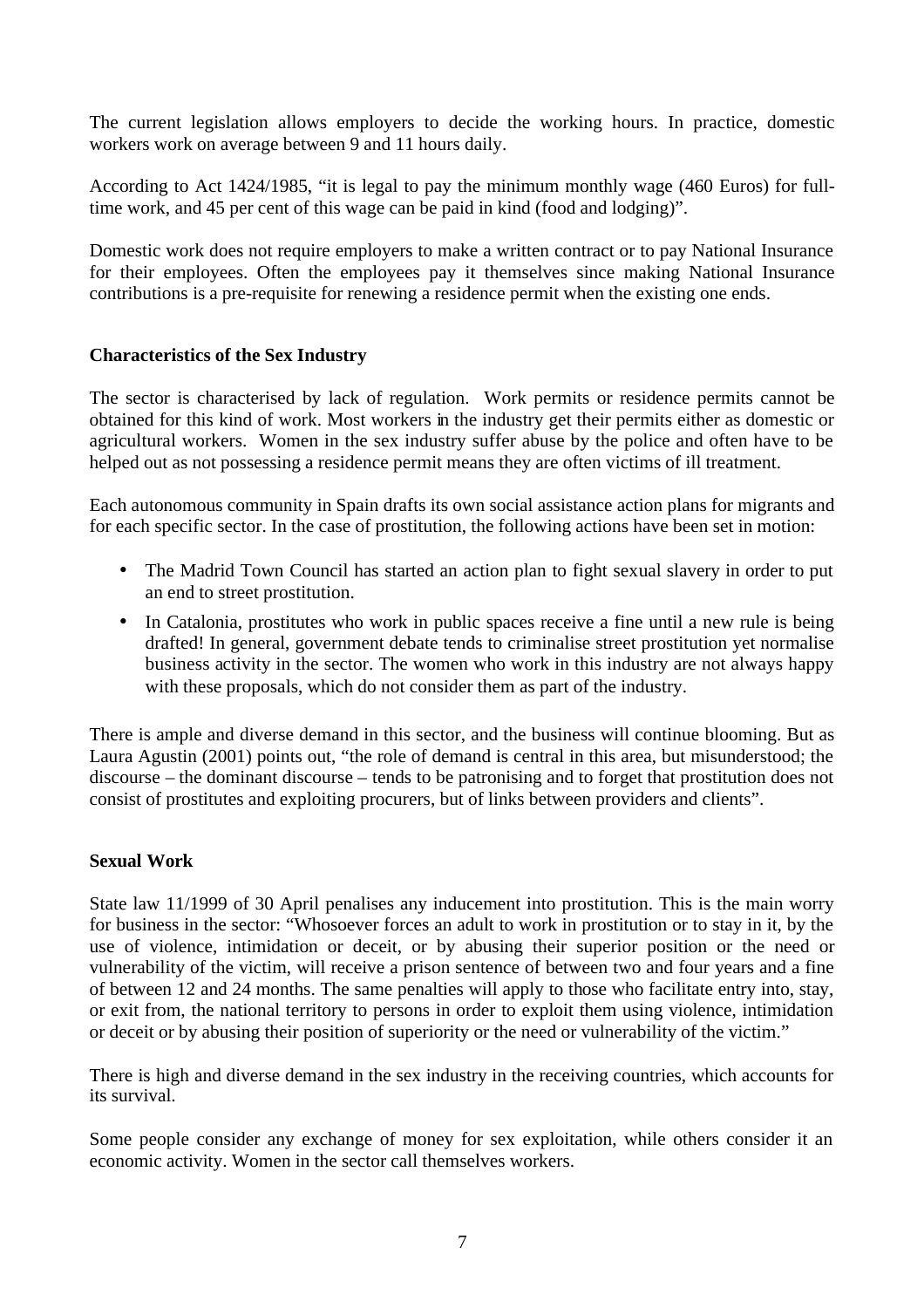In the fieldwork on prostitution, the situations of exploitation mentioned are all atypical and few and far between.

#### **Some Sociological Reflections on Sex Work**

Emotional, erotic and sexual needs are part of a complex social situation where it is not easy to make clear differentiations; the sex for money modality is not widely different from concepts such as "sex without money" or "personal attention for money".

The borders between these modalities and their social status are the by-products of social norms and their means of regularisation, which are historically changeable.

The emotional contribution made by migrant women employed in the sex industry in industrialised countries is an "emotional plus" and the relationships that they establish with families are "worldwide chains of emotional support and help".

# **Diversity of Situations: Women in the Sex Industry**

There are, as in every sector, different reasons for working in this sector: the desire to migrate; an agreed journey with trafficking networks but deception as to the type of work that is to be done; neither trafficking nor sexual exploitation; use of networks of acquaintances in order to migrate and find work in the sex industry; choosing sex work after having decided to migrate; use of professional networks to travel and in some cases a move to the sex industry from domestic work.

#### **Trafficking in Persons and Migrant Labour**

It is important to distinguish between trafficking in women for sexual exploitation and migration to work in the sex industry.

There is a view that defines trafficking as not only when somebody is forced into it but also when a person consents.

Article 41.3 of the Immigration Law states that residence permits can be obtained if information about the persons involved in trafficking is provided. However measures against trafficking are aimed in general at its repression rather than at victim protection and therefore, any action taken does not have the desired practical effect nor does it offer the victim an alternative to become free from exploitation or dependence.

#### **Some Final Notes**

50 per cent of the 150 million international migrants are women and work in nursing, domestic work and the sex industry.

This lack of job opportunities in other sectors has established a link in Spanish society between being a female migrant and working in domestic or sex work.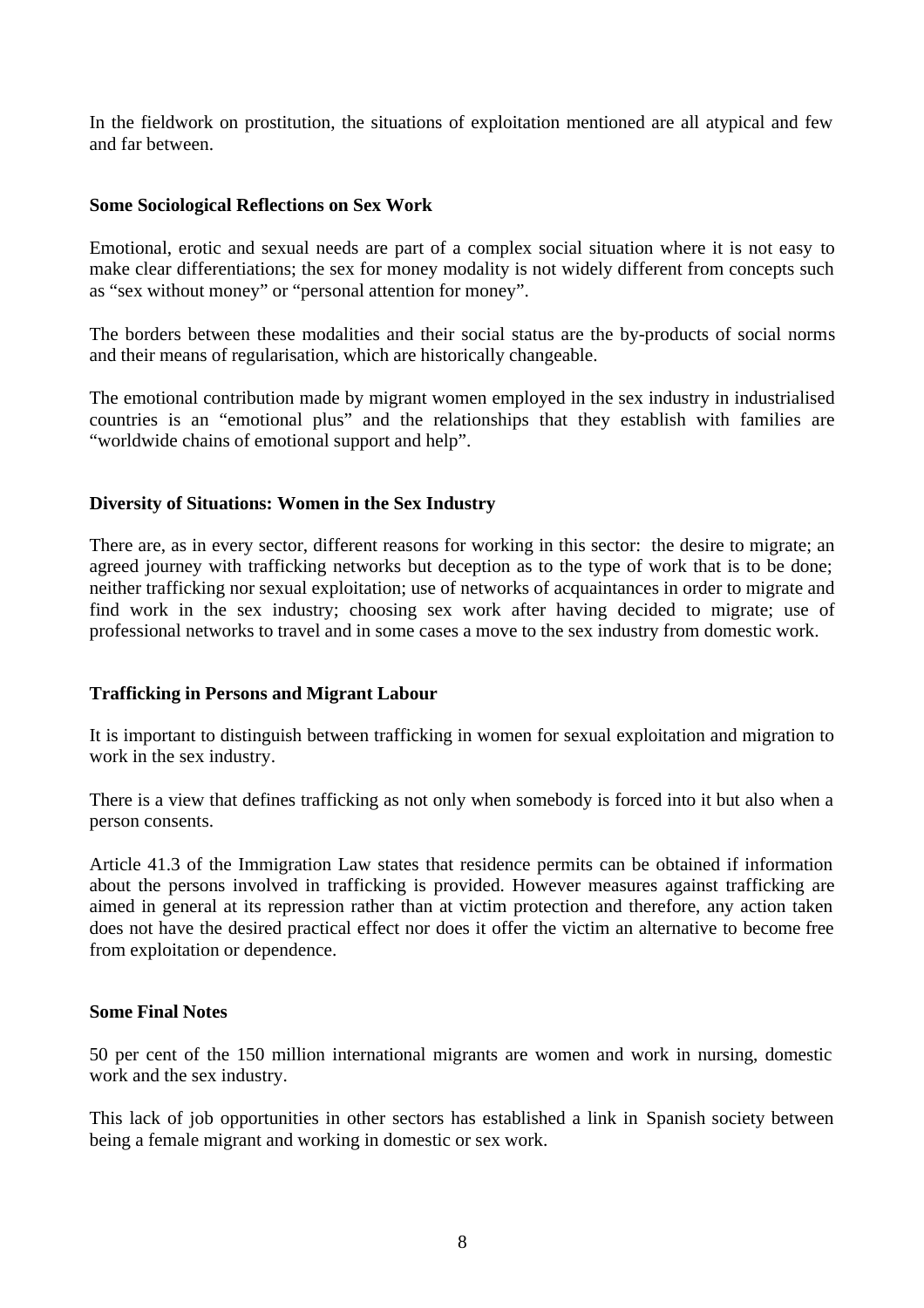Furthermore, the immigration law establishes a policy of quotas with a demand for manpower in specific jobs as the only way to obtain work and residence permits for non-community workers.

These jobs are typically the least regulated and worst paid, and within an institutional framework, marked by gender discrimination and market fragmentation.

The situation in domestic work: The importance of having a contract to renew work and residence permit generates dependence on the part of the worker, and makes exploitation at work, ill treatment and sexual abuse easier.

Women from non-community countries are particularly affected by a lack of regulation in sex work.

With the incorporation of Spanish women into the workplace, it has become necessary "to hire the emotional services" of a person from another country willing and able to come into the home and be a mother substitute. Given that in Spanish society it is generally the women who take care of the very young and the old, it is also female foreign labour that is needed for these jobs.

From a trafficking in persons point of view, where migration, trafficking in women and sexual work are seen as one and the same, sex industry workers are seen as victims or delinquents with ties to the international mafia or to trafficking networks.

To be considered for regularisation in the exceptional period of normalisation that took place between 7 February and 7 May 2005, applicants had to show a work permit and prove that they had lived in Spain for more than a year. This rule particularly penalised women in domestic work and the sex industry because the irregularity in those sectors meant that they could not prove that they had been working.

Many women from countries in the South and the East are forced to leave their families to look after families in the North; this creates a globalisation of motherhood and the breaking down of the family unit in their country of origin.

Borders are not the only limitation. States set parameters of inclusion and exclusion of foreign and national population, and limit their rights and freedoms. This mirrors the international system that marginalises certain countries.

In spite of the fact that laws recognise fundamental rights to all foreigners independent of their administrative status, "the women who talk to us make it clear that, suspended between two worlds, they live a negative existence between forced domestic work and prostitution, that the bodies and roles of women are particularly vulnerable and that this vulnerability is made worse by laws and their interpretation. Laws often label women as victims, which denies them their right to autonomy…" (*Campus delle Culture Donne*, 2000).

The expansion of alternative circuits means that the manpower involved in global processes of production and reproduction is not visible. The link between the impact of models of economic growth and the increased presence of women in the alternative circuits across borders allows for observation of the implications of globalisation, its reach and specific characteristics. This approximation reveals that the role of people with low social status (as migrants from countries in the South are usually considered to be) has considerable economic importance. Many of the people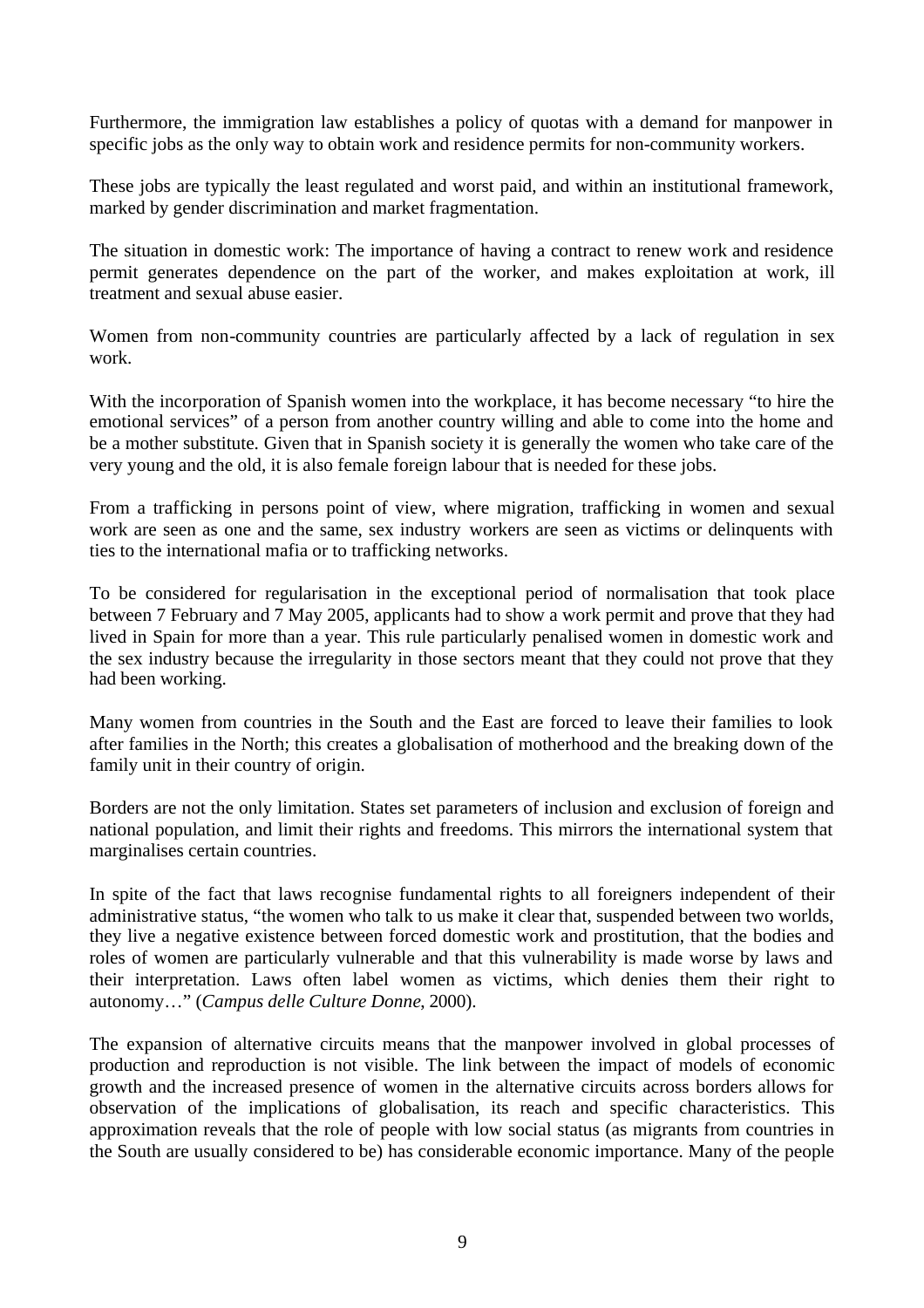considered poor, increasingly present in these circuits, far from being a burden – as usually defined – are an important source of income to families, businesses and States.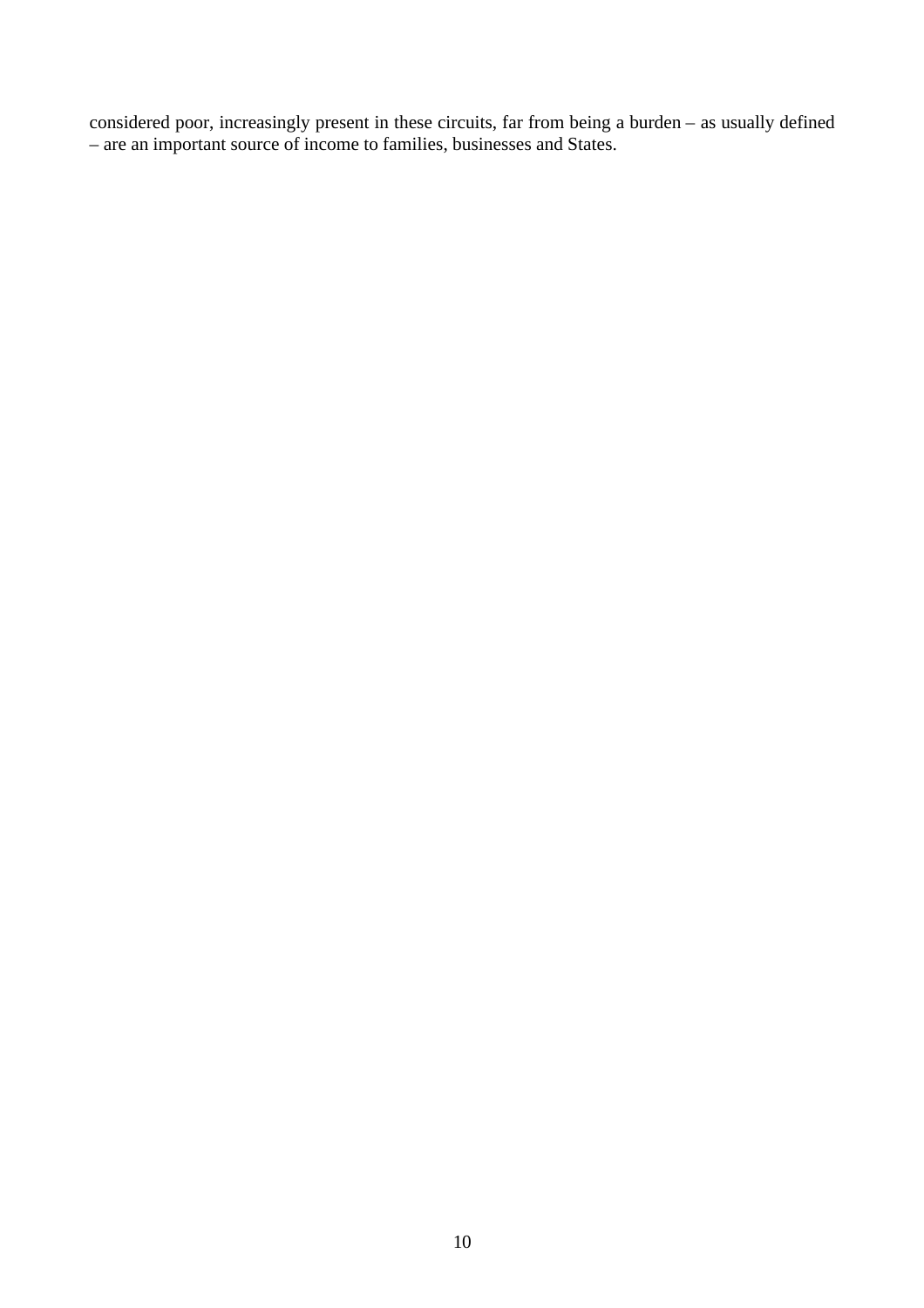# **The Trafficking of Children into the UK for Sexual Purposes**

Executive Summary Christine Beddoe, Director ECPAT UK

ECPAT UK conducted research in 2004 to identify how UK Government social services were dealing with cases of child trafficking and how much they knew about the phenomenon of human trafficking. This research followed an earlier research report and a 2001 three-month operation conducted by UK police at Heathrow airport to monitor and track unaccompanied children arriving at Heathrow. Operation Paladin revealed that in a three-month period 1,738 children came through Heathrow without an adult or guardian. 12 children could not be traced at the end of the threemonth period.

# **UK Legislation**

The UK has a relatively strong legal framework for the prosecution of human trafficking.

The Nationality, Immigration and Asylum Act 2003 and the Sex Offences Act 2003 criminalise trafficking for sexual purposes, and the 2004 Asylum and Immigration Act addresses trafficking in people for all forms of exploitation – *"including slavery, forced labour, the use of force, threats or deception to induce someone to provide services or benefits of any kind to another person"*.

However, even with strong laws prosecution is still very difficult. Victims do not want to testify because of threats to their safety or the fear of returning to their home country and what might happen to their family.

# **The UK Context in the European Situation**

# *The UK is a destination and a transit country.*

ECPAT partners in Eastern Europe agree that the most vulnerable children at risk of trafficking are between the ages of 13 -18 years old. The majority trafficked are between 15-17 years old.

ECPAT UK is a partner with ECPAT in Albania on a joint research and training project. The Albanian Government estimates that 4,000 children were trafficked out of Albania between 1992- 2000. Most of these children went to Greece and Italy.

The International Organization for Migration (IOM) Moldova estimates that between 2000-2003, 1,074 trafficked women and children were returned. 30 per cent were recruited as minors – and 42 per cent of these were still minors on their return.

The majority of Eastern European girls identified in the ECPAT UK research were trafficked for prostitution.

# **Research Results (Summary)**

There are two main routes for trafficking of children to the UK: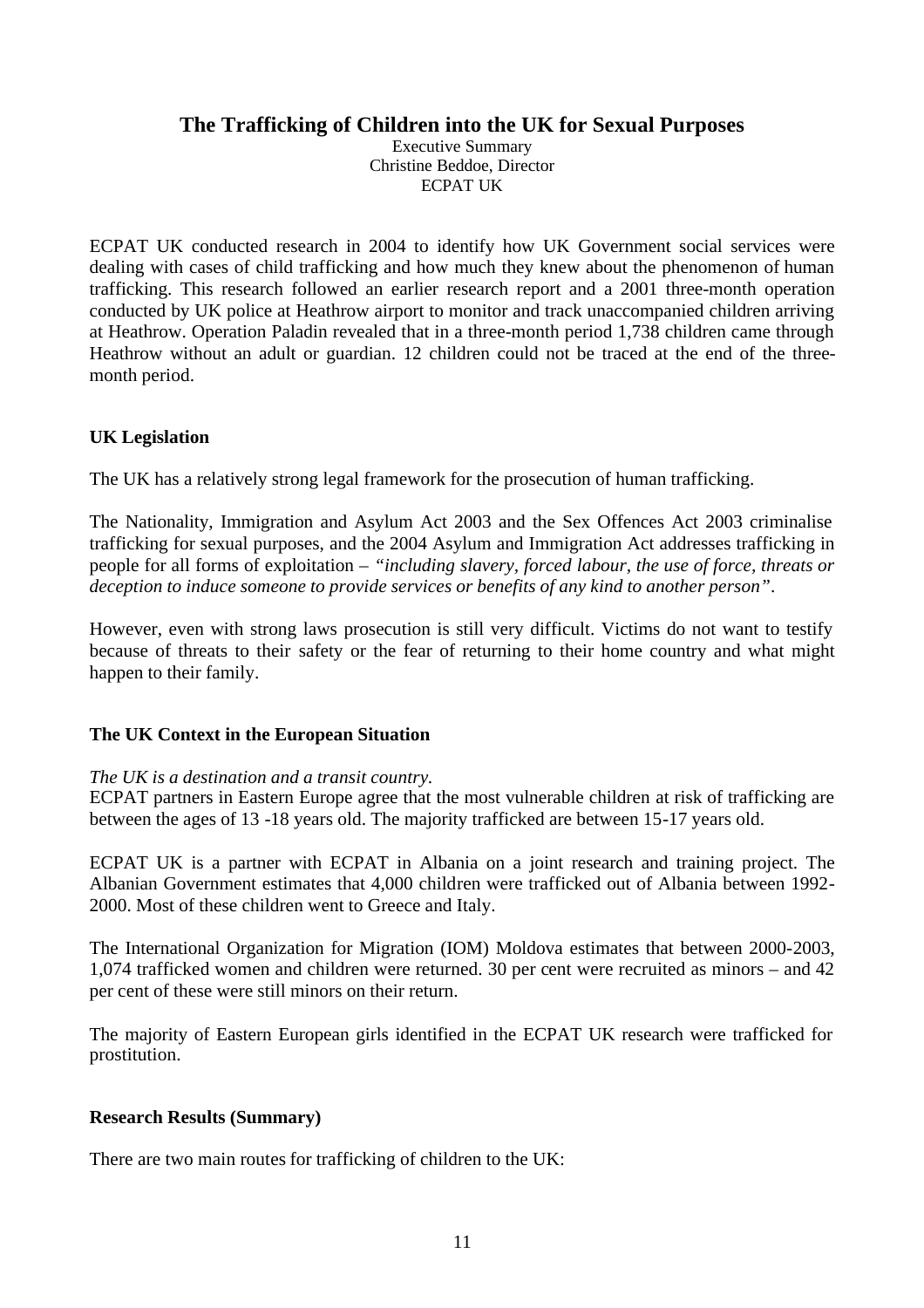#### **1) Unaccompanied Minors Missing from Care**

The first route is well known and documented. As early as 1995, West Sussex Social Services (around the Gatwick airport area) noted the disappearance of unaccompanied asylum seeking minors from their care. It was soon discovered that this was not an isolated case and children were regularly going missing, but under similar circumstances.

The children who went missing were mainly Nigerian, although there were some children alleged to be Sierra Leoneans, Liberians and Chinese. The children, predominantly girls, enter the country as unaccompanied minors, and owing to their age are taken in by West Sussex Social Services, as it is the nearest Social Services to Gatwick airport. Once in care, the children go missing after a varying amount of time, from one day to six months. However, not all the children go missing and some children who are believed to be at risk have been in care for two to three years, but even in these cases they are not safe. There is some evidence that indicates that some of the girls are being prostituted in the UK whilst the boys still in care are made to deal drugs or commit credit card fraud. Those who go missing are thought to be taken to Europe, with northern Italy being a preferred destination. Once there they are forced into prostitution.

This information is based on the testimonies of the children taken in by West Sussex Social Services, and the evidence of one girl rescued after being taken to Italy. What happens to the boys is unknown, as the police investigation only looked at missing Nigerian girls, and the boys do not talk to Social Services about why they have been brought into the UK. With regards to the girls, some know that they will be involved in sexual exploitation, but are unaware of the conditions, however there are some who are duped into leaving their homes thinking they will get good jobs, while others are sent away by desperate parents, who want a better life for their daughter.

As a result of the investigation, West Sussex Social Services have put together an 'at risk profile'. The profile was put together for Immigration to easily spot children who are deemed to be a risk of trafficking and sexual exploitation. For example, the children arriving from Nigeria may have documentation that is not West African, they appear anxious or distressed, want to know where they are or to use the phone. A solicitor or legal representative has often already been informed by a third party and attempts to make contact with Immigration and Social Services very soon after the child's arrival. This profile has been circulated but appears to be underused by Immigration Officials at ports other than Gatwick.

Another similarity between the children is their fear of voodoo. In a majority of the cases, and all the cases from Nigeria, the children have been made to undergo religious rituals before they leave West Africa, which may include taking clippings from the nails, hair cuttings or their blood. These tokens are taken to make a curse. If the child breaks the curse, they and their families will come to harm, or so they believe. Many of the children strongly believe in the curse and therefore submit to the traffickers' demands. In some cases, even the girls that have decided to stay in the UK and evade the traffickers still believe in the curse. The only way the curse can be taken away is by the girl paying back the money she owes the trafficker for her transport, food and other necessities. In many cases, the girls owe about £25,000. If they do 'break' the curse and fail to pay back the traffickers, the threat to their safety and their families becomes a reality. In some cases, the traffickers have visited the relatives of those in care to find out where the children are being kept. If the relatives have refused to give the whereabouts of the child, they have been severely physically assaulted by the trafficker.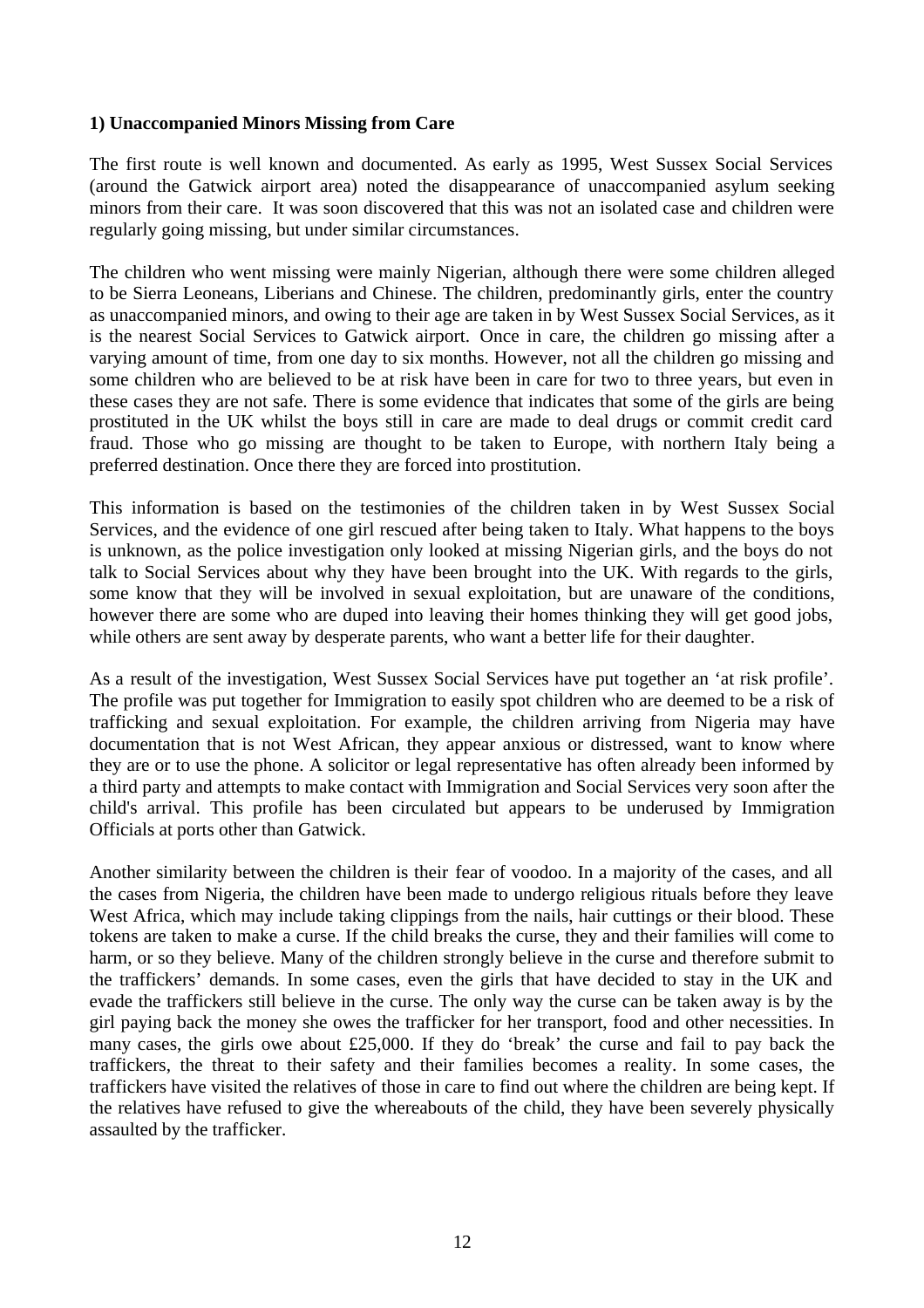The disappearance of children from the Social Services has been investigated by local and national police forces, but the investigation has since been closed down. However, the children continue to go missing. Since 1995, 66 children have gone missing from West Sussex Social Services. The majority of these children have gone missing in the last two years. This problem may affect children in the care of other social services that are near ports of entry.

Although those that remain in care may feel some sense of security, the care workers cannot promise that the girls can stay there. Those that have decided to stay in care have claimed asylum, but their asylum claims have been turned down. There has recently been a case where one girl's appeal has been turned down and the girl is due to be deported.

# **2) Eastern European Children**

The second known trafficking route involves Eastern Europeans. The possibilities of trafficking from this region are well known, and when asked about the nationalities of trafficked victims, those interviewed for the research noted a huge increase in women particularly from Eastern Europe, and especially Albania. Other countries noted were Kosovo, Russia, Lithuania, Romania and Bulgaria. Some respondents also stated that children from China and South-east Asia were also being brought in.

Although it is known that Eastern European children are being trafficked into the UK, there is very little hard evidence. Many working with Eastern European women came into contact with women who maintained that they were over 18 years of age, even though the care worker and/or police believed they were about 16 years old. It is for this reason that primary research is required on this area, as there could be many children being sexually exploited without any services noting their age and specific needs as children. In October 2001 the Metropolitan Police found two 15-year-old Romanians who had been trafficked into prostitution

# **Other Forms of Trafficking**

#### **Cultural Placements**

The traditional West African practice of sending a child to a family member for a better education is now being exploited by traffickers. In the UK the practice is called cultural placement – and it is accepted in Africa and in the UK as a mostly positive tradition where children are provided care and education by an extended family member who is able to give the child a better life. However, it is now being exploited as a way to get children into the UK and placed with people who are not family members. There are currently no DNA checks available to prove a family connection.

#### **New Trends**

It has become apparent that new trends are emerging.

Children are exploited in prostitution but are also trafficked for other forms of labour exploitation, drug trafficking and benefit fraud.

 Recent research indicates that more Vietnamese women and children are entering the UK supposedly to work in 'nail bars' (beauty parlours). This could be a front for prostitution but the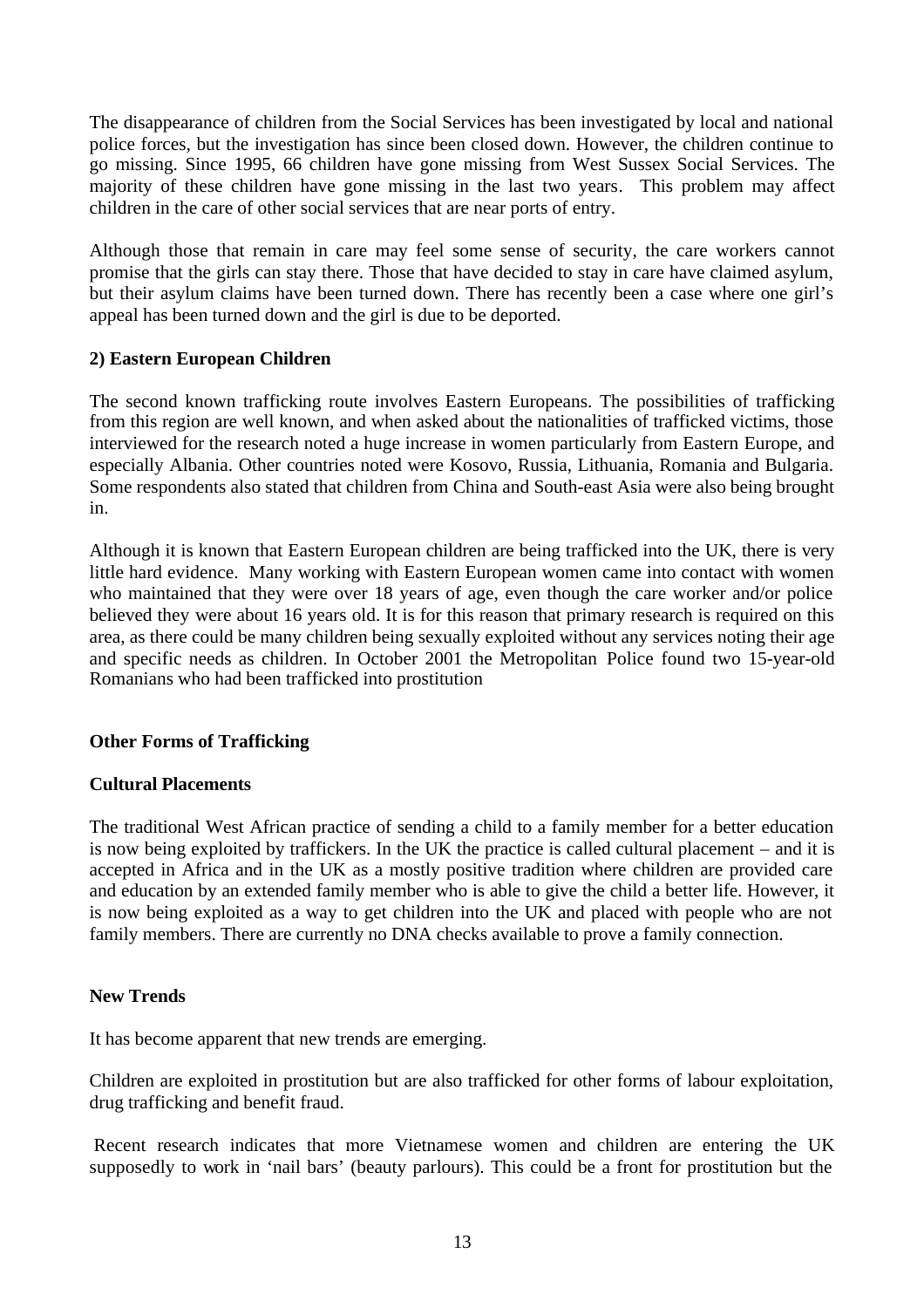Vietnamese and Chinese communities are very closed and it will require Vietnamese-speaking researchers to work on this issue.

Vietnamese and Chinese boys are trafficked for labour on building sites and in restaurants.

Of the 35 children (under 18) identified in the ECPAT UK research:

- 3 Eastern European;
- 24 African (including 8 Ugandan, 4 Congolese and 4 Nigerian);
- others were Chinese and Vietnamese;
- All African cases were working in domestic service as house slaves;
- All Eastern European children were in prostitution;
- 9 cases out of 35 were under 16 years.

And it is not only in London. Oxfordshire Social Services recently carried out a survey with their social workers. It was found that in the area around Oxford there were at least 21 suspected cases of trafficked children.

# **Summary Points**

- Children are definitely being trafficked into the UK as a destination and as a transit country.
- It is not easy to identify exact numbers. It is often disclosed after the child has been in the country for a few years.
- Children are trafficked from a variety of eastern European and African countries
- Children are trafficked for a variety of purposes.
- Trafficked children are under constant threat of violence and threat this means they will often lie to protect their families.
- Traffickers use voodoo (juju in West Africa) to manipulate and threaten children.
- Social workers, education, immigration, health and police need to understand more about the techniques used to threaten and traffic children.
- Must work in partnership with other countries to identify ways to protect children from being re-trafficked if they are returned to country of origin.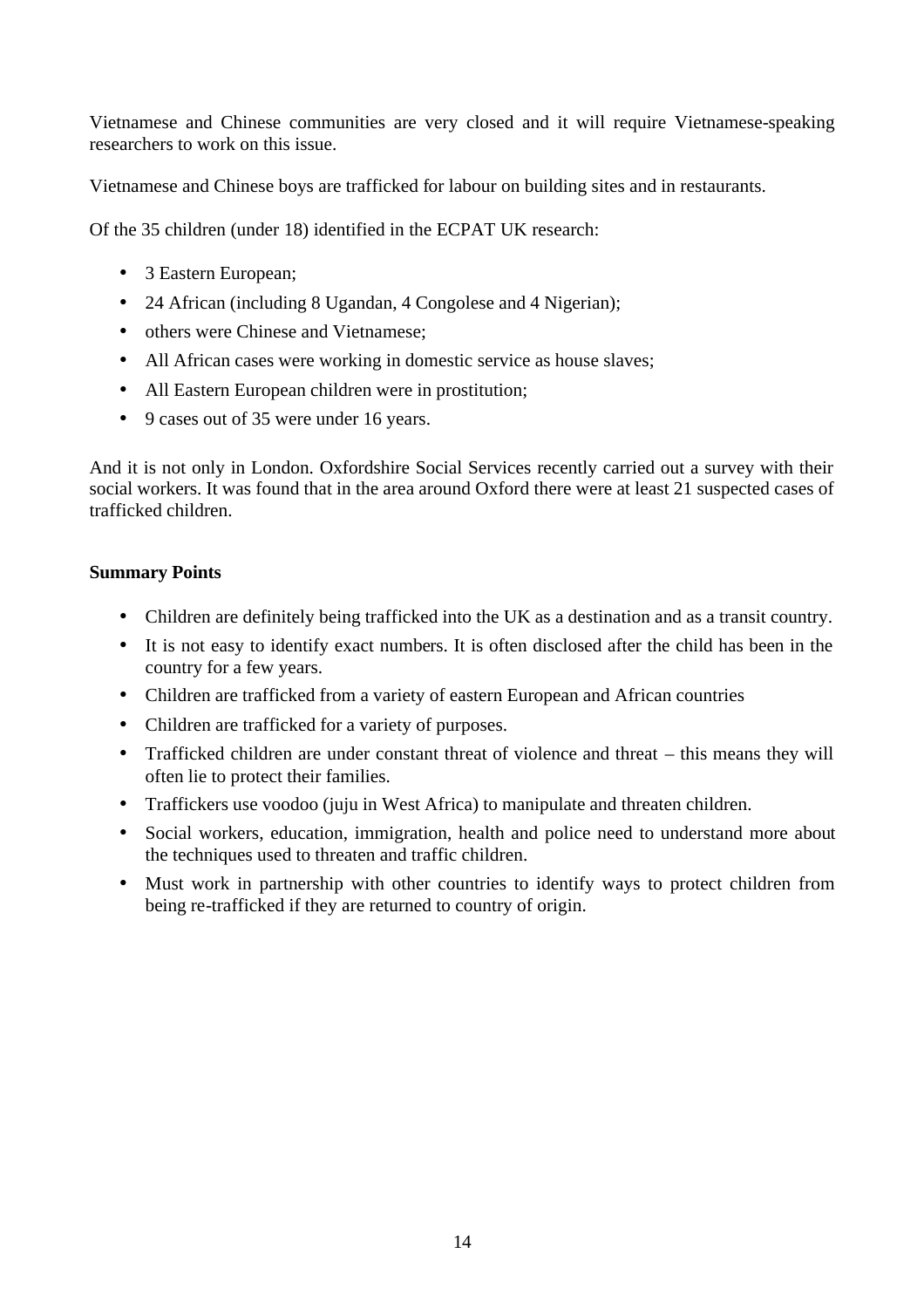# **Migration and Trafficking in Migrants on the Border between Haiti and the Dominican Republic**

Emilia Ceolan, Project Co-ordinator in Central America MLAL Progetto Mondo

#### **1. Introduction**

For the past three and a half years, I have been working for the non-governmental organisation (NGO), MLAL Progetto Mondo, co-ordinating projects in Central America, the Caribbean and Colombia. The situation in Hispaniola, at the northern Dominican-Haitian border, is of particular interest.

When I started my work on the Dominican-Haitian border, more precisely, in Dajabon and surrounding areas, a rural environmental project run by the Confederazione Agricola Campesina (CAUCA) was already in progress. Our presence in Dajabon immediately revealed the relationship between the two countries. Surprisingly, I was asked to "distinguish" the Haitians because they were different, "more black".

I then learned more about the Haitians' situation, thanks to information from the Jesuit Refugee Service, the Dominican farmers' camps, motorbike rides, meetings on the other side of the border and the Solidaridad Fronteriza (Border Solidarity), which was beginning to play a significant role in the defence of human rights on the border.

So from the Dominican Republic, we turned our attention to the border. It is an area of clashes, maltreatment, forced repatriation, exploited and deprived workers, as well as of human rights violations. It was also a possible meeting place, a bringing together, a re-establishment of human rights, and a reinforcement of local organisations, human rights activists, farmers, women, and children. It was the start of alternative economic experiences.

The SIR research centre has initiated important research into the Haitians' working conditions in the entire area paying particular attention to human rights abuses and slave labour. The research has not yet been concluded, but when complete, it could make an important contribution, not only to our understanding of the situation, but also towards the setting up of appropriate and sustainable initiatives for these frontier people.

#### **2. Some Case Studies**

(Image)

Johnny la Guerre, 58 years old, was born in Haiti but when he was young he emigrated to the Dominican Republic where he worked on sugarcane plantations for 40 years and lived in the *bateyes* (shantytowns).

In October 2000, while he was coming home from work, he was arrested by the Dominican Republic immigration police and deported to Haiti. He was not allowed to inform his wife and three children about his deportation. Being poor and not having a telephone, he was not able to contact his wife after his arrival in Haiti. Desperate at not being able to contact his wife, he declared: "I cannot live without her". He wants to return to the Dominican Republic to be reunited with his family, but without documents he cannot cross the border.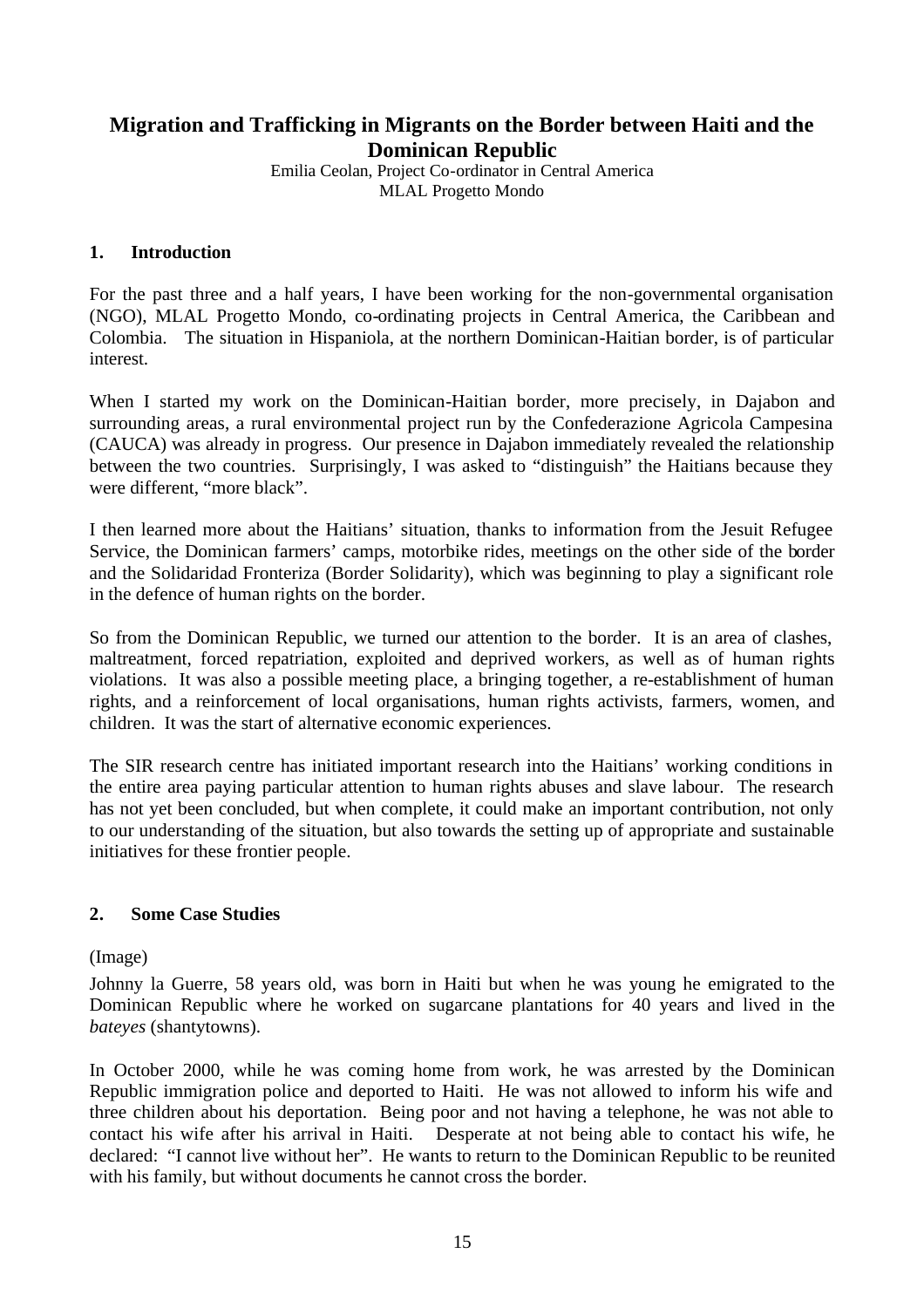# (Image)

This elderly man's son died in April 2001. He was working for very little money on a farmer's property when he was arrested by the Dominican army and imprisoned in a village near the northern border. The police told his wife that he had died of a serious illness but three other prisoners revealed that he had been beaten to death. "We knew that he wasn't ill because his wife used to visit him every day", the father of the deceased told us. He was not even allowed to see his son's body…

#### (Image)

This is the 5-year-old child of the deceased's son.

#### (Image)

This young Haitian woman has a very sad story to tell. She had a very tough experience as a domestic worker, which resulted in a pregnancy and her fleeing the house with the help of her future husband. In December 1999, she was deported from the Dominican Republic while she was six months pregnant. The soldiers captured her in a local market and sent her to the border on the back of a lorry. They did not allow her to inform anyone, not even her husband.

Many Haitians live in *bateyes*<sup>1</sup>, which house large numbers of cane cutters and are generally located at the periphery of the sugarcane plantations. Living conditions in the *bateyes* are extremely harsh and people live in abject poverty.

In its Annual Report 1999, the Inter-American Commission for Human Rights criticised the lack of space, hygiene, drinking water and latrines all too common in the *bateyes*. The worst ones are those with a metal roof, known as 'shacks'. These shacks do not have any furniture, only metal camp beds with no mattresses.

(Image)

These are the hands of a 62-year-old Haitian who has worked all his life cutting sugar cane in the Dominican Republic. The cane cutters in this region near Barahona in the south-east, earn from 40 to 120 pesos per day, which is approximately US\$1.25 - 4.

# **3. Background**

The Dominican Republic and Haiti share the island of Hispaniola and have never been good neighbours. With a history marked by mutual antagonism and conflict, the two countries have always feared each other.

Many Dominicans are scared of the overwhelming poverty of Haiti and its inefficient political system. They believe that their country has borne the brunt of the Haitian exodus; recent research shows that 75 per cent of Dominicans support the repatriation of Haitians, while only 5 per cent believe them to be of some use to the country. They do not take into account that agriculture, and in recent times, the construction industry are heavily dependent on Haitian labour. The very survival of the sugar industry, the second largest source of export revenue (after mining), depends upon thousands of Haitian cane cutters who work for very little money in terrible conditions.

 $\overline{a}$ <sup>1</sup> *Bateye* is the *Taino* word to define the squares in which ball games, social and ceremonial activities were conducted.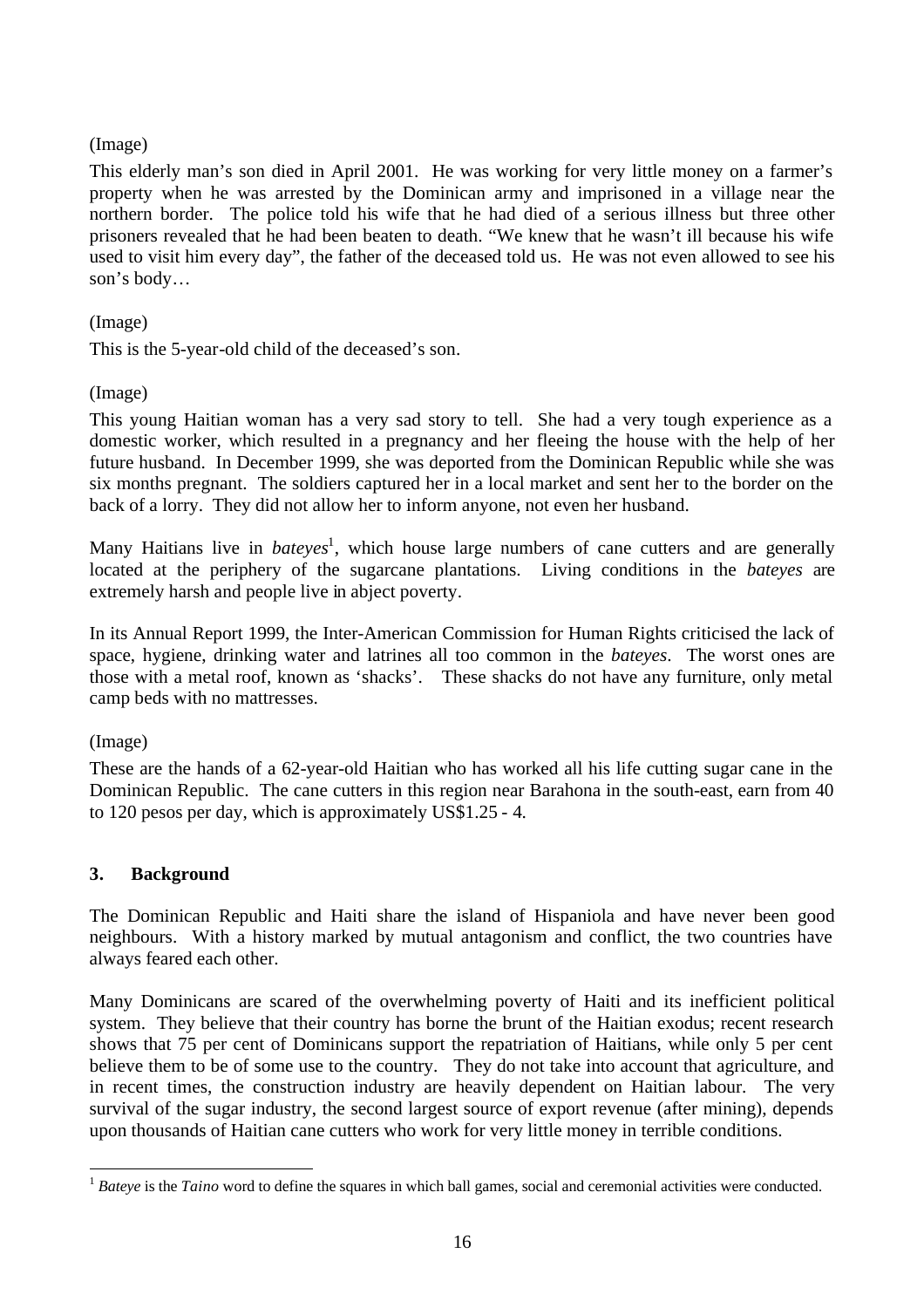With almost the same numbers of inhabitants, Haiti has only half the territory of its bigger neighbour. The linguistic, cultural and racial differences perceived by the population became fixed during the colonial era when the Dominican Republic was colonised by the Spanish and Haiti by the French. The Haitians speak Creole and descend from African slaves, while the Dominicans, who are also of African descent, speak Spanish and many claim to descend from the Spanish or French.

There are no reliable figures on the number of Haitians and Dominican-Haitians currently living in the Dominican Republic. This is a controversial issue. The Inter-American Commission, quoting sources from the Dominican Migration Authority, claims that in 1999 there were between 500,000 to 700,000 people of Haitian origin living in the Dominican Republic. The chief of the Dominican Republic army quotes higher figures: "a million, more or less" was his estimate. It is likely that at least half of these, or maybe more, were born in the Dominican Republic. Of those born in Haiti, only a small number are legally residing in the country with a visa or a work permit.

# **3.1 Sugar Production, Haitian Workers and Economic Development**

Sugar production on an industrial scale in the Dominican Republic started to develop in 1870. From 1880, the industry employed a substantial number of seasonal migrant labourers initially from the Lower Antilles islands then subsequently from Haiti. The Haitian migrants lived in *bateyes* belonging to the sugar companies located near the plantations. From 1952 Haiti and the Dominican Republic set up a series of bilateral agreements to guarantee the presence of seasonal Haitian cane cutters in the Dominican plantations. The Dominican Government created the Consejo Estatal de Azucar (CEA) to run the sugar processing equipment and to contract Haitian labour. The CEA's role consisted in recruiting enough cane cutters for each harvest, by force if necessary. At the same time, however, with an apparently schizophrenic policy towards Haitians, the Dominican authorities started carrying out mass deportations. Even though the profitability of the sugar industry has recently diminished considerably, Haitian workers continue to make a crucial contribution to the country's prosperity, particularly in the agricultural and construction sectors.

The Dominican economy, in contrast to that of Haiti, has grown considerably in recent years. Sugar continues to be one of the country's main exports despite tourism and tax-free zones having also significantly increased their revenues.

Haiti, on the other hand, continues to be the poorest country in the Western Hemisphere and one of the poorest countries in the world. Because of the terrible economic conditions and political instability, it is no wonder that many Haitians flock to the Dominican Republic in the hope of a better life.

# **3.2 Racial Prejudice and Anti-Haitism**

Racial prejudice is deep-rooted in the Dominican Republic. After independence, the nationalists started establishing an independent Dominican Republic, largely determined by the perceived Haitian threat. Dominican nationalists have self-defined themselves as 'Spanish' and the Haitians as 'blacks'; a distinction based on prejudice that ignores the racial diversity present in their own country and seeks to emphasise the racial and cultural distance between themselves and the Haitians.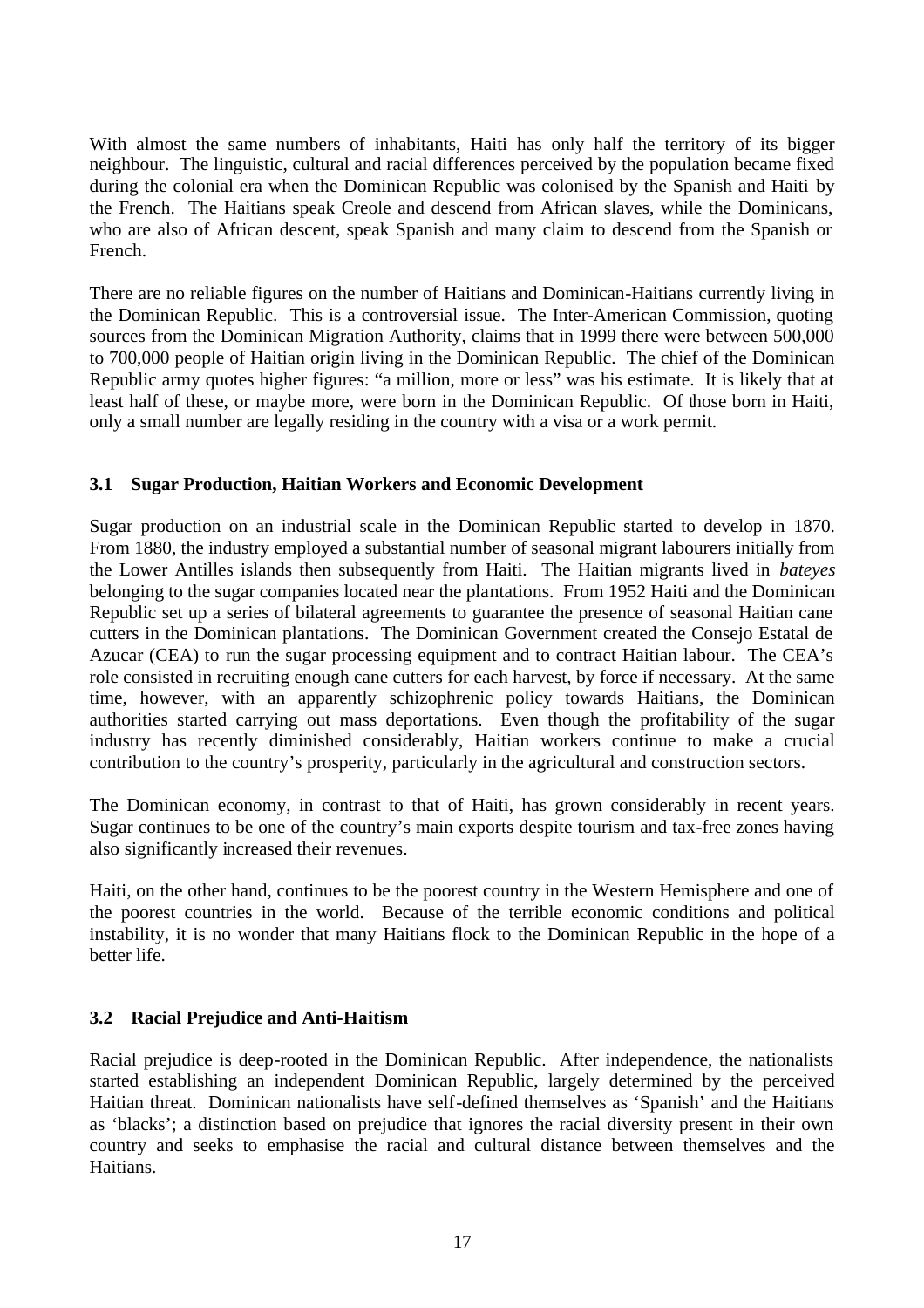General Rafael Trujillo fully adopted this prejudice and made absolutely clear that he considered Haitians inferior. In 1937, with a brutal abuse of power, he ordered the massacre of all Haitians found outside the sugar plantations. The estimated number of casualties varies, but there were undoubtedly many thousands.

The river that flows along the northern border is called 'Massacre' and is sadly still infamous today because of the number of Haitian workers who are thrown into it after having been robbed of their meagre earnings.

Joaquin Balanguer, who became president after Trujillo's dictatorship, continued the racist attacks and defined the Haitians as 'lazy', 'idle by nature', 'people who make no effort unless forced to, in order to survive'.

Even today, expressions of anti-Haitian sentiment are commonplace at all levels of Dominican society. The arrival of Haitian migrants has in fact become a cause of resentment among the people and is viewed as a threat to national sovereignty.

Those who sympathise with the terrible plight of the Haitians are labelled anti-Dominican. Many Dominicans think that all black people are Haitian or have Haitian blood, risking the same resentment.

Forced repatriation still takes place today, in fact, the socio-political context of the Dominican elections of the past ten years has been dominated by strong anti-Haitian sentiment. Even the current president won the elections by promising mass repatriation.

On an official level, the Dominican Republic denies the existence of the problem even going as far as informing UN Committee for the Elimination of Racial Discrimination that "racial prejudice does not exist in the Dominican Republic".

# **4. Some Situations and Some Data**

#### **4.1 Sugarcane Cutters**

Each year thousands of Haitians are employed by the CEA to cut sugarcane during harvesting period. The conditions in which the workers live and the maltreatment they are subjected to have given rise to numerous complaints. International interest has gone beyond concern for purely working conditions to denouncing the police and the military's participation in the recruitment of workers and the existence of abusive practices in the CEA before and after the harvesting period. Haitian workers are cheap because of economic and market conditions in their country, and exploitation is tolerated due to the lack of an alternative to a life of misery.

Historically the claims of abuses by the authorities range from murder to maltreatment, from mass expulsions to flagrant exploitation, from deplorable living conditions to the failure to acknowledge workers' rights.

These days it is not just the sugarcane workers who are affected, but coffee, rice and cocoa plantation workers too. In addition to agriculture, Haitians have now entered into domestic service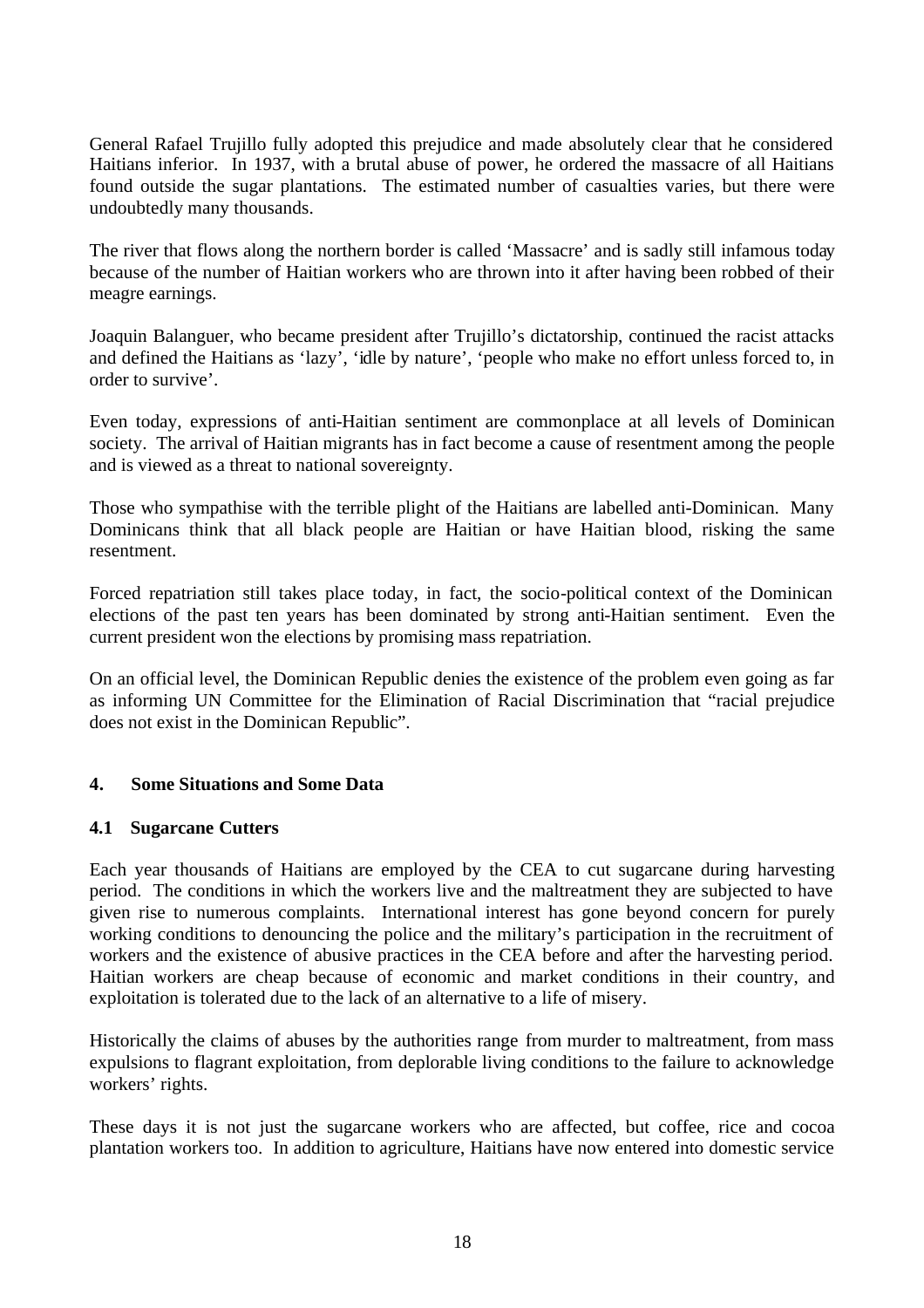and urban sectors. Haitian participation in the construction industry has also increased in recent years.

The regime of forced child labour in CEA plantations is highlighted in particular. The Dominican Republic's response to these claims was the forced repatriation of children under the age of 16 and the elderly over 60.

## **4.2 Expulsions and Mass Deportations**

As previously mentioned, schizophrenic mass expulsions and deportations continue to be carried out. Expulsions concerned and continue to concern mainly Haitians, but also Dominicans of Haitian origin. In the first months of 1997 alone, it is claimed that the Government deported approximately 25,000 Haitians. The deportations are still continuing, even if in smaller numbers. The violent and rapid manner in which they were and are carried out prevents the migrant workers from taking their few possessions and collecting their wages. Indeed, some companies take advantage of the deportations as a way of not paying the salaries owed.

The deportees are imprisoned and receive little or no food, and in some cases they are beaten by the Dominican authorities. At no time are they allowed to inform their families. There have been reports of children being snatched from their homes while their parents were at work and of wives taken while their husbands were out, causing families to split up and children to suffer in particular.

There have been reports of cases in which the police and the army carried out raids destroying the workers' identity documents and then forcing them to repatriate. In many cases, these workers were born in the Dominican Republic.

The Government justifies the expulsions on the basis of its migration law, which it claims would not be respected by Haitian workers. However, the law provides that the deportee be given a hearing and a chance to defend him/herself. Furthermore, the law sets out that no foreigner can be expelled without previously being given the reasons for this action and the possibility to challenge it.

# **4.3 Living and Working Conditions**

Haitian workers on sugarcane plantations continue to suffer restrictions to their freedom of movement. These include the presence of armed guards on the plantations to prevent the workers from escaping. The CEA keeps a register of all Haitians employed and in some cases gives them identity cards covering only the harvesting period. Once this time elapses, the person automatically becomes an illegal migrant and must move on. The work contracts are drawn up in Spanish and Creole but this does not guarantee that the workers understand what it is they are agreeing to, as most of them are illiterate. In some places, the workers are not paid in cash but are given *vale*s (vouchers) that can only be redeemed in the company's own stores. Wages were and are very low. The remuneration for any rural labourer was approximately US\$3-4 (it is worse these days because the price of sugar has dropped substantially) for every tonne of sugarcane cut. The total depended on the ability of the worker and on the scales used to weigh it.

Living conditions were no better; the shacks in the *bateyes* were rent-free but inadequate with no electricity or sanitation. The lack of space, hygiene, drinking water and toilets constitute a serious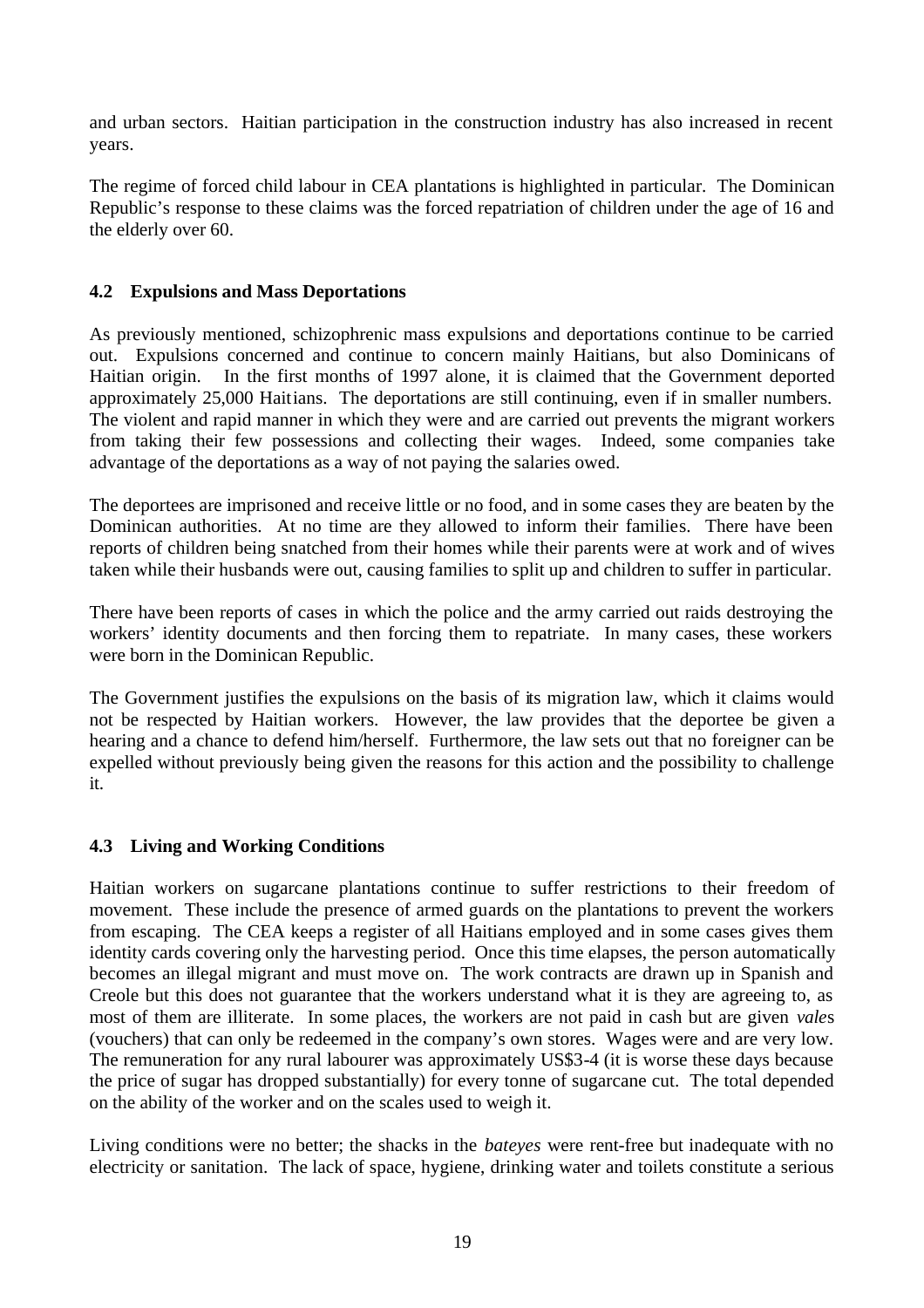problem. These conditions encourage illness such as diarrhoea, malaria and tuberculosis. Medical dispensaries didn't and still don't exist and the majority of children do not go to school but instead help their parents eke out a miserable subsistence. This creates a vicious cycle in which a future of misery is unavoidable.

# **4.4 State of Permanent Illegality**

Migration authorities state that out of 500,000 to 700,000 Haitians in the Dominican territory, only five per cent have identity documents. One of the main problems is that Haitians live in a state of permanent illegality.

Criminal gangs have formed around the border area taking advantage of Haitians by extorting the little money they have with promises of jobs. Recently here in Dajabon, the Dominican authorities have dismantled an operation that had been falsifying passports and identity cards for hundreds of people.

A large number of Haitians have been living in the Dominican Republic for twenty or thirty years without ever obtaining legal status. The majority of Haitians enter the Dominican Republic without documents to prove their identity and are not registered with the Haitian Embassy or Consulate. Although they are not recognised as citizens or residents of the Dominican Republic, after many years they and their children have lost contact with Haiti.

Their illegal status is passed onto their children, even if the children are born in the Dominican Republic. The children do not possess documents because their parents do not possess them. It is practically impossible to obtain identity documents because the officials at the hospitals or in the registration offices refuse to supply birth certificates and the relevant authorities also refuse to enter them onto the civil register.

This situation should be analysed in light of Article 11 of the Dominican Republic's constitution which sanctions the principle of the right to claim nationality from the country of birth which declares that: 'Dominicans are all those who are born on Dominican soil with the exception of the legitimate children of foreign residents in the country as diplomatic representatives or in transit'.

# **4.5 Trafficking of Undocumented People**

Human trafficking on the Dominican-Haitian border continues to be a profitable illegal activity for those involved. On a daily basis, it is commonplace to see car and bus drivers taking part in this activity.

The Haitians are recruited in Haiti by networks of Dominicans and Haitians. Usually it is the Haitians who make the first contact, then other members of the network take over. They hide the people at strategic points along the border and in the early hours of the morning, they are taken across the border via less used, secondary roads. It is not unusual for accidents to happen during these crossings, as army or police chases each month result in many injuries or deaths.

Usually people pay between 1,500 to 2,000 pesos just to be taken to a safer place from which to continue the journey without being stopped by the military. If they are caught by the army, they are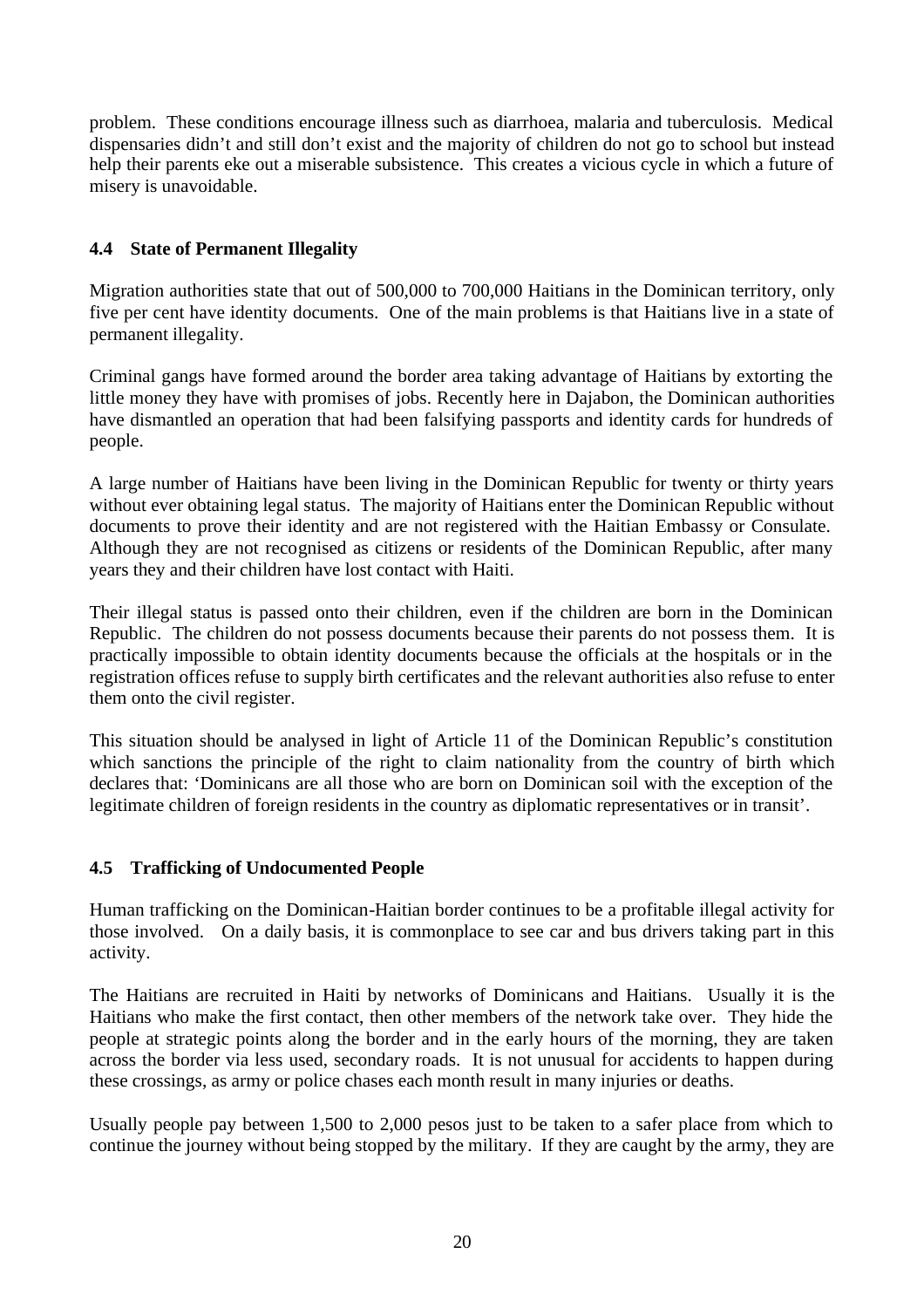taken to the prison in Dajabon known as the *Fortaleza* (Fortress), where they are locked up with common criminals.

If they are stopped far from Dajabon, they are not given any food during transportation to the city. Haitians have no opportunity of defending themselves and if their money and their belongings are taken from them, they are never returned.

# **4.6 Child Trafficking**

UNICEF reports that each year 2,500 Haitian children are sent to the Dominican Republic to work as beggars or cheap labour, often with the complicity of their parents and the Dominican military. The children are taken into the country by traffickers and made to work as shoe-shine boys, agricultural workers, domestic workers, construction workers or simply beggars.

On many occasions, however, the children are taken into the Dominican Republic without their parents' consent. Unfortunately, however, these crossings are often organised 'by common agreement' between the other family members and the traffickers who demand payment in advance as well as a portion of the child's earnings. The person organising the crossing receives between 300 and 400 Haitian dollars (US\$60-80) for getting somebody across the border into the Dominican Republic.

The research document entitled *Child Trafficking of Haitian Children into the Dominican Republic* commissioned by UNICEF and International Organization for Migration (IOM) explains that traffickers usually take charge and 'manage' the money the children earn for the period that they are in the Dominican Republic, which ranges from one to five months. According to the report, children under five are exploited as beggars in urban areas in exchange for some food. They do not get to keep any of the money they earn. Children who work in agriculture earn from 400 to 800 Dominican pesos (US\$23 - 45) a month, and children from 12 to 17 years old who work in construction can earn about 1,000 pesos (US\$55).

The research claims that in the Haitian areas where field research was carried out, there were 15 to 20 people living on profits made from child trafficking and in the three northern provinces of Haiti, there were 35 well-known traffickers.

# **5. Conclusions and Expectations**

# **5.1 The International Response**

The Dominican Republic has been the object of intense international criticism for the way in which it treats Haitians and Dominicans of Haitian descent. Various intergovernmental organisations, such as the UN Committee for Human Rights, the Inter-American Committee for Human Rights and the UN Committee for the Rights of the Child, have all expressed concern regarding the maltreatment of the Haitian population. Their analysis of the situation is based on continuous work carried out by Haitian and Dominican human rights groups. The Dominican authorities' reaction to this criticism has often been defiant and at times overtly hostile.

Belaguer viewed this international concern as a "campaign of threat towards his country". His successors, while appearing more open-minded, have often responded with intransigence branding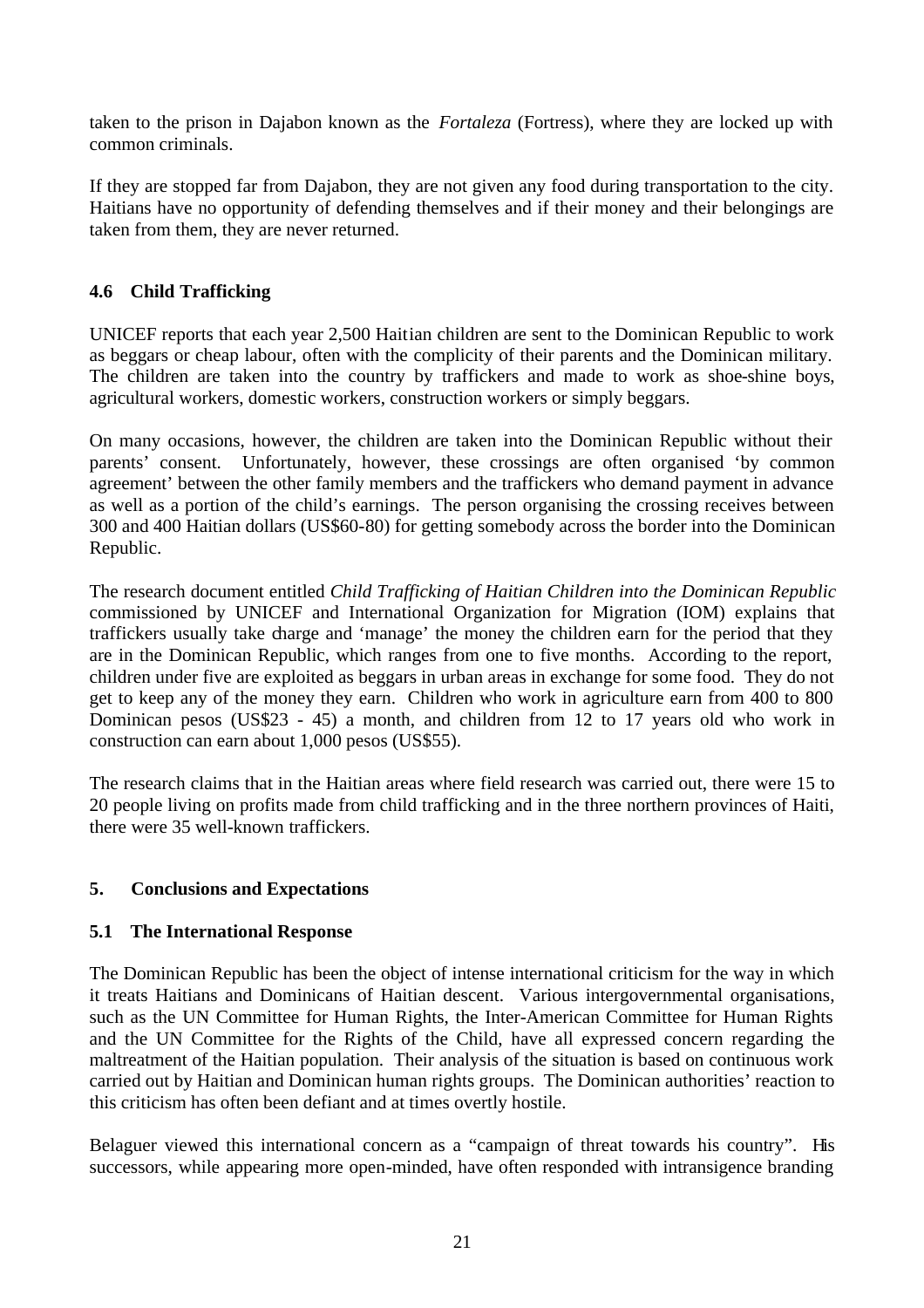the criticism partial and unfair. A typical example of this tendency is the fairly recent report presented by the Dominican Republic to the Committee for the Elimination of Racial Discrimination. It states: 'The accusation that the country suffers from racial prejudice completely lacks foundation… it is a pretext for the survival of national and international NGOs…'

Some current tendencies show a certain amount of optimism. For example, in 2001 Ippolito Majia's Government reached an agreement with the Inter-American Commission to resolve the case against two children who had been denied Dominican citizenship.

# **5.2 Our Response in Co-operation**

I do not wish to conclude without incorporating an element of hope for the future. I also do not wish to get into the analysis put forward by the human rights and the Haiti and Dominican Republic Solidarity NGOs, although I am aware that they are numerous and active. I do not know them well enough to be able to make a full analysis but I can, however, attempt to examine our choice of partners.

Our presence in the Dominican Republic from the 1980s saw us directly involved with the Centro Juan Montalvo and Ciudad Alternativa (Alternative City). This environmental project was marked by strong popular participation and organisation in the marginal areas of Santo Domingo.

This enabled us to come into contact with Haitians already living in the Dominican Republic, and recent migrants and children (Haitian and Dominican) without papers. This also allowed us to experience first-hand the difficult cultural relations between the two countries. We were simultaneously carrying out an agricultural project in Las Vegas, but it was in the 1990s that saw us move to the border to work on agro-environmental development. In the meantime, CAUCA had acquired methodologies and techniques for soil recuperation, organic agricultural production, organisation and marketing, and is currently in a position to offer its support to various Haitian communities.

However, it is human rights that keep us on the border: Cruzando Fronteras (Crossing Borders) is a pilot project promoting human rights in the northern territories of the Dominican-Haitian border.

Knowledge of the social and economic fabric acquired during our previous project and the contacts established with our local counterparts have enabled MLAL to become an active part of the process of defining a new approach to the problems at the border, placing particular emphasis on the concept of dual nationality and exchange at the trans-border level.

The existing economic and political situation in Haiti and the resulting loss of hope for eventual structural changes are forcing many to seek personal or domestic solutions on the Dominican side of the border. In an effort to seek better living conditions, people will emigrate despite the physical, legal or military barriers at the border. This irregularity is intensifying social relegation and labour exploitation, which affect Haitian migrants and their families. They live in fear of being discovered, detained, repatriated and deported, and fall victim to extortion. This situation also favours human trafficking aimed at obtaining cheap labour for the sugarcane plantations and construction industry. This situation and its consequences are being used as a political strategy in an attempt to contain the migration flow and are the basis for the criminalisation of irregular migration. The situation has allowed the Dominican Republic to set up highly repressive control mechanisms, such as strong military presence at the border and tight collaboration between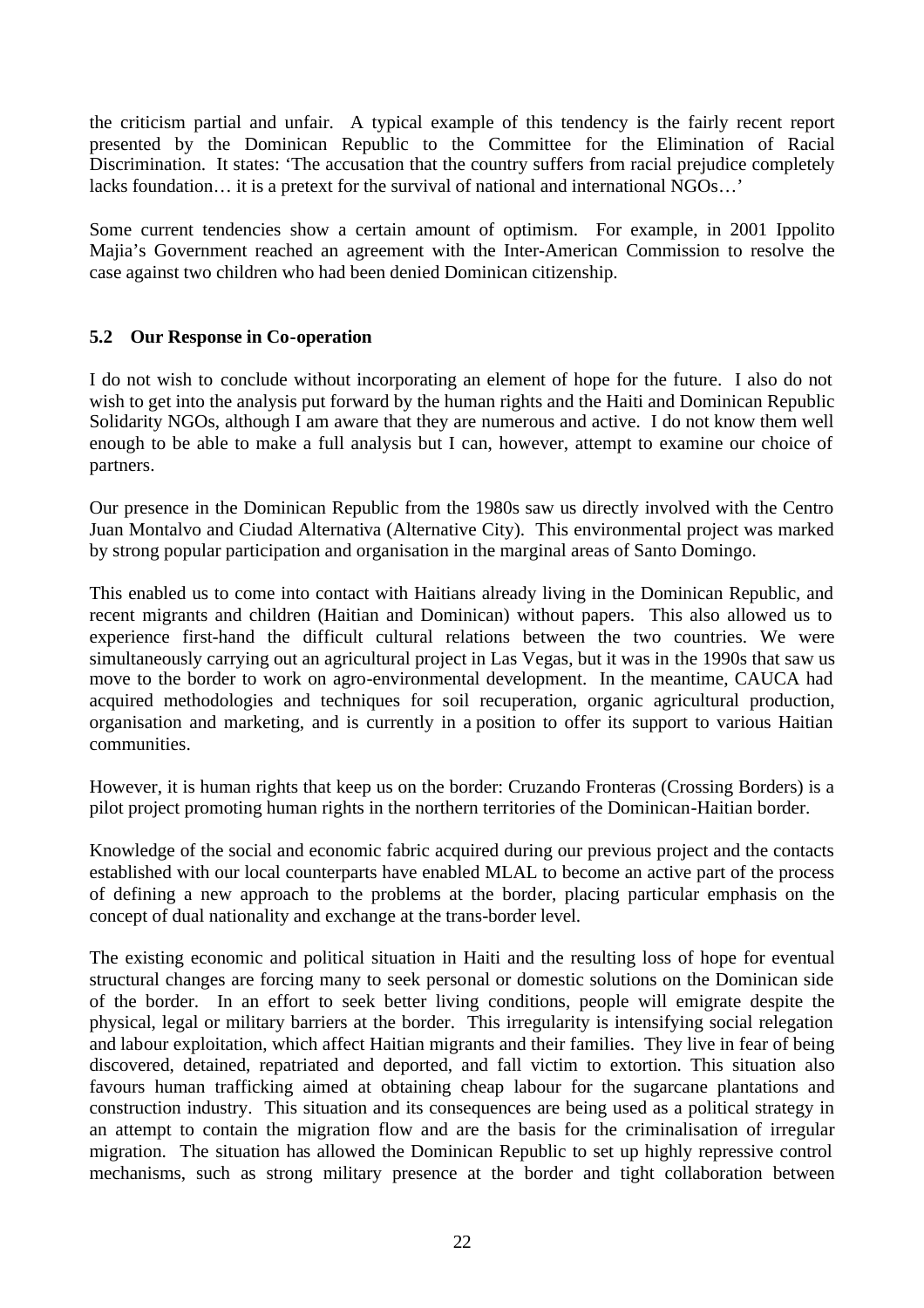immigration offices and the army. These mechanisms have resulted in raids and deportations in cities, *bateyes*, etc.

In an attempt to defend and promote human rights, civil society organisations around the border area have attempted to develop a response to this situation. Concerted efforts by civil society organisations on both sides of the border put pressure on the Government and on public opinion in order to contain State action and social reaction to the migration issue. By means of monitoring, information gathering and complaints, the network proposes to monitor the conduct of the military, the police and the judiciary to ensure that they conform to the laws and fundamental principles of human rights.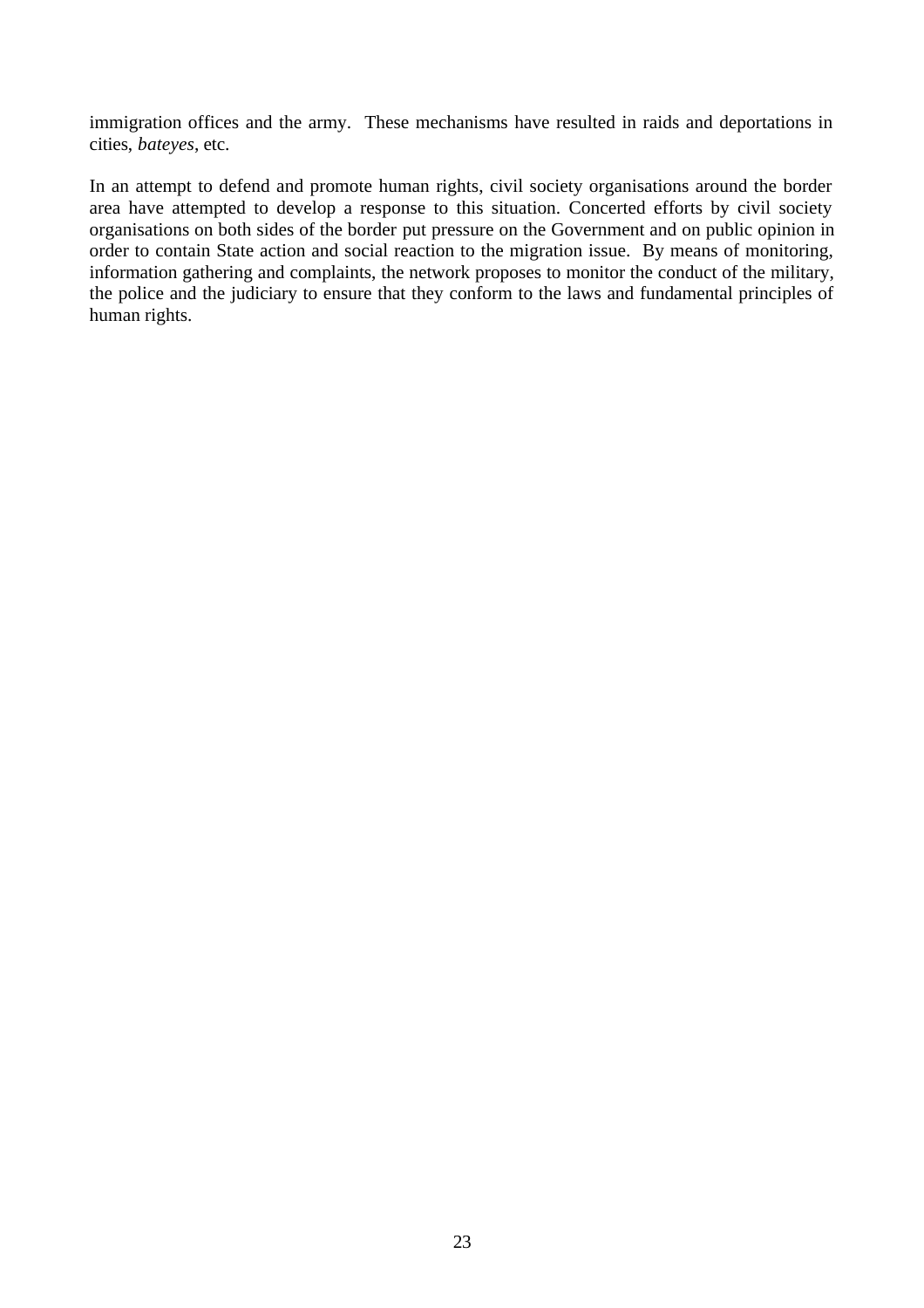# **Reflection Period for Vulnerable Victims of Trafficking in Persons**

Presented by Carmelo Garcia, General Secretary IEPALA

Several institutions and organisations that deal directly or indirectly with victims of trafficking in persons held a meeting at the Spanish Ministry of the Interior on 14 December 2004 with the aim of promoting protection for "Victims of trafficking in persons".

This document summarises the conclusions and recommendations that arose from the discussions.

# **I. Director for Home Affairs Speech**

The general objective of the fight against trafficking in persons is based on:

- a) Prevention;
- b) Protection of victims;
- c) Prosecution of traffickers.

These objectives are to be achieved through specific actions, such as:

- a) Adopting precise action in the legal, political and social areas, with particular emphasis on victims;
- b) Real long-term integration of victims;
- c) Strengthening the level of co-operation between all agencies concerned.

The ideal framework should take into account the legal framework that is at present being analysed in order to incorporate into national legislation all the directives on asylum adopted by the European Union (EU).

# **II. Main Expectations of the Participants**

- To create a communications network:
- To identify and offer adequate and effective protection;
- To exchange information:
- Greater social and political awareness of these crimes (there is a clear lack of awareness in comparison to other types of illegal trafficking such as weapons, drugs, etc.);
- To try to set up co-ordination mechanisms;
- To establish a committee or working group with one or two attainable objectives;
- To have a strong commitment to protect the victims:
- To remember to refer to minors as victims of trafficking;
- Possibility of introducing legal reforms.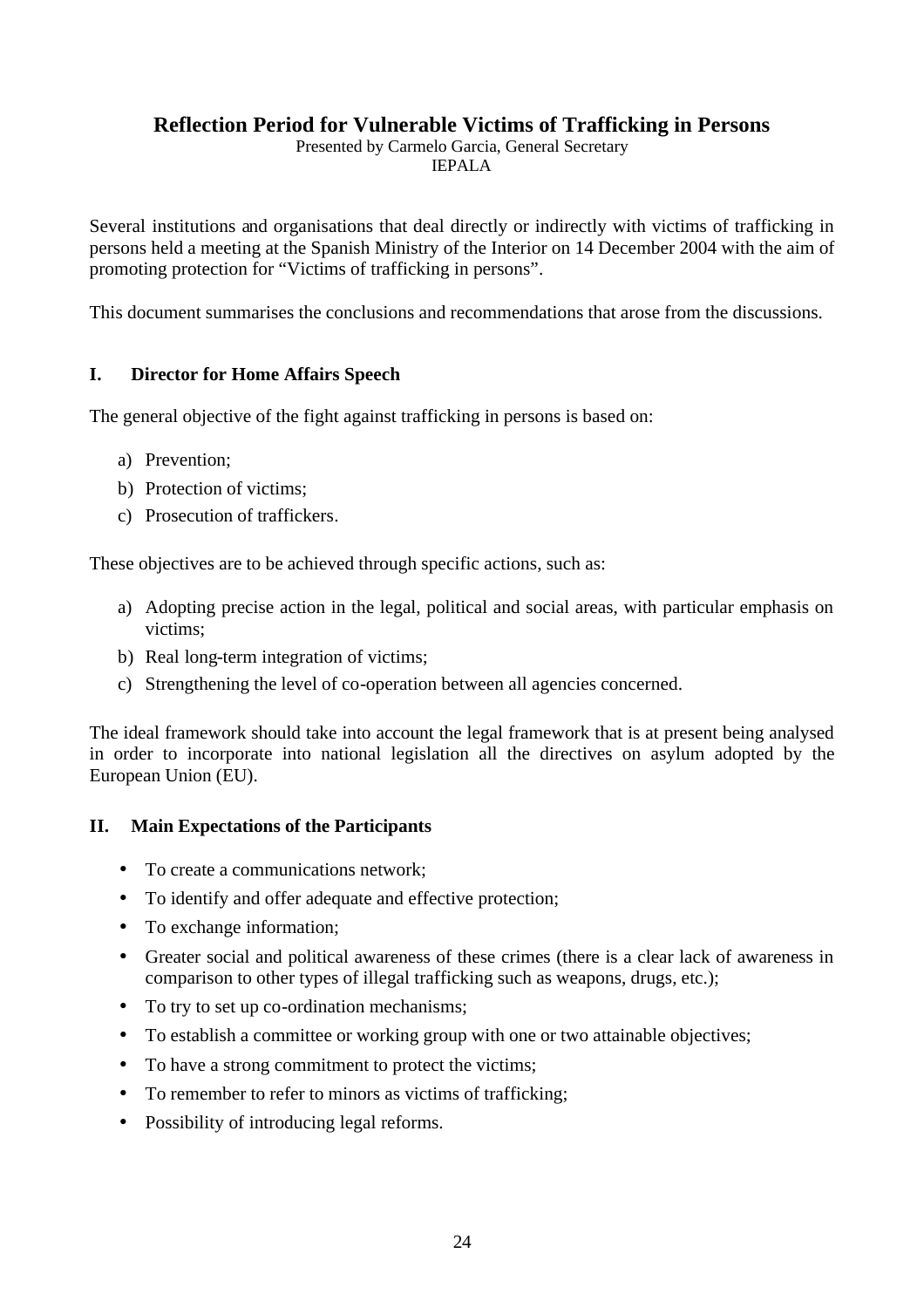# **III. Recommendations by the Participants**

The report prepared by the Congress and Senate Joint Committee on trafficking in persons must be taken into account.

A. Setting up of a working group to discuss the possibility of creating an action plan to fight against trafficking in persons.

- To include the whole network of agencies that work on the subject;
- To make links with the Action Plan on Sexual Exploitation of Children;
- To get information on action plans in other countries such as Germany, Belgium and East European countries.
- B. Specific meetings on possible objectives of an action plan with the following objectives:
- B.1. Collection of data and analysis of the situation of trafficking in persons

There is little information available on the subject at the level of protagonists, co-ordination, who the victims are, identification of same, their needs, what happens to them after they make an official complaint and co-operate with the authorities, more precise statistics on the number of victims, their nationality, etc. We need to exchange information in a co-ordinated and regular way.

Specific aspects:

- Collection and processing of fragmented data: number of victims in general and of liberated ones. Improving the register of cases kept by police and NGOs;
- Analysis of the different types of trafficking: sexual exploitation, forced labour (in domestic work, agriculture, and industry), similarities, differences, identification and visibility of the different types of victims:

Example: anti-trafficking situations,

Example: post-trafficking situations;

- Analysis of motivations, causes of vulnerability in the victims, and especially fear of reprisals, in order to identify the respective needs;
- Analysis of trafficking networks: their trans-national character, "political" links, traffickers, clients; and
- Analysis of the heterogeneity of situations, resources, capabilities, needs of the different victims, special problems of minors, female Nigerians, etc.

B.2. Improvements in the law and its application or interpretation

The ideal framework is the adoption of the European Directive before June 2006 and in matters regarding asylum, the adoption of those same Directives before 2006-7, bearing in mind that the Council of Europe Convention on Trafficking is expected to be signed in the summer of 2005.

Specific aspects: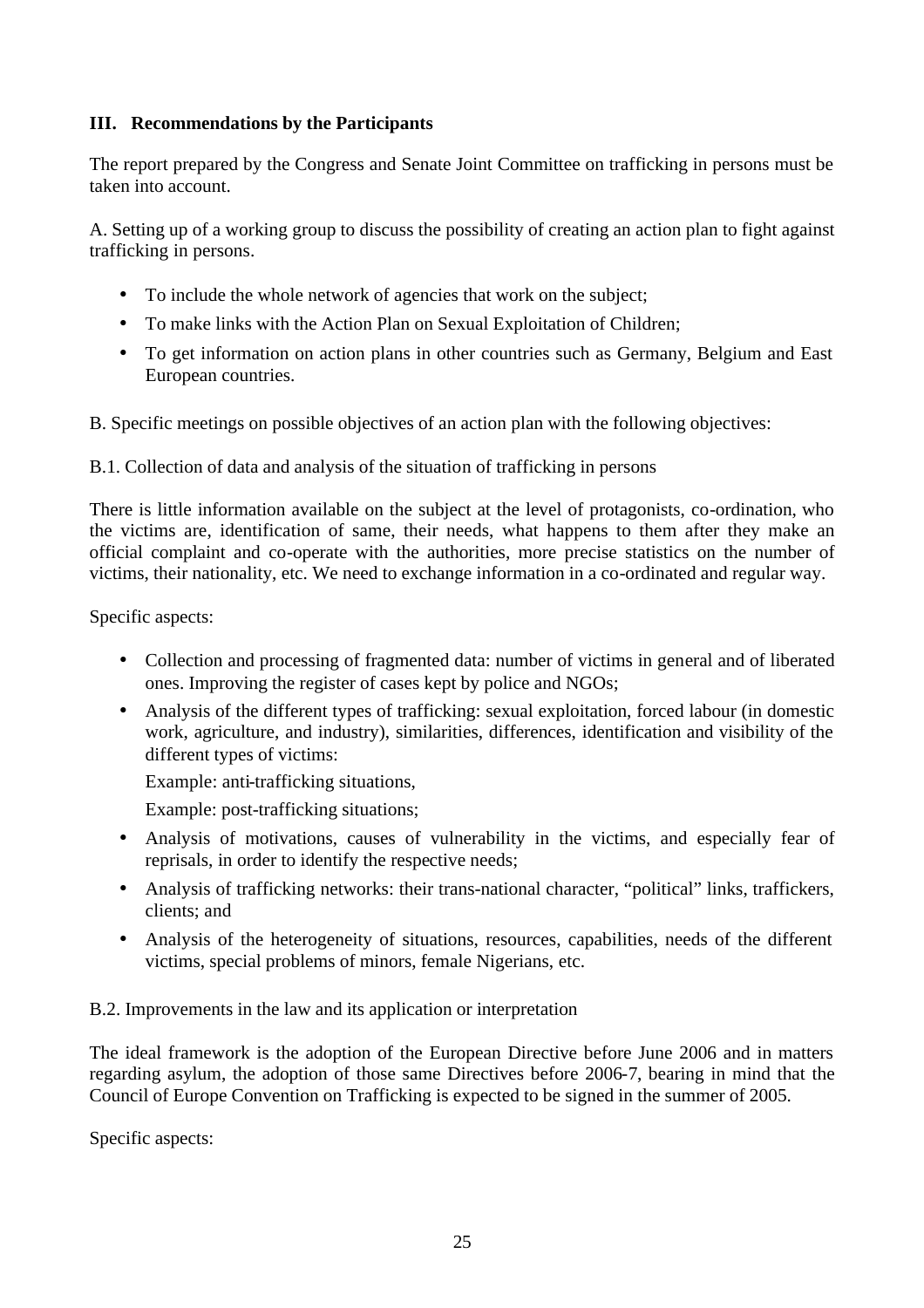- Law on Witness Protection: immunity for victims from charges of illegal immigration, illegal work, prostitution, etc.;
- Immigration Law (*Ley de extranjería*): repeated references were made to the practical limitations in applying Article 59 of the Immigration Law which foresees the possibility of amnesty for victims of trafficking who have co-operated with the police authorities. Due to its limitations, it requires that the victim provide information that actually leads to the break up of a trafficking network. In this context the ombudsman stated that a recommendation had been made to the Secretary of State that the application of the said Article should be relaxed in order to encourage victims to inform and co-operate with the authorities;
- Legislation on children: how it can affect the victims;
- Legislation on victims of violent crimes: cases of victims from other crimes (such as terrorism) should be examined in order to compare assistance given;
- Asylum Law: acknowledgment of refugee status or humanitarian-subsidiary protection.
- Improving the drafting and specialisation of the asylum law: progress made in matters regarding gender discrimination;
- Act of August 2004 on compensation to those taking part in international peace and security operations: protection of victims of those troops;
- Legislation to protect against gender related violence: impact of the new law;
- Sanctioning measures in the penal code:
- Finding new ways to facilitate recognising victims of trafficking in persons by social services and/or governments; and
- Protection of the families of victims.

# B.3. Improvements in assistance to and protection of victims

Assistance and protection must not be necessarily linked to the level of co-operation by victims in breaking up trafficking networks. While this is valid in order to obtain certain types of protection, it should not be extended to all types of protection and assistance.

Specific aspects:

- Creating adequate protocols for referring victims to the police and NGOs;
- Legal assistance: improving access to information, better legal literature, information leaflets, resources, witness protection, information on possible statutes on immigration, asylum, etc.;
- Detecting problems in the network of shelters in order to improve habitation, education, health, access to the workplace, medical and psychological treatment, support with integration and with repatriation, seeing different needs of victims, cultural aspects and what they expect from the network, for example Nigerian women;
- Specific measures for minors: age issues, permits, shelter network, unaccompanied minors, etc.;
- Co-ordinating action with the National Action Plan against Sexual Exploitation of Children and heightening public awareness of trafficking of children and adults for forced labour or services;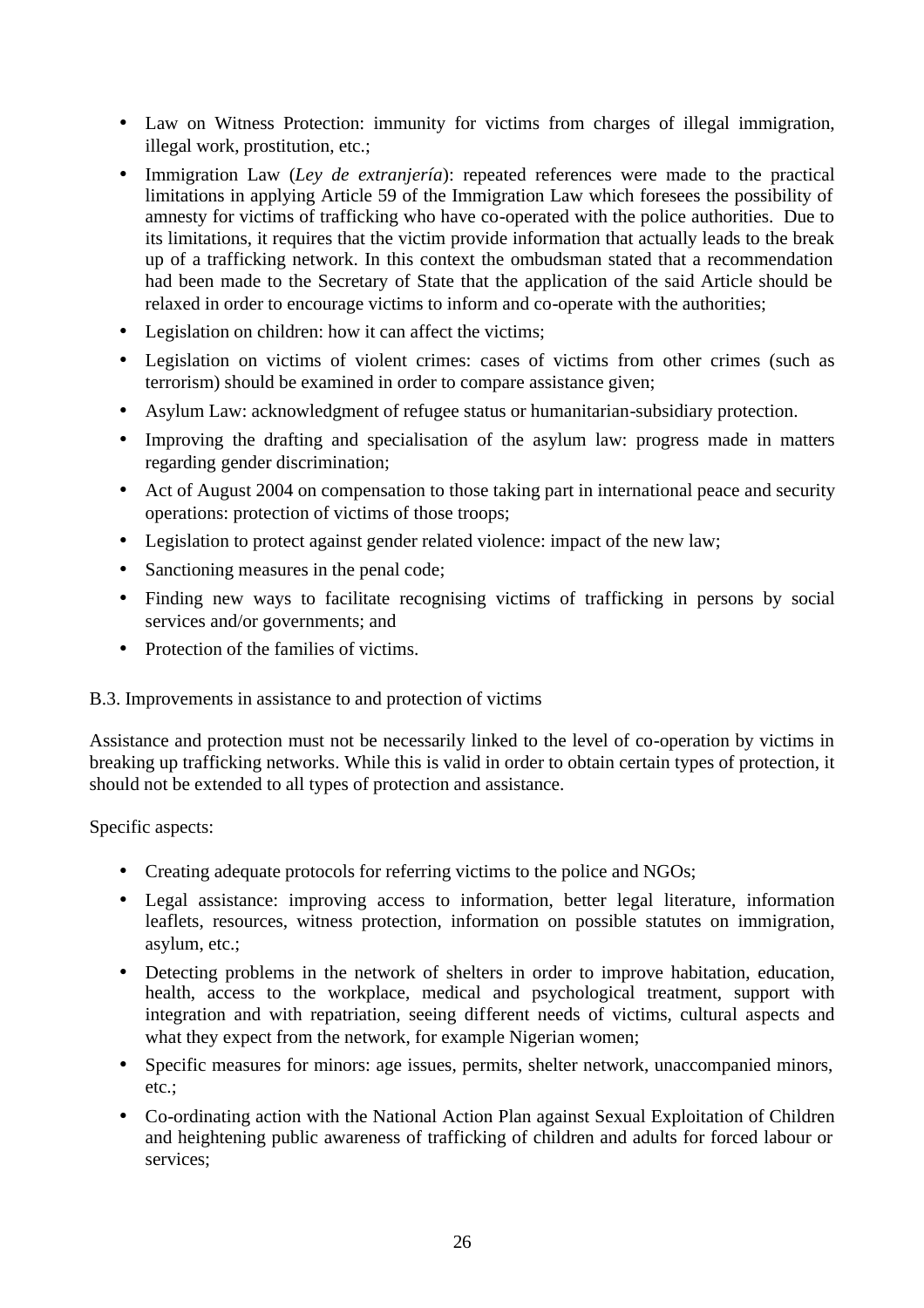- From the point of view of asylum, to discuss and inform when the time comes about the directives being drafted at present by ACNUR on the recognition of refugee status for victims of trafficking in persons. Similarly to introduce training recognising victims as refugees; and
- To improve mechanisms for the co-ordination between institutions, organisations and authorities.
- B.4. Fight against impunity, reparation for victims

#### Specific aspects:

- Compensation, restitution, rehabilitation, resettlements;
- Analysis of sentencing penalties;
- Making provision for victims;
- Accessing information on compensation rights;
- Problem with deporting traffickers when sentences are below six years; and
- Co-ordination between the Office for Refugees and Asylum Seekers, and the Police/Civil Guard in order to detect or to guide victims in need of international protection.

#### B.5. Training of agencies involved

Training of personnel who are first to come into contact with victims and other qualified personnel who give assistance (police, judges, lawyers, asylum authorities, NGOs and troops in peace missions). The possibility of obtaining funds from the European Commission to fund training programmes for police, civil guard, NGOs, etc. was mentioned.

Best practice documents should be taken into consideration, for example OSCE documents, Anti-Slavery International's training manuals and workshop modules.

#### B.6. Awareness and information

Among others: public opinion, specific sectors (education, health services, etc.), and potential clients. Preparation of an information leaflet for victims so that they know where they can go, what expectations there are, alternatives, etc. This leaflet may or may not be included with the one that will be designed to comply with European directives.

#### B.7. Repatriation and voluntary return

Due consideration should be given to the risk factor in returning victims who do not find a place in any of the protection networks available in Spain. Voluntary return must be decided after having access to complete information about opportunities for protection and assistance in Spain and information about the situation of trafficking victims who have returned to their country of origin.

Specific aspects:

- Safe voluntary return;
- Travel safety;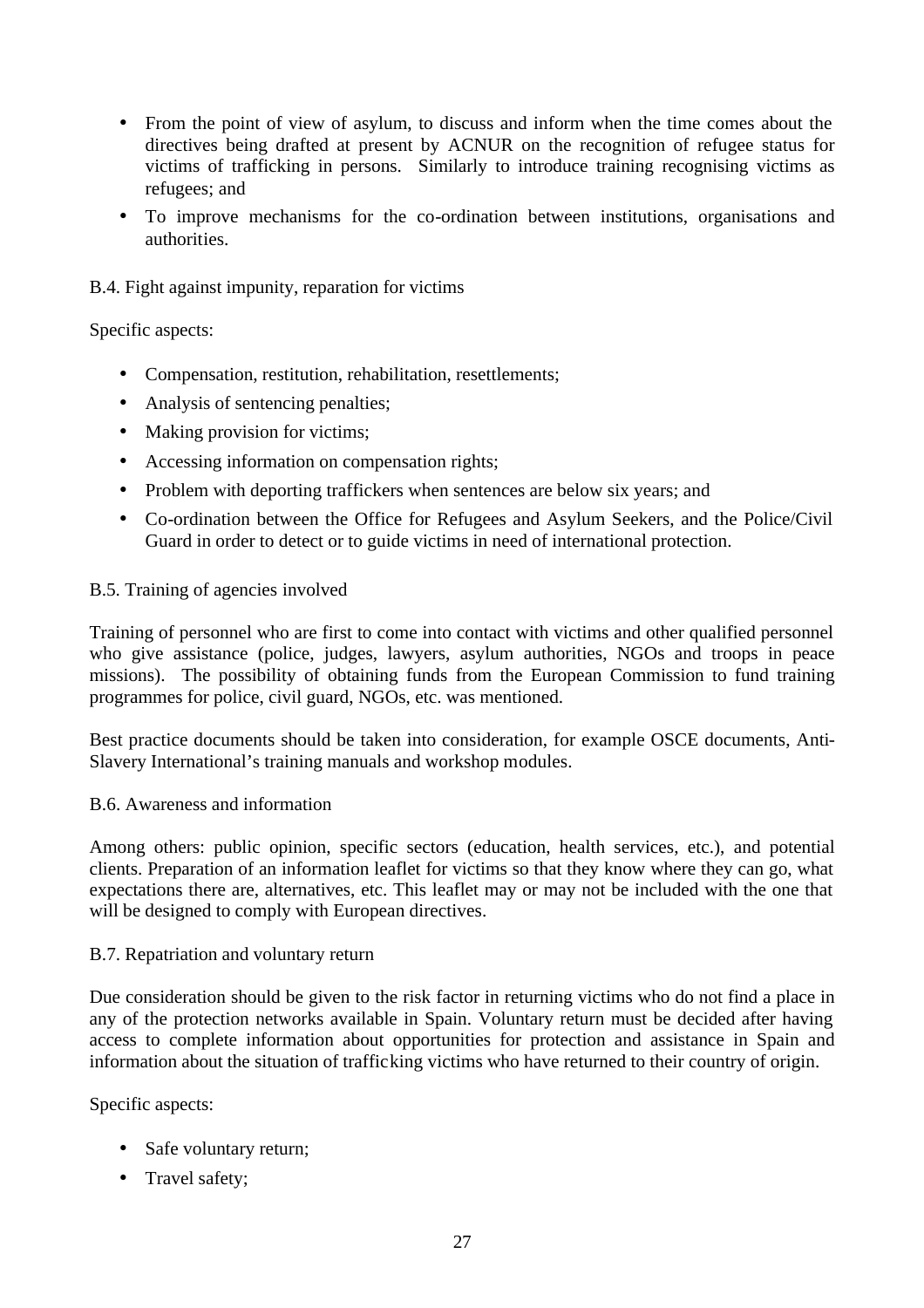- Possibilities for reintegration and available programmes; and
- Protection of relatives.

## **IV. Tasks Outstanding**

- Putting together a working group to include participants in the study day and others who were not present. The next meeting will take place in February 2005 and the role of the group will be defined there. As well as this working group, another one will be started to prepare draft agendas and meetings of the general group and the working group.
- The Hope Project will circulate the report prepared by the Congress and Senate Joint Committee before 31 January 2005.
- Amnesty International will make available documentation relevant to the discussions on that subject within Europe as well as in the Congress and Senate Joint Committee. The aim is to analyse this documentation in order to co-ordinate with the organisations involved and to identify ideas and action plans that can be borrowed from them. This documentation should be made available before 31 January 2005.

Anne Gallagher will design a simple questionnaire to develop an inventory of resources. She will prepare a list of documents/reports on trafficking in persons in Spain and a short bibliography of documents and Internet sites that are relevant to trafficking in persons.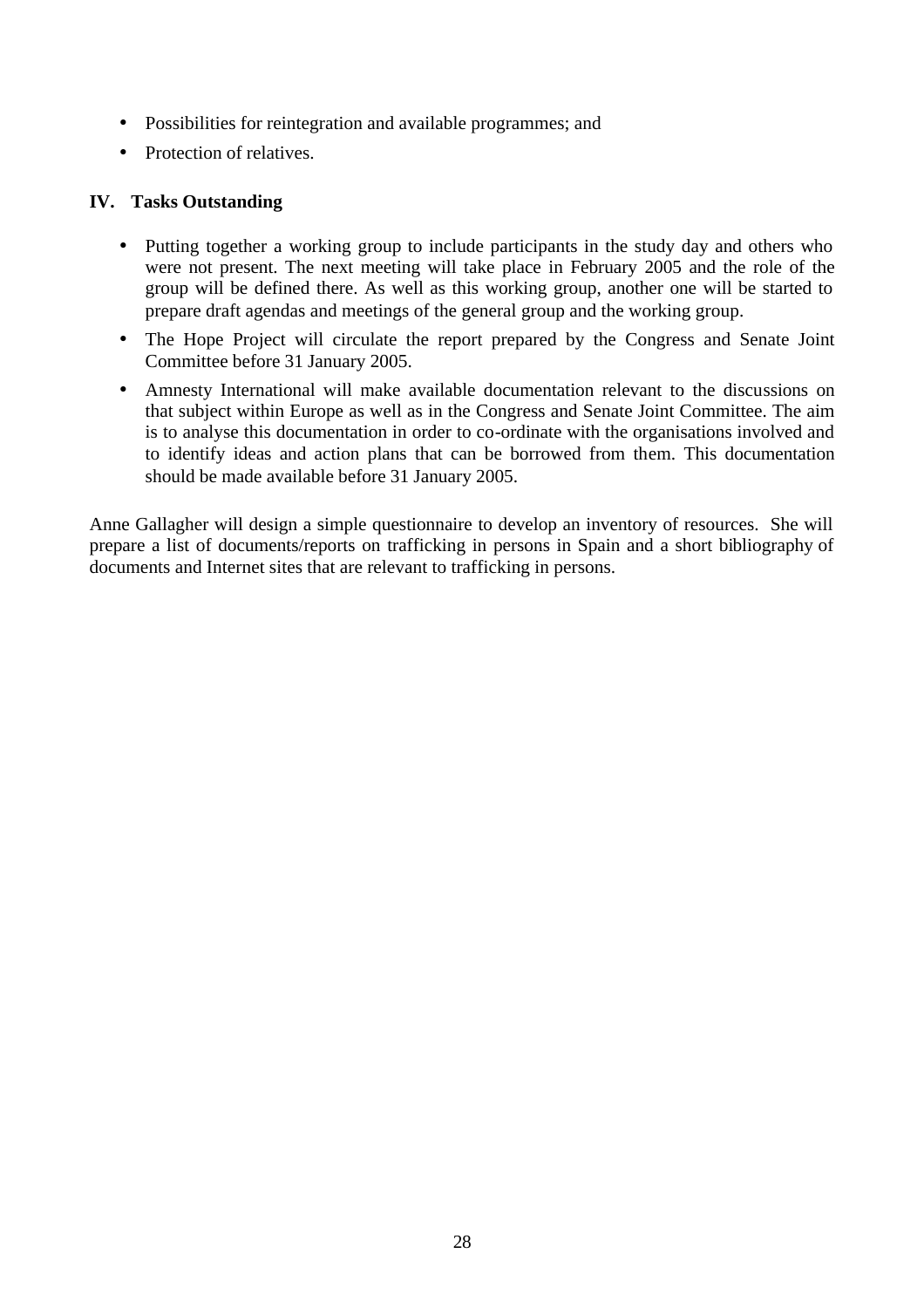# **Actions Taken Regarding Trafficking of Human Beings in the UK**

Norma Muico, Education Officer Anti-Slavery International

#### **What is Trafficking?**

Traffickers use violence, coercion and deception in order to move people away from their homes and then exploit their labour or services. The internationally recognised definition of trafficking entered into force in 2003, which makes clear that trafficking is not limited to sexual exploitation and also takes place for other forms of labour exploitation. This means that people who migrate for work in areas like agriculture, catering, construction or domestic work, but then find themselves coerced into working in conditions they did not agree to, are also trafficked persons.

#### **Scale of the Problem**

Trafficking in people is a global problem that affects countries and families on every continent. In the 2005 Global Report, the International Labour Organization (ILO) estimates that more than 2.4 million people have been trafficked worldwide. An earlier 2000 ILO study estimated that 1.2 million children had been trafficked for labour or sexual exploitation internationally. However it should be stressed that, due to the clandestine nature of trafficking, all statistics relating to trafficking are estimates.

West Sussex Social Services, where Gatwick airport is located, were the first to identify that unaccompanied asylum seeking children were being trafficked to the UK. Trafficked girls were told to apply for asylum at the port and were then referred to Social Services by immigration officers. They subsequently disappeared from social services' care when the traffickers made contact with them. Most of the children would have been taken onto other EU destinations, like Italy, where they were likely to have been forced into prostitution.

West Sussex profiled children at risk of being trafficked; recorded statistics on trafficked children; and put in place a protocol for co-operation with immigration, the police and non-governmental agencies. Through these systems they identified that, since 1995, more than 70 children who were profiled as trafficked had gone missing from West Sussex Social Services. It is highly unlikely that West Sussex is an isolated example and where trafficked children are brought in with adults who claim to be relatives, it will be much harder to identify them.

*Cause for Concern? London Social Services and Child Trafficking (2004)*, the most recent research conducted by a London-based NGO, ECPAT (End Child Prostitution, Child Pornography and Trafficking of Children for Sexual Purposes) UK, documents the details of 35 cases of child trafficking in 17 London boroughs. Most of these children were trafficked for domestic work or for prostitution, but there were cases of trafficking for benefit fraud, restaurant work and involvement in illegal activities. While many boroughs could not provide details of cases, 32 out of the 33 boroughs in London were concerned that they had a problem with trafficked children.

In relation to adults, research carried out by Kelly and Regan for the Home Office (Police Research Series Paper 125, 2000) estimated that up to1,420 women are trafficked into prostitution in the UK each year. Since this study was completed it is widely acknowledged that the problem of human trafficking has increased significantly.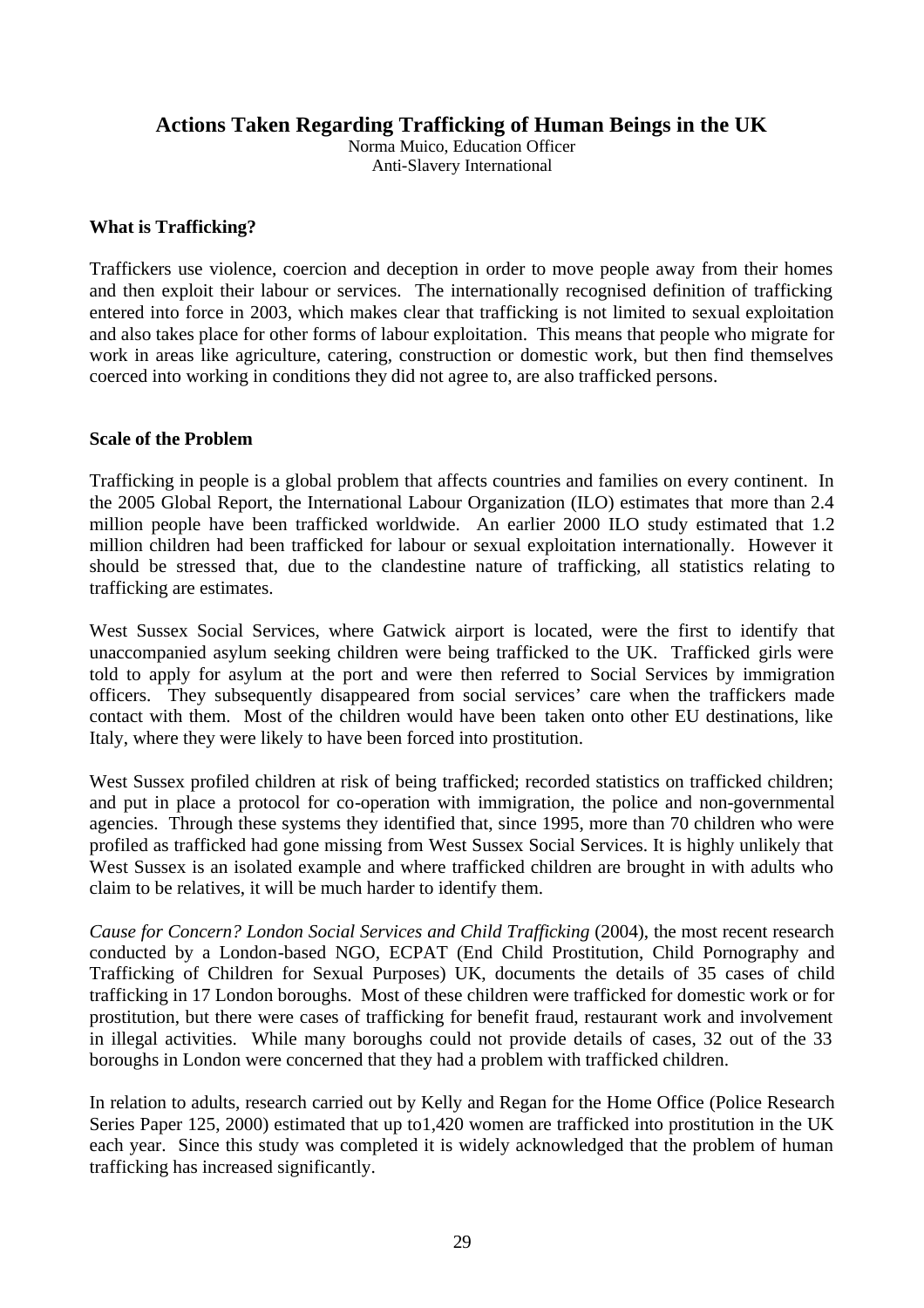Between 1999 and 2002, the Vice and Clubs Unit in London prosecuted 18 cases (mostly for living off immoral earning) involving some 125 women who they believed were trafficked.

Between March 2003 and March 2004, the POPPY Project, which was set up to assist people trafficked into prostitution, had 114 referrals and 46 women were given full access to the project (see below of more details on the project).

Between 2001 and July 2003, 49% of domestic workers (511 people) registered with the NGO Kalayaan had their documents taken by their employers. No statistics are available for agricultural labourers, catering, building, packing and processing.

#### **Responding to the Problem**

#### **Prosecution of Traffickers**

In July 2002, the EU Council Framework Decision on combating trafficking in human beings was adopted. This required all EU member states to bring their domestic legislation in line with the Framework Decision by 1 August 2004, which includes establishing minimum penalties for trafficking for both labour and sexual exploitation.

The UK introduced an offence of trafficking for sexual exploitation in the Sexual Offences Act 2003. It has also introduced a separate offence in the Asylum and Immigration (Treatment of Claimants, etc.) Act 2004, which covers trafficking for all forms of labour exploitation. Exploitation is defined as: slavery or forced labour; use of threats, force or deception to obtain a service; or a request or inducement to get someone to undertake an activity that someone who wasn't young, disabled or a family member would be likely to refuse.

These trafficking offences came into force on 1 May 2004 and 1 December 2004 respectively, and both carry a maximum penalty of 14 years in prison. The first successful prosecutions using the trafficking for sexual exploitation offence took place in December 2004 when two Albanians were sentenced to 18 years and nine years respectively (for trafficking people for sexual exploitation and two counts of false imprisonment).

Legislation that prohibits trafficking for all forms of exploitation and which makes the punishment commensurate with the crime is a necessary first step. However, trafficking should not be looked at simply as a law and order issue or a problem of organised crime. Trafficking is a human rights violation and the rights and welfare of the trafficked person must be at the heart of any countertrafficking strategy.

#### **Protection and Support**

The EU Framework Decision on trafficking does not contain minimum standards relating to the treatment and protection of victims of trafficking. The UN Protocol on trafficking does outline various measures, which should be made available to support and protect victims of trafficking, but States ratifying the Protocol are not obliged to implement these measures.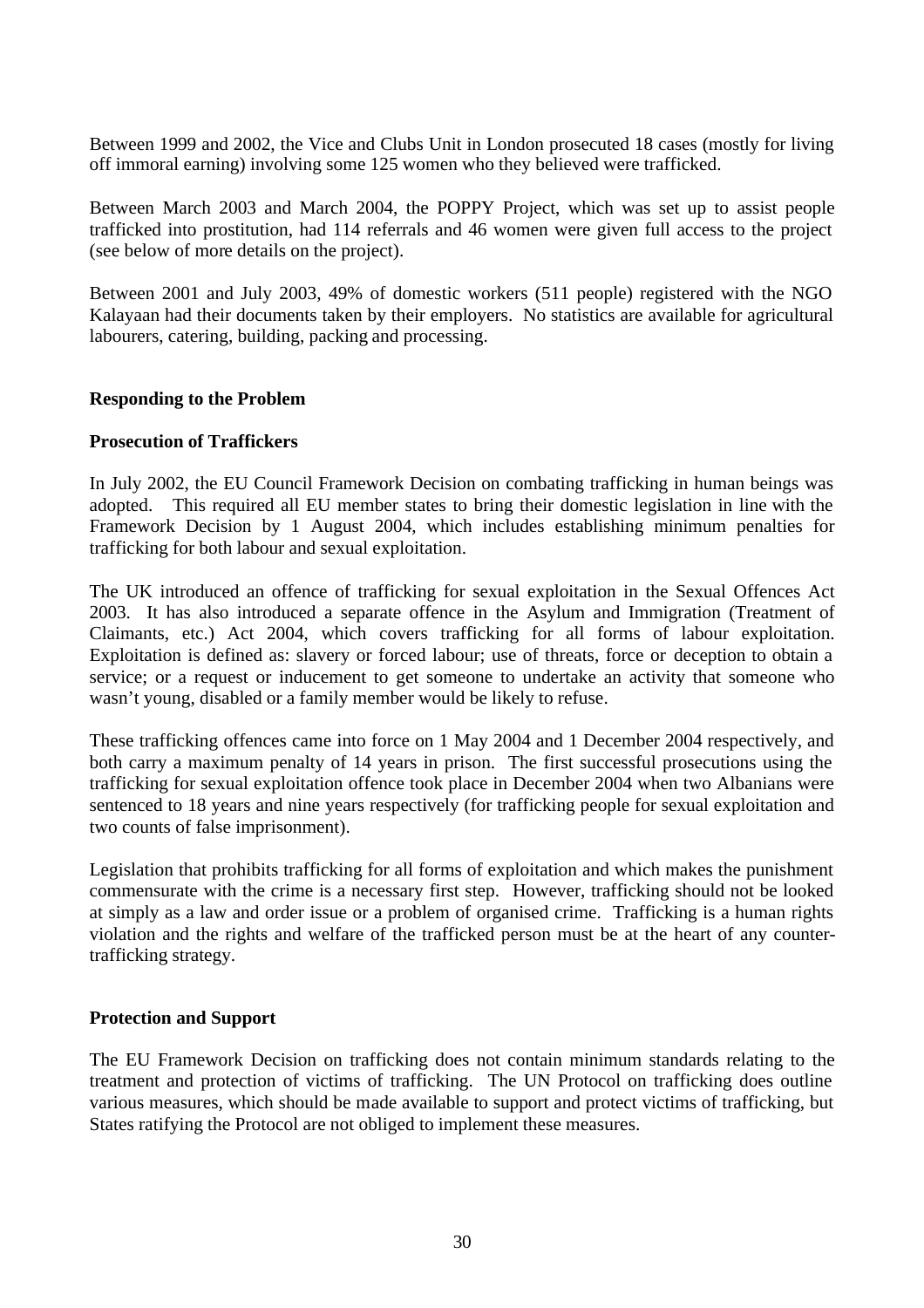These minimum standards should include a properly funded specialised agency or agencies to provide support and assistance to victims of trafficking, including: appropriate accommodation; information in a language they can understand; medical/psychological assistance; legal assistance; and training opportunities.

Anti-Slavery International also believes that trafficked people should have access to a reflection period (a temporary stay of deportation) so that they can be referred to this type of agency. During this time they would have the opportunity to recover from their traumatic experiences, receive advice and support, and make an informed decision on whether to co-operate in a prosecution. The Netherlands currently operates a three-month reflection period for victims of trafficking.

Without the reflection period, victims will face immediate deportation. This is not in the interests of the victim, who may well be re-trafficked, or the police who will lose the opportunity to gather valuable information and possible witness testimony, which would help them combat trafficking in the long term.

Without a reflection period, it will also be impossible to evaluate whether a victim's life is in danger or whether they may be subjected to rape, torture or some other form of punishment if deported. This is frequently the case for trafficked people and may occur because the victim is retrafficked or because the traffickers punish the individual. The punishment may take place because the traffickers think the victim has co-operated with the authorities; as a warning to others; as a punishment for getting caught; or for not paying back the money they allegedly owe.

Whenever there is a reasonable likelihood that a trafficked person will be subjected to re-trafficking or other serious harm, they should be granted temporary or permanent leave to remain in the UK, irrespective of whether they are co-operating in a prosecution. Officials in Italy say their system (under Article 18), where residency permits are granted on the basis of risk and not conditional on co-operation in a prosecution, has assisted in securing prosecutions. In the five years to June 2001, over 7,500 individuals were investigated, charged or sentenced for trafficking related offences, involving some 2,750 victims.

# **Assistance Available in the UK**

The POPPY Accommodation and Support Service, is run by Eaves Housing for Women and funded by the Home Office (currently until September 2005). The project provides housing and a range of support services to up to 25 women who have been trafficked for prostitution, providing they fulfil the following Home Office criteria:

- that she was brought to the UK;
- that she was working as a prostitute in the last 30 days (in the UK);
- that she has been forcibly exploited;
- that she has come forward to the authorities; or
- that she is willing to consider assisting the authorities later during her time on the scheme.

Procedures for providing trafficked people with long-term protection do not seem to be working effectively. None of the trafficked people assisted by the POPPY project who have been given a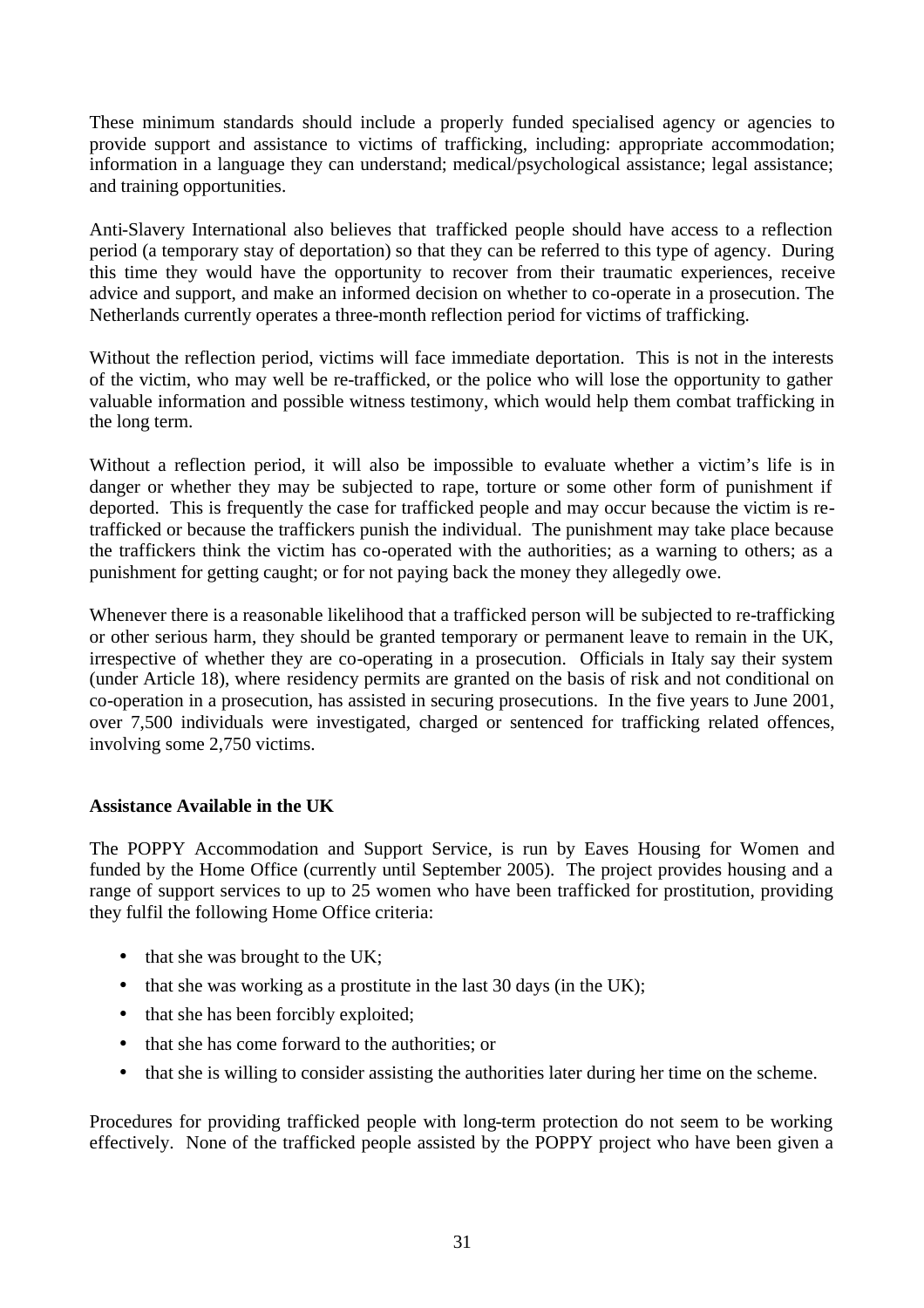final decision were granted refugee status or humanitarian protection on their initial application, but six of the 11 who have had final decisions obtained protection on appeal.

National Missing Persons Helpline run a 24-hour freephone, Runaway Helpline (with interpreters), for anyone away from his or her home or home country. Advice line workers are trained to assist trafficked people.

The International Organization for Migration (IOM) in London also has a programme, Assisted Voluntary Return for Irregular Migrants, for those who wish to return home and want assistance.

# **Other EU Standards to Protect and Support Trafficked Persons**

# **The EU Council Directive on Short Term Permits (2004/81/EC)**

On 29 April 2004, the *EU Council Directive on the residence permit issued to third-country nationals who are victims of trafficking in human beings or who have been the subject of an action to facilitate illegal immigration who co-operate with the competent authorities*, entered into force. The Directive sets out the criteria for issuing a residence permit to victims of trafficking, which includes that they have shown a clear intention to co-operate with the authorities.

The Directive also stipulates that trafficked people should be informed of "the possibility of obtaining this residence permit and be given a period in which to reflect on their position. This should help put them in a position to reach a well-informed decision as to whether or not to cooperate with the competent authorities". Member States will provide trafficked people with subsistence, access to emergency medical treatment and attend to the special needs of the most vulnerable during a reflection period. Where a government considers that a trafficked person does meet the criteria for a residence permit, then this will be issued for at least six months. Residence permit holders should be authorised to access the labour market, vocational training and education according to rules set out by national governments.

All EU states are obliged to bring their national law into line with the Directive before 6 August 2006. However, the UK has an "opt out" from this type of EU legislation and has declined to sign up to this Directive.

#### **The Council of Europe Convention on Trafficking**

On 3 May 2005, the Council of Europe agreed on the first international law, which specifically protects trafficked people's rights. The *European Convention on Action Against Trafficking in Human Beings* provides all trafficked people with guaranteed minimum standards of protection, whether trafficked into sexual exploitation or forced labour. This includes at least 30 days to remain in the country to receive emergency medical assistance, safe housing and legal advice. The Convention was opened for signature and ratification two weeks later. To date, of the Council's 46 members, 15 governments, including Austria, Italy, Portugal and Moldova, have signed. Spain, France and the United Kingdom are among those that have not.

# **Prevention**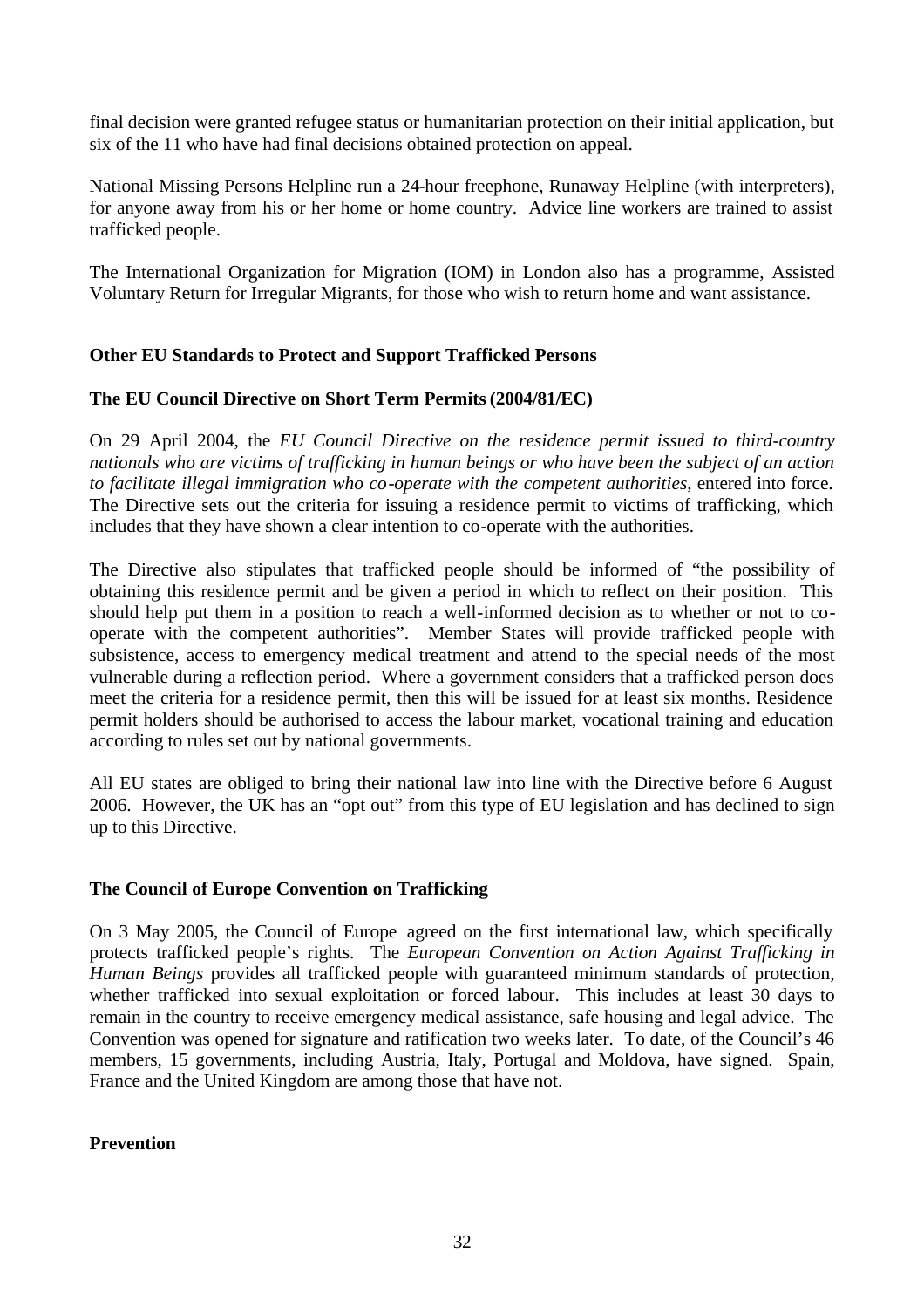Prosecution and protection measures do not deal with the root causes of trafficking. If trafficking in people is to be tackled effectively in the long term, then governments will also need to address the issues which encourage or compel people to leave their homes and family in order to search for employment opportunities elsewhere. Poverty, discrimination, corruption, and growing inequalities both within and between countries increase people's vulnerability to trafficking and must be addressed. Increasing the opportunities for regular migration and ensuring that there is proper protection from exploitation for these migrant workers would also reduce trafficking, as it would negate the need for migrants to go to people who then turn out to be traffickers.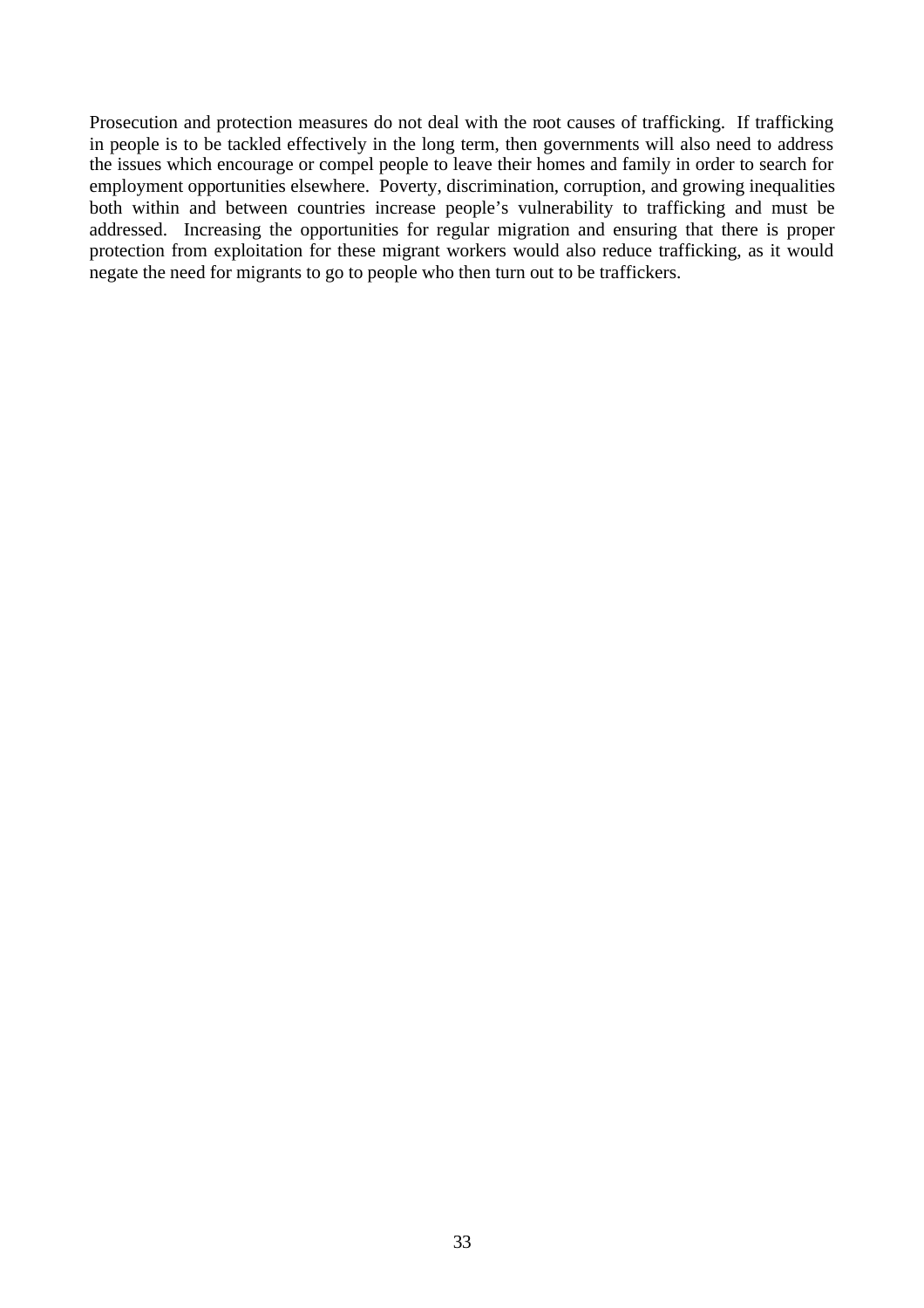# **Trafficking of Persons to Europe: the Perspective of Nigeria as a Sending**

**Country** Vicky Nwogu, National Project Co-ordinator NPC (Nigeria) – ILO/PATWA

## **Definition**

Section 50 of the Trafficking in Persons (Prohibition) Law Enforcement and Administration Act, 2003 of Nigeria defines trafficking as including:

"…all acts and attempted acts involved in the recruitment, transportation within or across Nigerian borders, purchase, sale, transfer, receipt or harbouring of a person involving the use of deception, coercion or debt bondage for the purpose of placing or holding the person whether for or not in involuntary servitude (domestic, sexual or reproductive) in force or bonded labour, or in slavery-like conditions."

The above definition is drawn largely from the definition in Article 3 of the *UN Protocol to Prevent, Suppress and Punish Trafficking in Persons especially Women and Children*. But the Nigerian definition is unique in the sense that it also envisages attempted acts involved in human trafficking and captures the situation of human trafficking within Nigeria's borders.

# **Background**

Nigeria has a population of over 139 million persons. A high rate of unemployment, poverty and civil and political unrest are some major internal factors responsible for a high trend of migration and thereby human trafficking. Other factors are discrimination against women, high levels of illiteracy, adventure, family instability, fallen value system and inadequate laws and policies against human trafficking. The major external factor that has fuelled the trend is the high demand for cheap/submissive labour especially in the informal sectors in the destination countries.

Nigerians migrate to other countries in West Africa, Europe and the Middle East in search of better opportunities and human trafficking from Nigeria follows basically the same routes.

Within Africa, Nigeria is the largest single source of trafficked women to Europe and Asia. The *Trafficking in Persons Report* of the US State Department, July 2001 identified Nigeria as a source, transit and destination country for trafficked persons. The victims of human trafficking are men, women and children.

# **Forms of Trafficking in Nigeria (International and Intranational trafficking)**

International trafficking is the trafficking of persons from Nigeria to other countries. The most notorious purpose of international trafficking is for prostitution. Others include:

- Domestic work/child minding or babysitting;
- Farm labour/sweatshop labour;
- Armed conflict/child soldiers: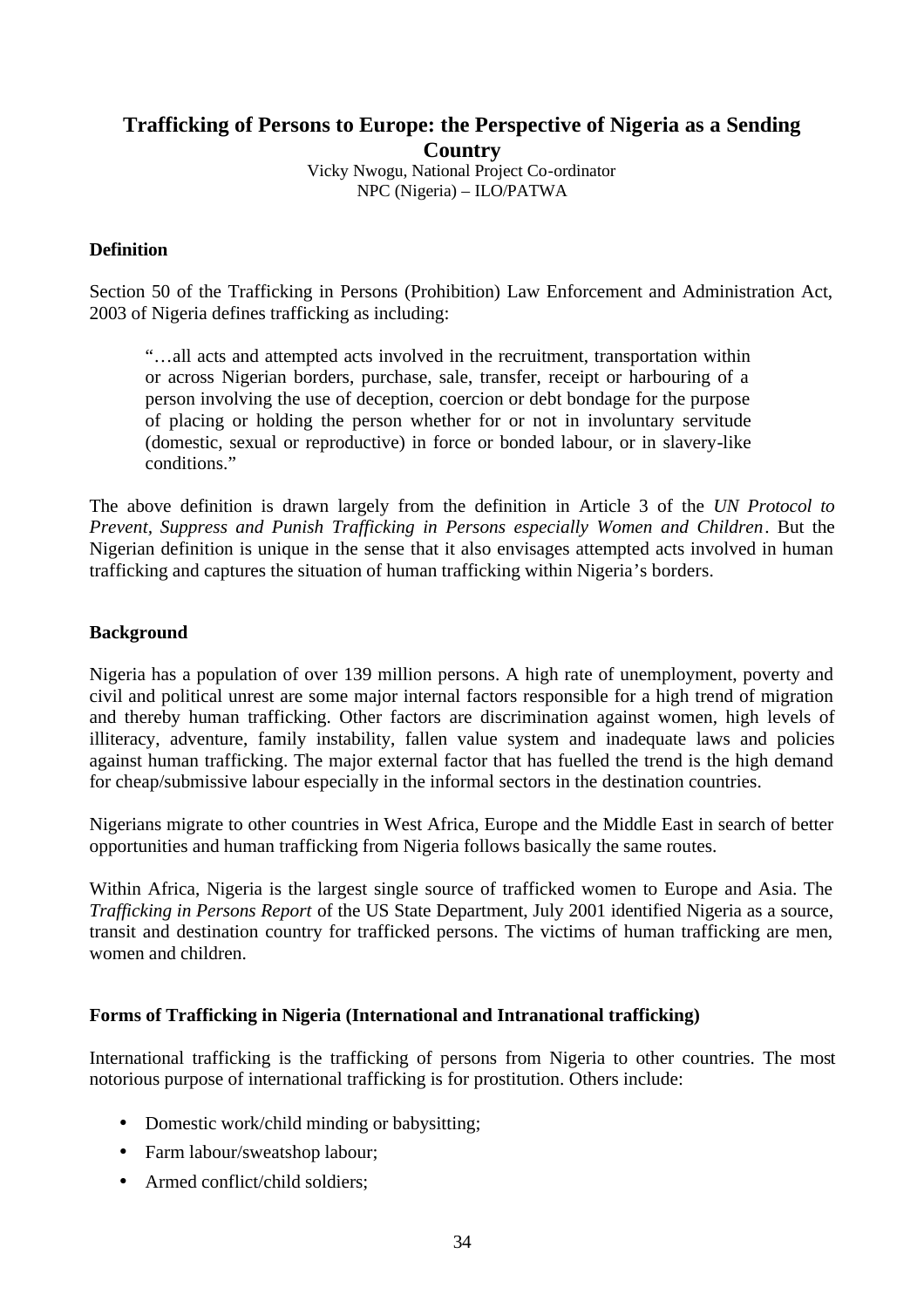- Drug couriers;
- Criminal activities (armed robbery, gangsters);
- Street hawking:
- Begging;
- Mining.

Most of the victims of international trafficking are from Edo, Delta, Kwara, Kano and Kaduna states. The major destinations are Italy, Spain, Gabon, Saudi Arabia, Burkina Faso, Togo, Cameroon, Ghana, Guinea, Morocco, Niger Republic, Mali, Libya, UK, Netherlands, Belgium, Republic of Benin, and South Africa.

Intranational trafficking is the movement of persons from one place to another (mostly from rural to urban) within the country. The victims of this form of trafficking are mostly children. The purposes of this kind of trafficking include:

- Domestic work/child minding or baby sitting;
- Farm labour/sweat shop labour;
- Street hawking;
- Begging;
- Mining;
- Organ removal.

Most people trafficked internally are from Cross-Rivers, Akwa-Ibom, Benue, Ebonyi, Kwara, Bayelsa, Imo and Anambra States, Shaki in Oyo State, border villages in Ogun State and are trafficked to the urban or city centres such as Lagos, Kano, Port Harcourt, Ibadan and Kaduna.

Nigeria also receives trafficked persons from surrounding countries that include Benin, Togo and Niger.

# **Some Measures in Place in Nigeria to Combat the Trend**

# **Legislation:**

Prior to the enactment of the Anti-trafficking Law there were relevant provisions concerning human trafficking scattered in various legislations namely:

- The Criminal Code (sections 222A, 223, 224, 225A, 227, 365, 366, and 369);
- The Penal Code (sections 271, 272, 275, 277, 278, 270, 280, and 281);
- The 1999 Constitution (sections 34, 35, and 41);
- The Child Rights Act of 2003 (sections 25-34) which criminalises exploitative child labour and other forms of child abuses hitherto left unpunished by the criminal codes;
- The Labour Act (CAP 198) Laws of the Federation of Nigeria which has clear provisions (sections 59, 60, 61, 62, and 63) prohibiting the involvement of young persons for forced labour, recruitment of persons to work abroad, guidelines for recruitment agencies and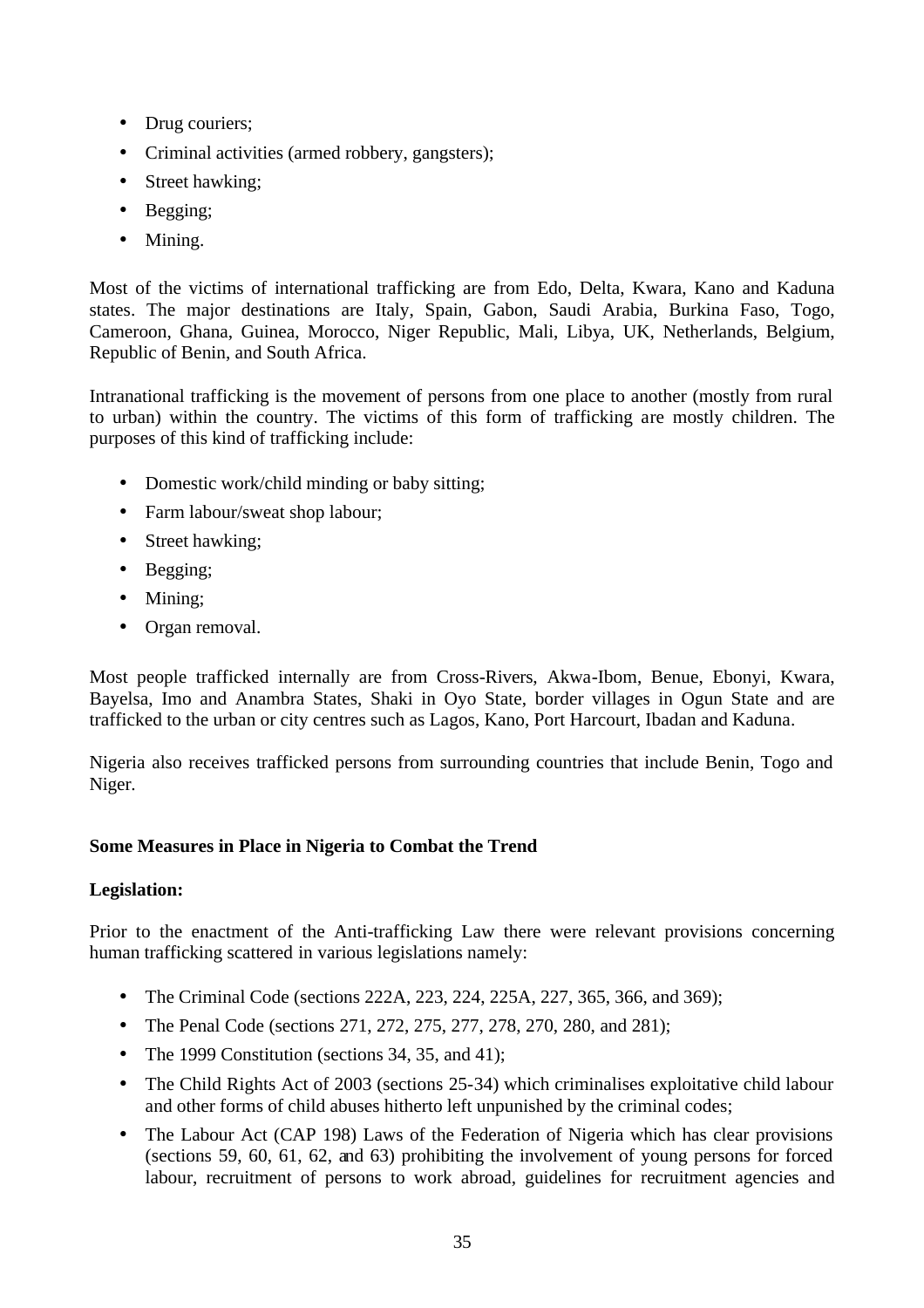employers of labour. The Act in section 73 prohibits forced labour and punishes the act with a fine of  $\mathbb{H}1$ , 000 or imprisonment for a maximum of two years or both. The Act is currently undergoing review.

• The Edo State law Against Human Trafficking amending sections 222A, 223, 225 and 225A of the Criminal Code.

In 2003 the Trafficking in Persons (Prohibition) Law Enforcement and Administration Act was signed into law. The Law contains far-reaching provisions on trafficking and establishes the National Agency for the Prohibition of Trafficking in Persons and Other Related Matters (NAPTIP).

NAPTIP has the responsibility to enforce laws against trafficking in persons, investigate and prosecute persons suspected to be engaged in traffic in persons, take charge and co-ordinate the rehabilitation and counselling of trafficked persons, and other related matters.

Some international conventions with provisions against trafficking in persons, which are applicable in Nigeria are:

- *UN Convention against Transnational and Organized Crime and the supplementary Protocol to Prevent, Suppress and Punish Trafficking in Persons, Especially Women and Children* adopted in October 2000;
- UN Slavery Convention 1926;
- *Convention for the Suppression of Traffic in Persons and of the Exploitation of the Prostitution of Others* 1949;
- ILO Worst Forms of Child Labour Convention 1999 (Convention 182);
- ILO Convention on Forced or Compulsory Labour 1930 (Convention 29).

At the sub-regional level, ECOWAS Foreign Affairs Ministers adopted in December 2001 in Senegal a Political Declaration and Action Plan against Human Trafficking which commits their respective government to, as a matter of urgency amongst other acts, ratify and fully implement the International Instruments, training of law enforcement agents, mount joint cross border patrols, set up national task forces, set up direct communications between its border control agencies, and expand efforts to gather data on human trafficking.

In 2002 in Libreville, West and Central African countries agreed to a common platform of action to enact laws designed to protect child workers; improve the system of custody for child victims of trafficking; strengthen co-operation among governments and establish transit and reception centres for returned children.

In September 2002 an African-European Expert Meeting on trafficking in human beings sponsored by the governments of Sweden and Italy called for a number of measures in both origin and destination countries relating to: prevention and combating of trafficking and awareness raising; protection and assistance to victims; legislative framework and law enforcement; and co-operation and co-ordination within and between states and regions.

Other measures include:

• Information and awareness campaigns targeted at prevention;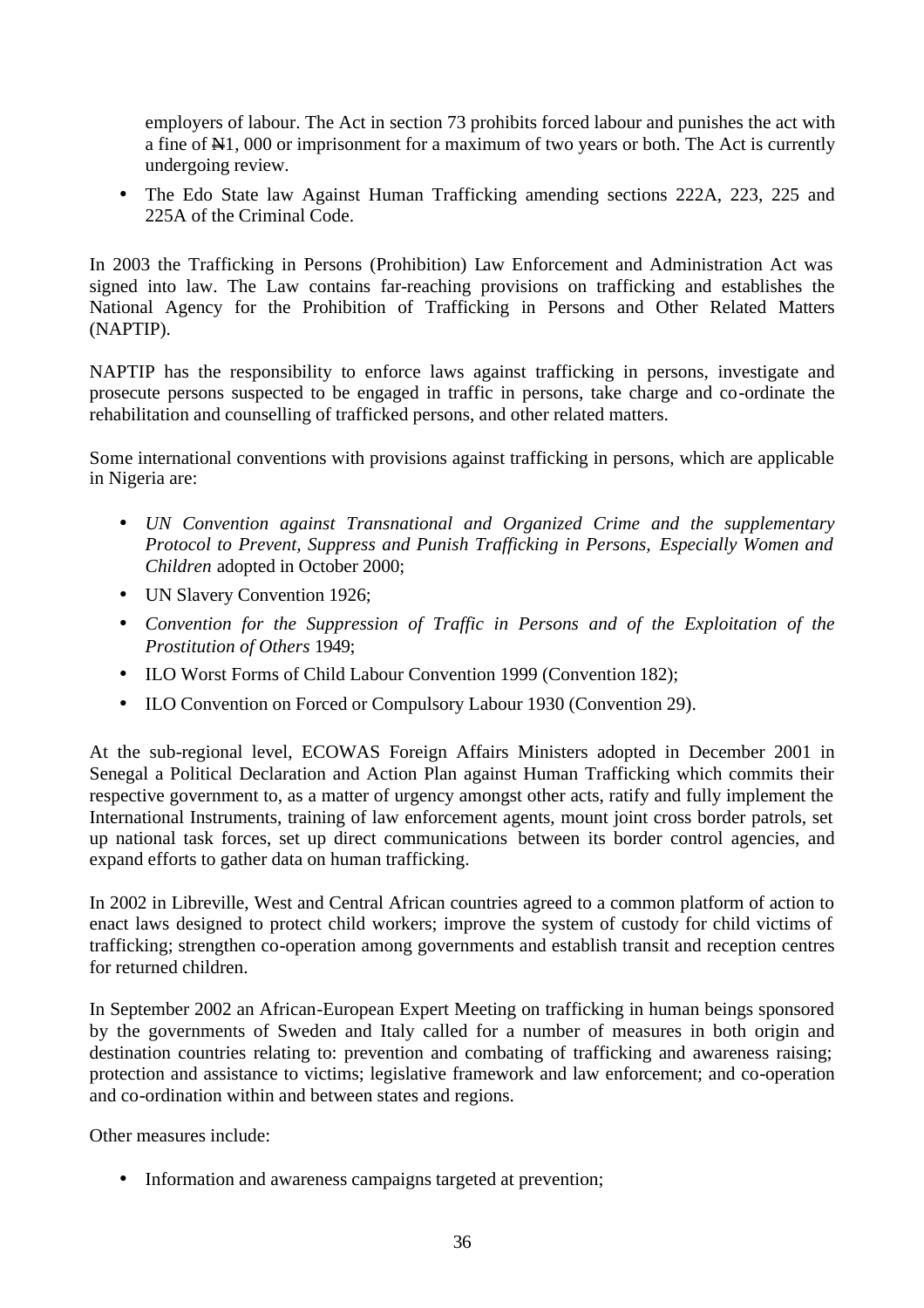- Rehabilitation/reintegration;
- Security surveillance at major exit routes, destinations and transit areas;
- Investigation and prosecution.

# Challenges:

- Many of the government responses are prevention oriented. These prevention initiatives in turn do not focus on developmental activities such as grassroots-oriented poverty reduction schemes, which would serve to reduce predispositions to trafficking.
- Government pays less attention to awareness raising and rehabilitation initiatives leaving it to the NGOs alone. The NGOs on their part are severely constrained by funds and infrastructure with which to effectively achieve their aims.
- There is inadequate data on the human trafficking trend in Nigeria, which makes planning for efficient and effective initiatives a difficult task. This is also tied to lack of information sharing amongst the various government agencies as well as NGOs and CBOs.
- Government agencies charged with the responsibility of combating human trafficking are inadequately funded thereby reducing their level of effectiveness.
- Reception facilities for victims of trafficking are grossly inadequate.
- Inadequate implementation of policies and laws on trafficking. Also low levels of enforcement of international obligations and bilateral agreements on the issue.
- Lack of technical training for law enforcement agents, care givers and organised labour.
- Lack of organisation of labour in the informal sector leading to a further lack of institutional machinery with which the exploitative tendencies of employers in these sectors could be checked.

# **Trafficking of Nigerians to the United Kingdom, Spain, Portugal and Italy**

# **United Kingdom**

The movement of Nigerians to the UK dates as far back as the immediate post-colonial period, with many Nigerians taking advantage of scholarship opportunities offered by educational institutions to take up permanent residency in the UK with their families. The civil war, which lasted from 1967- 1970 also saw a mass movement of refugees from Nigeria to the UK and Northern Ireland thus establishing firm family roots and facilitating the entrance of wider family networks. With these family networks came their traditions and cultural practices.

In Nigeria as indeed many parts of Africa, traditionally, childrearing is a communal responsibility within close knit rural areas; in addition the cultural setting regards a child as an economic asset as such from an early age children are gradually integrated into performing various services within the family's productive process. With these cultures taken together is borne the age-old practice of child fostering where a child is given to relatives or friends who are wealthier and better able to provide the socio-economic needs of the child. This act is believed to have benefits of consolidating tribal relations, securing a better future for the child and thereby its immediate family as well as increasing the labour power available within the host family. Unfortunately this practice has been widely abused and many children who are sent into this fostering relationship end up in nightmare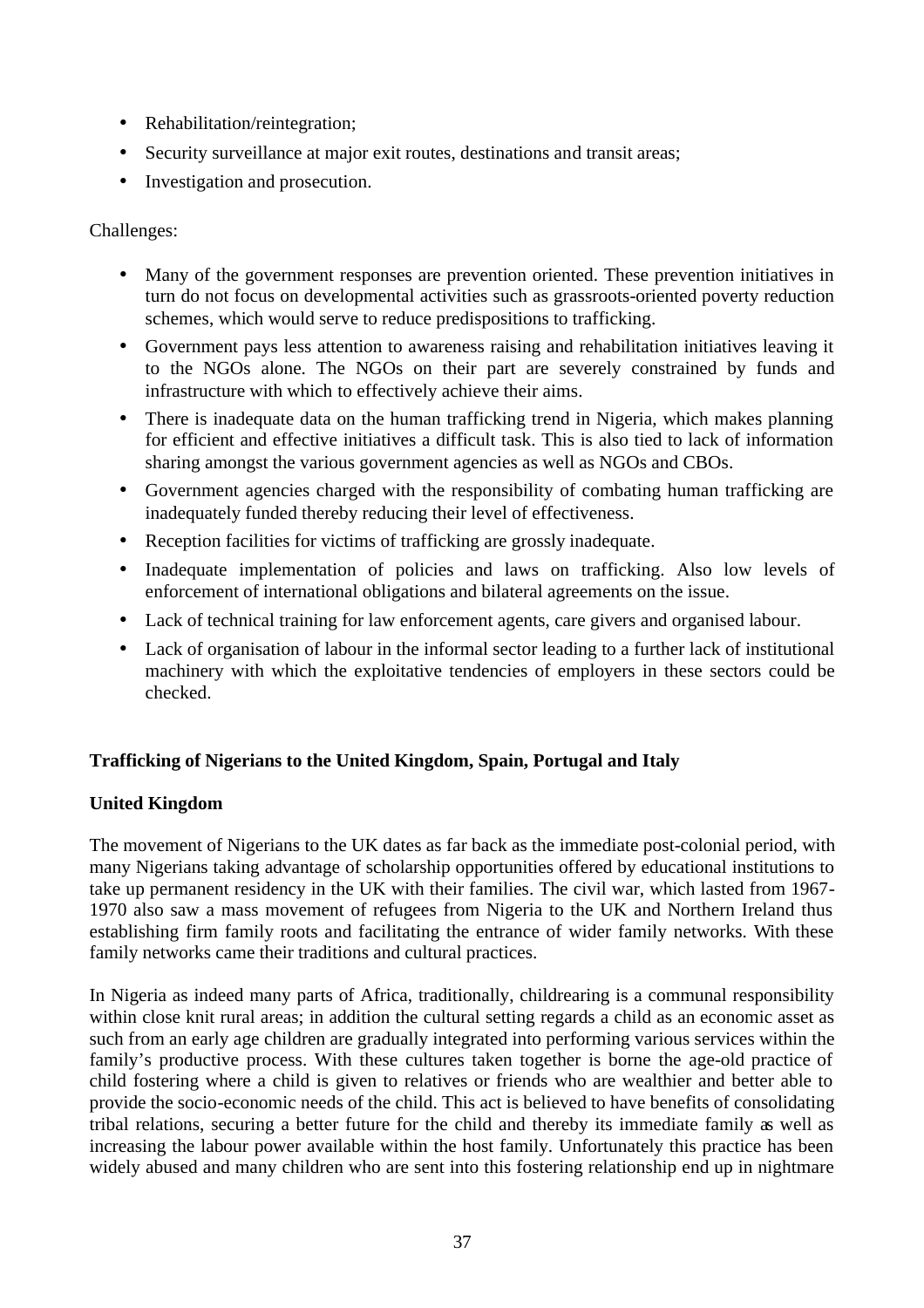situations. They are forced to work for unending hours catering to every whim of family members, they are treated as less than human and often denied the promised economic cum educational opportunity for which their release was secured in the first place. They suffer all manner of physical and sexual abuse, the indignity of sexual exploitation, and in extreme cases ritual killings come into the equation (e.g. boy Adam). In essence, they become victims of human trafficking and forced labour. The majority of these victims are young girls who are dispatched to the homes of wealthy relatives for domestic work.

This type of trafficking is more rampant in the international form in the UK with many families from Nigeria and other parts of Africa bringing in children of their relations or friends to live with them and provide domestic services with the promise of providing a "better life" for the child in return (UNICEF News, 2003). There is no concrete data on the extent of this type of trafficking in the UK but several cases have come to light. The case of Alice Ukoko who arrived in the UK on 6 October 1970 lived with and helped her brother's family cope with the arrival of a new baby. In turn, Alice was supposed to step into a world of better opportunities for the economic advancement of herself and her family back home. After several years of unabated domestic work and bearing a large chunk of the financial burdens of the host family, she is asking herself what went wrong? And the most important question, "Am I a victim of human trafficking for domestic servitude?"

# **Measures**

In response to this issue and related problems, the Sexual Offences Act of 2003 makes trafficking for sexual exploitation a criminal offence with up to 14 years in jail for those convicted of the crime. The 2004 Asylum and Immigration Act makes the trafficking of persons into, within and out of the UK for the purposes of exploitation a criminal offence with up to 14 years in prison.

The UK has also served as a route and transit point for the trafficking of young girls especially from Benin City in Nigeria via Gatwick airport to Belgium and finally Northern Italy where they are engaged in sex work. The Government through the West Sussex County Council provided safe houses for suspected victims of trafficking (specifically unaccompanied minor females) where they were counselled and placed under intensive supervision until they could safely establish their independence. The health needs of the girls were also addressed and they could partake in sexual health programmes.

On 19 November 2004, the Government of the UK and Northern Ireland entered into a Memorandum of Understanding (MOU) with Nigeria on Co-operation to Prevent, Suppress and Punish Trafficking in Persons. The MOU aims to: facilitate international co-operation, develop common goals and prevent, suppress and punish trafficking in persons; protect victims of trafficking and provide them with assistance to enable reintegration into their original environment; and provide mutual support, capacity building and strengthening of institutional capacities to effectively prevent, suppress and punish the offences of trafficking in persons.

Notably the MOU provides that, "the participants will not subject any victim of trafficking in persons to degrading or inhumane treatment and will to the extent, that they are legally bound to do so provide for the physical safety of victims of trafficking in persons in their respective jurisdictions". Also that, "the participant repatriating a victim of trafficking in persons will have regard to the safety, human rights and well-being of such a victim and will allow the victim, subject to provisions in legislation relating to proceeds of crime, to return with their property and possessions".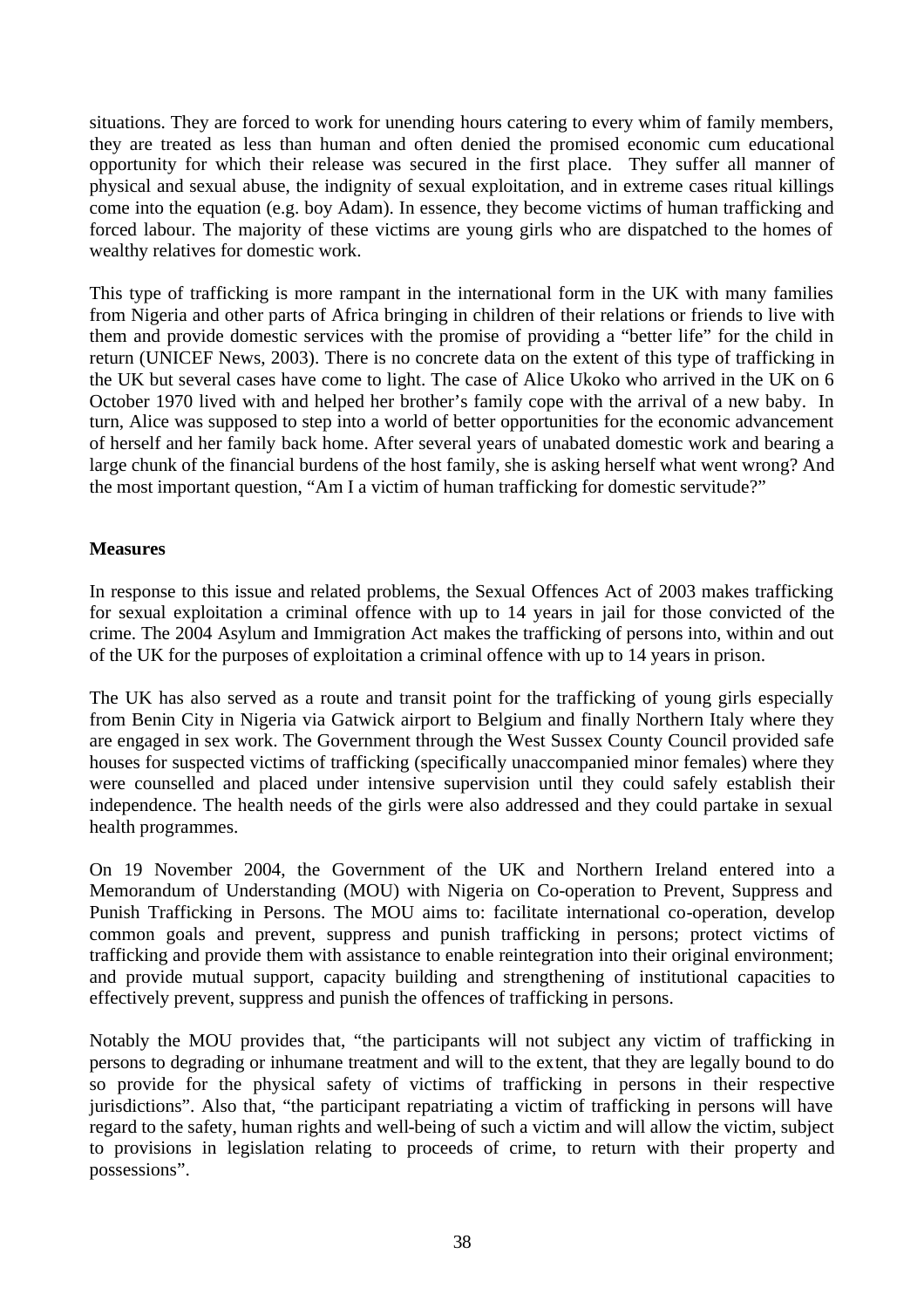#### **Italy**

Italy has gained notoriety in Nigeria as the major destination for traffickers and their victims especially for the sex trade. The major source of these victims is Edo and Delta states in Nigeria. The migration of women to Italy began in the late 1980s, when Italy was importing immigrant labourers to feed its booming informal economy. Nigerian women went to the central Italian region of Campania to pick tomatoes. From here they were attracted to the large cities of Rome, Naples and Florence where they found a high demand for their charms, since then the trade has grown and traffickers have moved in to take advantage of the poverty and collapse of social programmes that occurred under military rule. In October 1999, the Italian Ambassador to Nigeria, Dr Giovanni Germano illustrated the magnitude of the problem by stating that Nigerian girls constitute 60 per cent of all prostitutes in the sex trade in Italy, many of them victims of traffickers. (The News: 4 October 1999, p. 44) Between 1997 and 2000, 477 Nigerian girls were deported from various countries with Italy topping the list at 386.

Many young women from the key states are lured to Italy with the promise of a better life, opportunities to engage in menial work (sometimes there is the knowledge that sex work will be involved), or acquire an education, earn the much valued foreign currency and ultimately gain their independence. The modes of recruitment of women for trafficking to Italy are as dynamic as they are clandestine. Often victims are made to swear oaths of secrecy with fearful deities or to enter into bogus contracts prepared by fraudulent lawyers with the aim of keeping them in debt bondage to their traffickers and making their voluntary escape or denouncement of the traffickers difficult and even impossible. On getting to Italy the false promise become just that, a false promise; the girls have their travel documents withheld, are kept in isolation, suffer severe physical and psychological abuse, sexual exploitation, threats of violence or death and denouncement to the Italian authorities. Victims are exposed to a high level of physical danger as some of them get killed in the course of their work by criminals or aggrieved clients and sponsors. They are also at high risk of contracting HIV/AIDS and other STDs.

Data from the Article 18 Interministerial Commission show that out of 5,577 trafficking victims taken into custody in Italy between March 2000 and February 2001, 52 per cent (2,896) were Nigerians.

#### **Measures**

The "Merlin" Law No. 75 of 1958 in Italy effectively decriminalised prostitution so long as it was practised privately. The law prohibits prostitution in brothels and makes it a criminal offence to exploit prostitutes or lead women into prostitution. The law provides a seven-year jail term for any foreigner who brings a migrant woman into Italy for purposes of prostitution.

On 27 March 1998, the Italian Government passed a new immigration law (No. 40), which prescribed penalties of up to 15 years imprisonment for anyone who traffics, controls or exploits immigrants. Under the law, victims of trafficking can receive social support whether or not they denounce the traffickers. They also have the right to remain in Italy on a work or study visa, or to return home. The law also provides for emergency health assistance, maternity protection, and preventive health measures against infectious diseases even if they are not legal residents.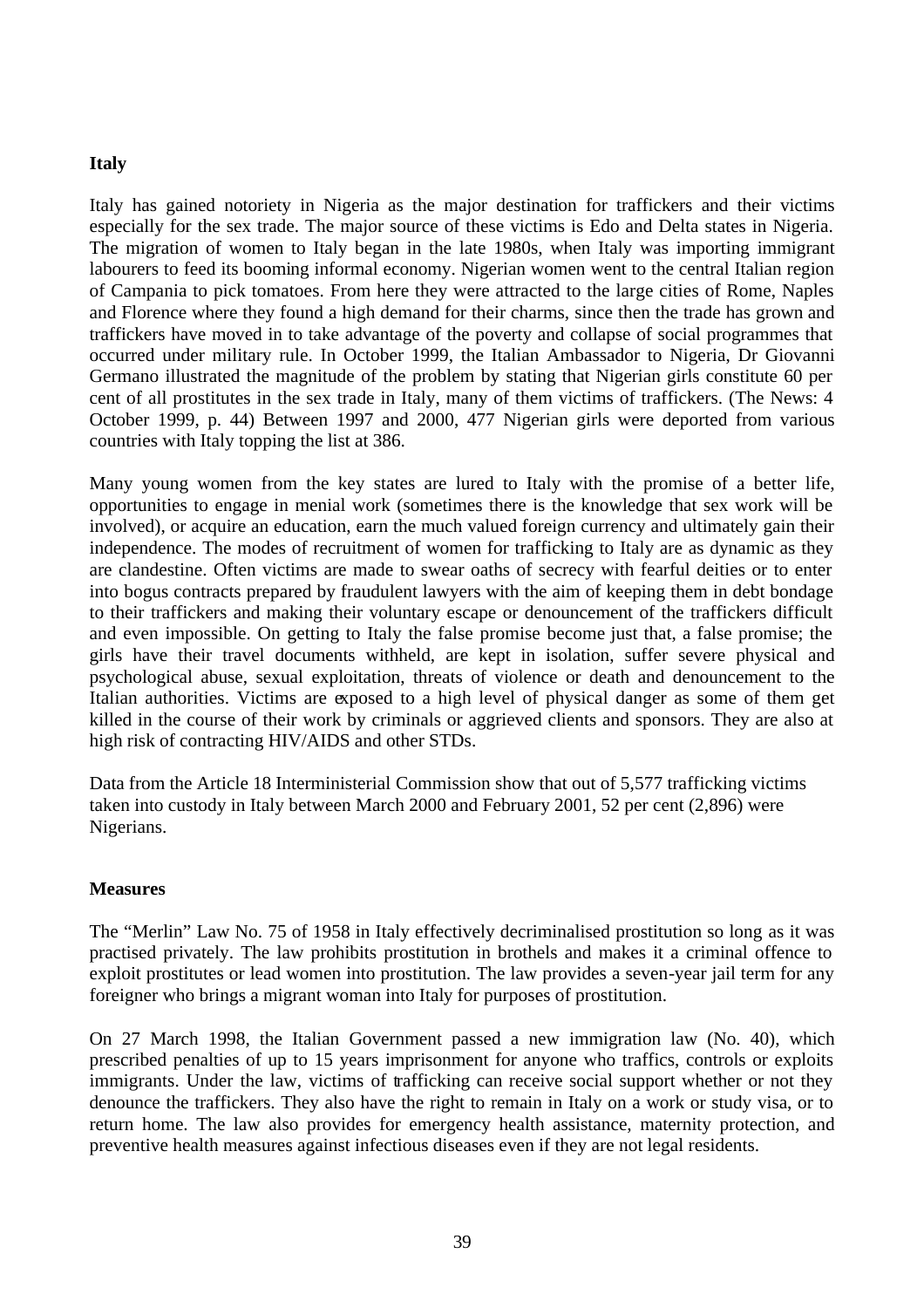On 9 March 1999, the Italian cabinet modified the law on slavery providing that victims who denounce their abusers and testify against them will be given the same scale and kind of protection given to those who speak out against the Mafia. The Government would also provide shelter and assistance to victims who take advantage of the provisions of the law.

In practice, though, there is a lot of vagueness and ambiguity surrounding these laws and often deported victims of trafficking have claimed knowledge of these provisions but that they were denied the opportunity to take advantage of them. Many of the women deported from Italy have harrowing tales to tell of the indignity they suffer during the process; they are kept in holding centres and placed on available flights with the same clothes they wear to work on the streets and they are not allowed the benefit of taking along with them the few possessions or savings they had acquired during their stay. Any foreigner in Italy is liable to arrest if found without papers. They are put in detention centres for a maximum of 15 days before being released with a warning if they are first offenders and deported if they have been caught before.

In September 2000 in Rome the Governments of Nigeria and Italy entered into an agreement on Immigration Matters. The agreement basically provides the procedures for repatriation of illegal immigrants between the two countries (in a dignified manner that guarantees their human rights) and other related issues. Notably the agreement provides in Article 10 that "Repatriation carried out in application of this agreement will not prejudice the possibility of interested persons to enter the territory of the contracting party…"

The Government of Italy also undertakes in Article 16 of the agreement to within the limits of its capabilities and resources assist the Government of Nigeria with:

- a) Technical assistance on immigration matters;
- b) Training facilities for Nigeria Immigration and Consular Offices; and
- c) Co-operation in the field of control of HIV/AIDS and other sexually transmitted diseases as a part of the process of resettlement and integration into the society of the persons concerned.

While this agreement has formed the basis for the recent wave of repatriation of Nigerian girls (mostly victims of human trafficking) from Italy, one issue, the absence of which remains glaring in this agreement is the lack of a concrete commitment on the issue of the protection of these victims of human trafficking (whether they are illegal immigrants or not) and conditions in which they are repatriated. The agreement does not once refer to human trafficking but the provision of Article 16 (c) above would seem though to be making reference to the situation of these same victims of trafficking into sex work. There is also no guarantee that repatriated persons will be allowed – within the limits of relevant law – to return with their possessions. According to figures released by the Nigerian Embassy in Italy, between February 2001 and September 2002 1,316 irregular migrants were repatriated from Italy to Nigeria. Many were victims of trafficking.

It is worth mentioning that the Italian Government in keeping with the terms of this agreement has provided funding through the UNODC for the establishment of a data-monitoring centre at the National Agency for the Prohibition of Trafficking in Persons (NAPTIP). The data-monitoring centre is fashioned along the lines of the Italian anti-mafia database and is designed basically for criminal justice purposes. Equipment worth millions of Naira has been donated to the centre but the necessary software to get it up and running is yet to be developed. The Italian Government has also provided technical assistance to the Nigerian Police Force.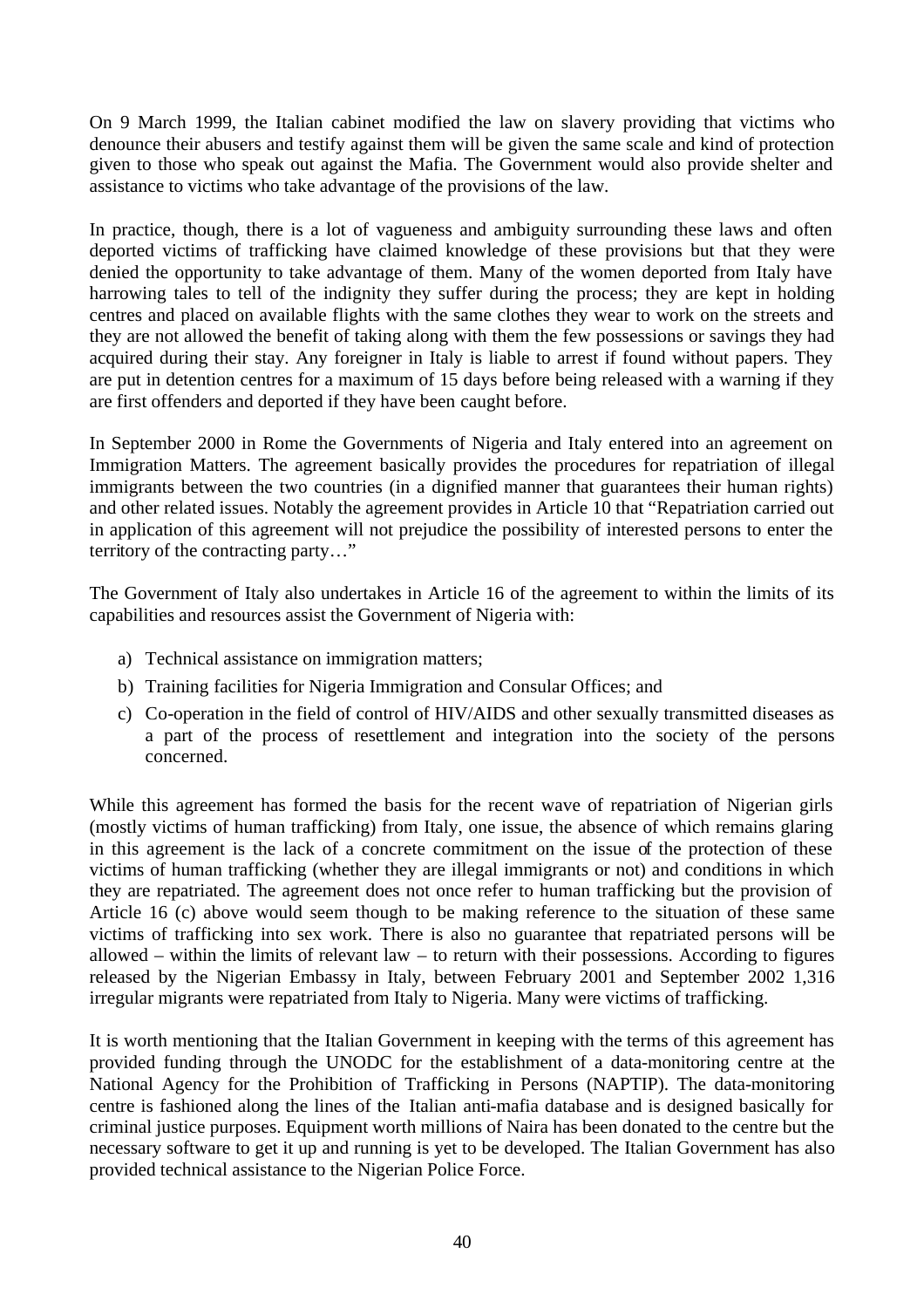#### **Spain and Portugal**

Spain and Portugal have been placed together in this discourse for several reasons: firstly, the magnitude of the problem in both countries is not as high as the ones previously examined. Secondly, they share a common boundary and have the same types of trafficking. Thirdly, because of their proximity to the horn of North Africa they are most often used as landing points and then transit routes for onward movement of people from Nigeria to other parts of Europe. Finally, the majority of the studies of the human trafficking phenomena in Nigeria have not placed much emphasis on both countries, neither have they revealed figures which are as alarming as the previous countries examined. It should be noted though that not much is known about trafficking from Nigeria to Portugal.

In research on human trafficking from Nigeria, Spain usually pops up as routes to a final destination. To a lesser extent, Spain is a final destination but there is very little data on the trend or the actual conditions of trafficked victims within the country. A UNODC/UNICRI report of 2003 highlights Spain as a destination country for traffickers and their victims. The same report traces the routes for trafficking to Europe with Spain coming into the picture often:

- a) When travelling by air, the routes are Lagos to any Schengen country, including Spain and Italy;
- b) When by road the routes vary, they could be:

| $Lagos - Togo - Morocco - Spain - Italy$                               |
|------------------------------------------------------------------------|
| Lagos – Togo – Morocco – Spain – France - Italy                        |
| Lagos – Togo – Burkina Faso - Morocco – Spain - Italy                  |
| Lagos – Togo – Burkina Faso - Mali – Spain – France - Italy            |
| Lagos/Benin City – Katsina/Borno – Chad/Niger – Libya – Spain – Italy. |

Travel by road often involves travelling many days in the Sahara Desert in tightly packed jeeps with up to twenty or more victims (male and female) to safe houses along the way. The journey could also be undertaken on foot in a long tortuous trek under the scorching sun broken spatially with the help of camel runners at a highly exorbitant fee. The journey often lasts anything from two months to one year as traffickers have to stop along the way to prepare fake travel documents or determine safe periods to continue the journey. The victims then cross from Morocco or Algeria by sea in small boats carrying up to 20 or more persons. Crossings are done at night to avoid Spanish maritime patrol boats. In Spain, an agent would meet and take them to Italy by air or train.

#### **Measures**

While Portugal has as yet no known agreement with Nigeria on the issue, the Kingdom of Spain in November 2001 entered into an agreement with Nigeria on Immigration Matters. This agreement though fashioned along the lines of the Italian agreement is the first of its kind to specifically refer to victims of human trafficking. It provides in Article 10 for "… the person who is to be repatriated or readmitted to carry his or her legally acquired personal belongings…"

The agreement is also forward looking in the sense that it has specific human rights guarantees, stating that, "Nationals of both contracting States shall not be subjected to inhuman or degrading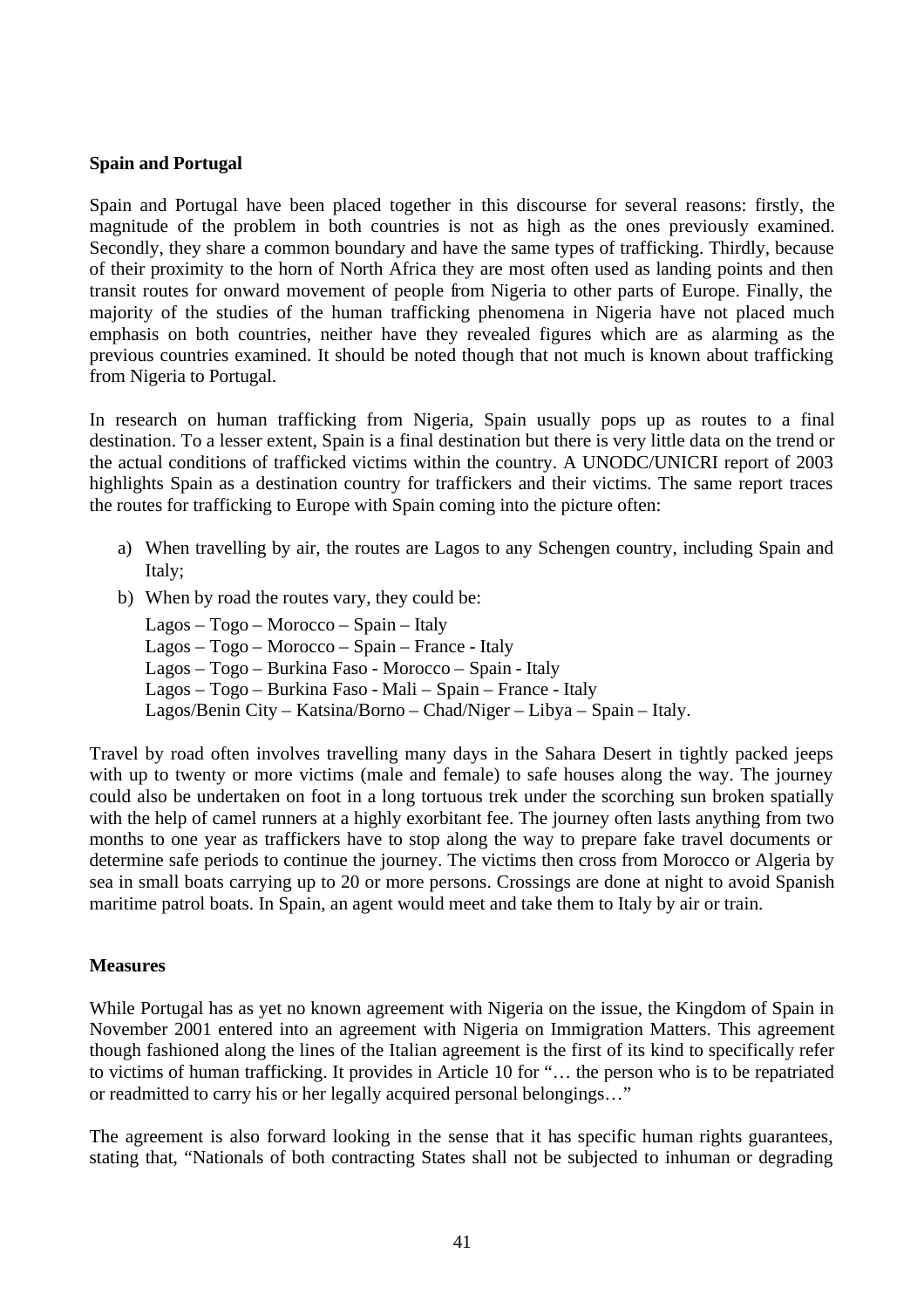treatment in the other contracting State, nor shall undue force, torture, cruel, inhuman or degrading treatment be used in the repatriation of persons under this agreement".

Also it provides for technical assistance from the Government of Spain to the Government of Nigeria in the areas of:

- a) Mutual exchange of information between competent authorities about human trafficking networks and individuals involved, and provision of technical assistance on immigration matters;
- b) Training facilities for Nigeria Immigration and Consular Offices;
- c) Co-operation in the field of controlling HIV/AIDS and other sexually transmitted diseases as a part of the process of resettlement and integration into the society of the persons concerned;
- d) Co-operation in the establishment of skills acquisition centres to facilitate the resettlement of persons repatriated to Nigeria;
- e) Legal access for Nigerian workers to Spain;
- f) Reciprocal treatment of nationals.

The extent of actual implementation of this agreement is still vague.

#### **Conclusion**

Human trafficking is a global phenomenon and has accordingly acquired a wave of international attention. Nigerians form a significant population of the migrants and trafficked victims in many parts of the world especially in Europe. The reasons for this massive migration are not far fetched but can be found in the socio-political and economic as well as the human rights situation in the country. Also contributory in this regard is the increasing demand for cheap migrant labour from the destination countries, especially in the informal labour sectors and the tightening of border/immigration controls to effectively reduce an overwhelming influx of migrants from "undesirable" sources, thus creating an enabling environment for human trafficking to thrive.

The issue of trafficking is complex and therefore requires a multi-dimensional approach, which addresses the root causes, protects victims and generates the necessary technical support to ensure the effective apprehension and prosecution of traffickers. Bilateral agreements with destination countries are useful in this regard but their content must be effectively protective of the rights of immigrants from the contracting parties and the necessary mechanisms must be put in place for their effective implementation. The importance and the role of NGOs should also not be relegated to the background, as their effective collaboration with government agencies, both in sending and destination countries, will serve to balance out the diversity of approaches required to curb and hopefully reverse the trend.

#### **Recommendations for Measures in Destination Countries**

• Governments of destination countries need to enact/enforce laws, which criminalise and punish forced labour as a way of tackling the problem from the destination end.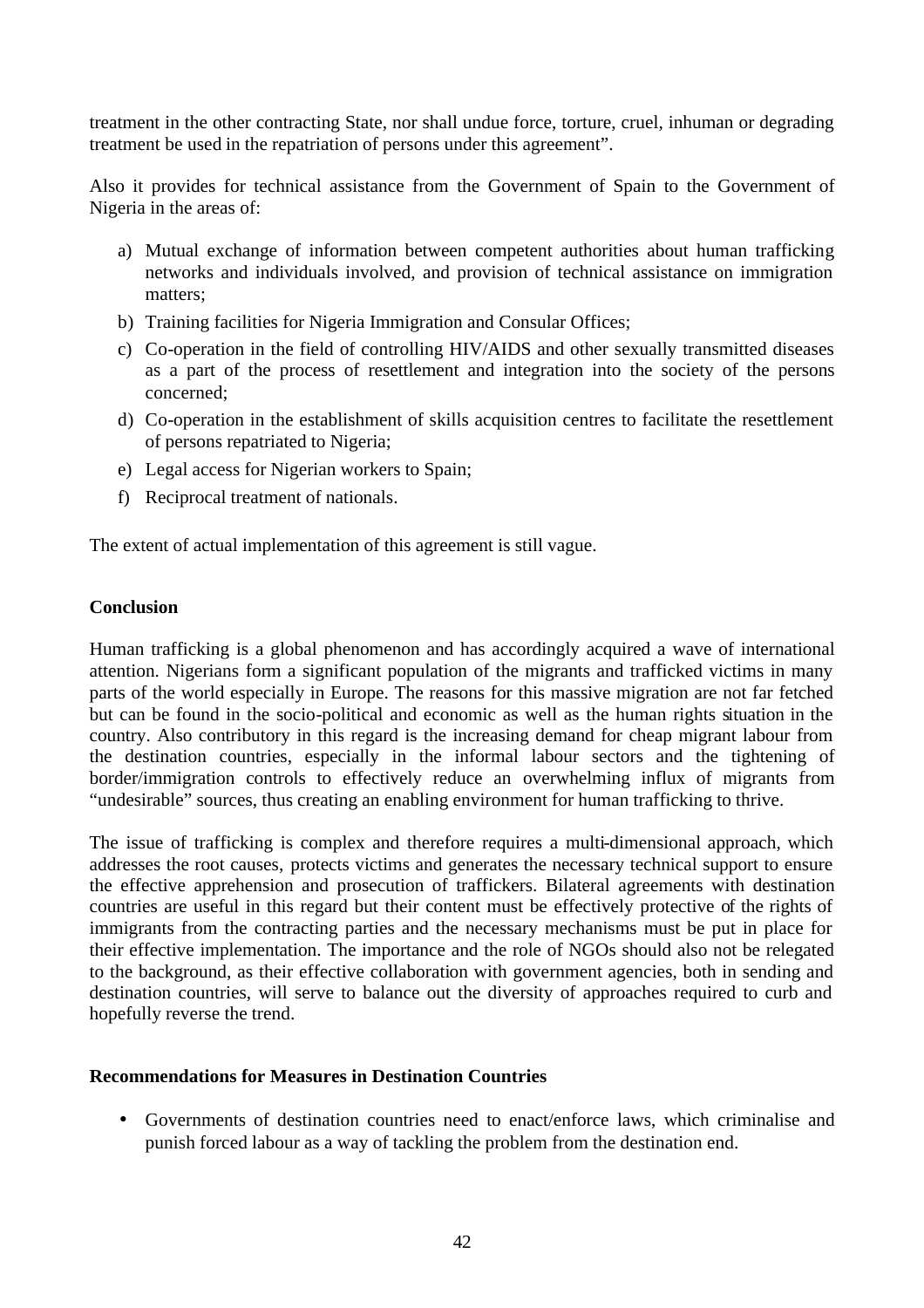- Governments of destination countries should live up to their bilateral agreements, especially to offer capacity building and institutional support to the Nigerian government agencies charged with tackling the problem of human trafficking.
- Governments of destination countries should also guarantee the humane treatment of victims of human trafficking during repatriation. Specifically the victims should be allowed to take along their personal belongings to prevent their making desperate attempts to go back in search of all they have slaved for.
- Governments of destination countries that have a high demand for migrant labourers in specific (especially informal) labour sectors should recognise and enforce existing international agreements on the rights of migrant workers. Specifically they should develop a framework for the orderly migration of citizens of developing countries (including Nigeria) where there is need for their services.
- The Government of Italy should put measures in place to guarantee the protection of the rights of Nigerian sex workers, regardless of their immigration status, bearing in mind that a significantly large proportion of them are victims of human trafficking.
- All Governments should recognise and enforce the human rights standards for the treatment of trafficked persons.
- Although for many Nigerians migration holds the key to better economic opportunities, a large number of those who migrate face abusive and exploitative conditions without effective access to legal protection. Migrant women in particular are more vulnerable. Thus destination countries should make efforts to guarantee the protection of the rights of migrants in conformity with international standards.
- Consular offices of destination countries should provide information to all intending Nigerian migrants about their rights in destination countries and information on how they can seek help from abusive or exploitative conditions.
- Labour and social welfare inspectors in destination countries should be trained to maintain a high level of awareness when they encounter immigrants who are working or living in extreme conditions or suffering from very serious untreated medical conditions and to report such situations to the appropriate authorities.
- Police, investigators and prosecutors handling smuggling, labour abuse and sexual abuse cases involving immigrants should be trained and equipped with skills to consider the possibility that trafficking may be involved and take necessary action.
- For the above two recommendations, governments can develop an "identification guide" to serve as a tool for law enforcement agents and other government authorities involved with migrants or likely to come into contact with migrants in the course of their work.
- Law enforcement officers in destination countries need to change their attitudes to victims of human trafficking in order to better appreciate their situation as victims and accord them the necessary treatment.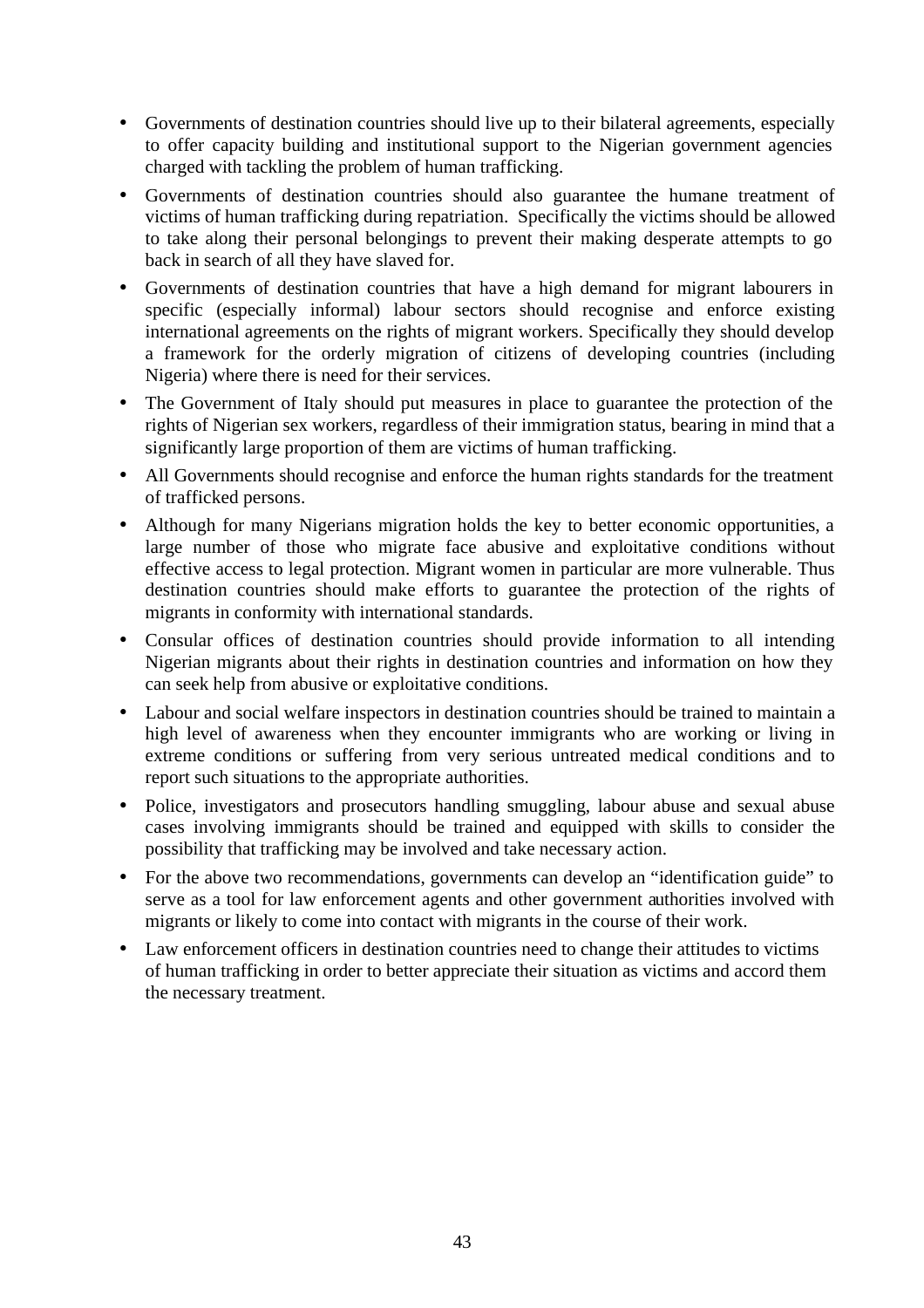## **References**

- 1. Aderanti Adepoju, 2004, "Review of Research and Data on Human Trafficking in Sub Saharan Africa" presented at the International Expert Meeting on Improving Data and Research on Human Trafficking organized by IOM and the Government of Italy in Rome from 27-28 May 2004.
- 2. Advocacy Net, 2001, "Girls for Sale the Scandal of Trafficking from Nigeria", *On the Record –* Your link to Civil Society in Nigeria, http://www.advocacynet.org
- 3. AFRUCA, 2002, *The Challenges of Migration: The Experiences of the African Child in the UK*, Conference Report, 23 January 2002.
- 4. AFRUCA, 2003, *Trafficking of African Children to the UK: Myth or Reality*, Report of a Seminar held to Commemorate the Universal Day, 20 November 2002.
- 5. AFRUCA, 2003*, Trafficking of Children to the UK: Denouncing the Better Life Syndrome*, Seminar Synopsis Report, 14 October 2003, Excellence Hotel, Ikeja, Lagos.
- 6. AFRUCA, 2004, *Safeguarding African Children in the 21st Century*, A Compilation of Papers on Issues Affecting the Welfare of African Children in the UK, London, August 2004.
- 7. Babayemisi Oluseyi, 2002, *Phenomenon of Human Trafficking in Nigeria: The Cost Implication to the Country's Development*, A paper delivered at a conference on "An Assessment of Nigeria's Democratic Journey so far" organised by the Centre for Advanced Social Science (CASS), February 2002.
- 8. Edo State Government, 2000, *Criminal Code Amendment Act*, 2000 of Edo State.
- 9. Federal Republic of Nigeria, 1990, *Criminal Code Act*, Cap 77, Laws of the Federation of Nigeria, 1990.
- 10. Federal Republic of Nigeria, 1990, *Penal Code (Northern States) Federal Provisions Act*, Cap 345, Laws of the Federation of Nigeria, 1990.
- 11. Federal Republic of Nigeria, 1990, *Labour Act*, Cap 198, Laws of the Federation of Nigeria, 1990.
- 12. Federal Republic of Nigeria, 1999, *Constitution of the Federal Republic of Nigeria*.
- 13. Federal Republic of Nigeria, 2003, *Trafficking in Persons (Prohibition) Law Enforcement and Administration Act*.
- 14. Federal Republic of Nigeria, 2003, *Child Rights Act*.
- 15. ILO International Migrant Programme, 2004, *Towards a Fair Deal for Migrant Workers in the Global Economy*, Report IV presented at the International Labour Conference, 92<sup>nd</sup> Session, 2004.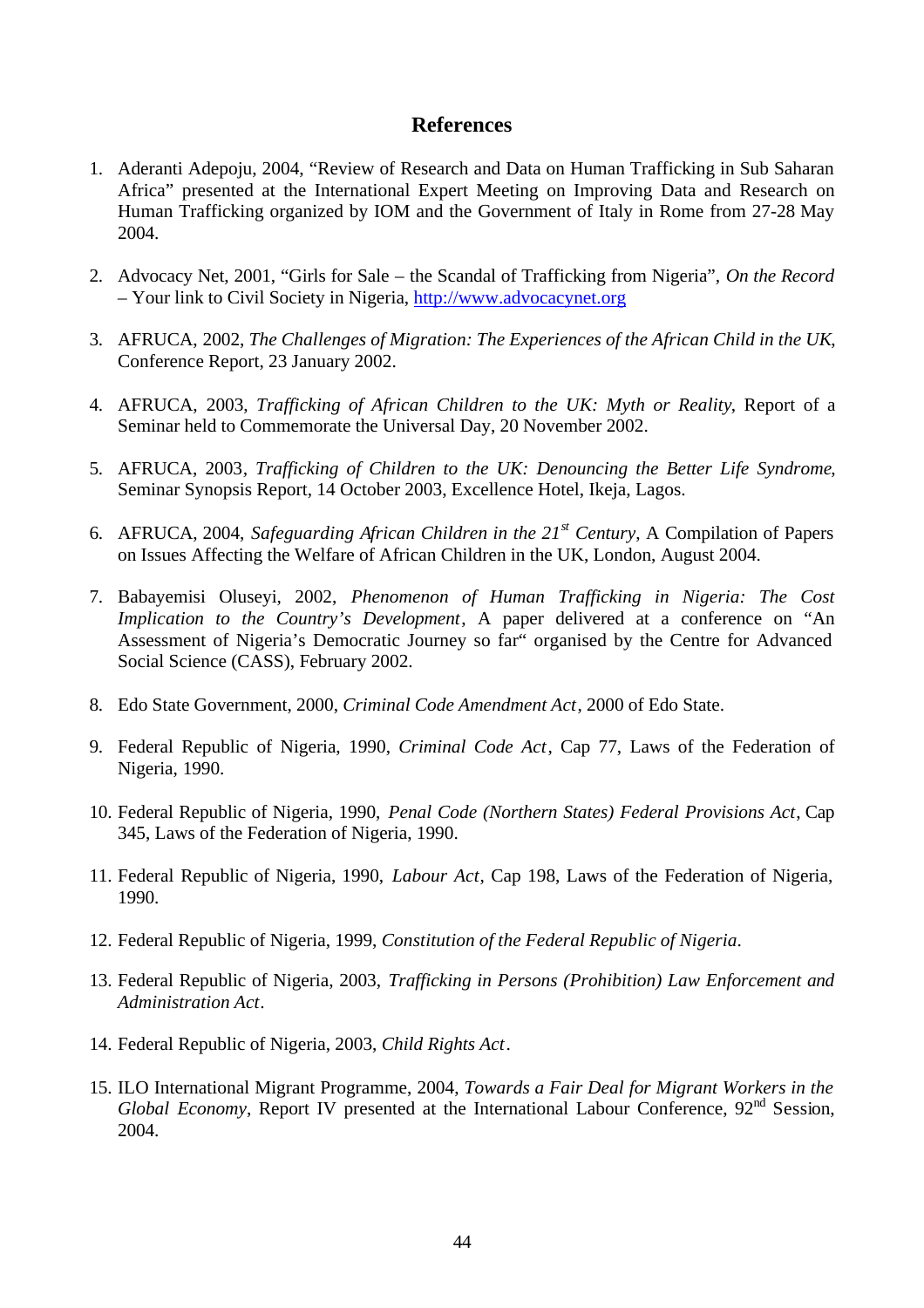- 16. U.S. Department of State, 2001, "Trafficking in Children; West and Central Africa", a report published by the Bureau for African Affairs in co-operation with Office of International Information Programs.
- 17. UNICEF News, 2003, "UNICEF Report Reveals Changing Face of Child Trafficking", Press Release, 30 July 2003.
- 18. UNODC/UNICRI, 2003, *Programme of Action against Trafficking of Young Women and Minors from Nigeria into Italy for the Purpose of Sexual Exploitation. Report of Field Survey in Edo State*.
- 19. US Department of State, 2001, *Trafficking in Persons Report*, 12 July 2001.
- 20. Women's Consortium of Nigeria, 2000, *Research Report on Trafficking in Women in Nigeria*, supported by the Netherlands Embassy, Lagos.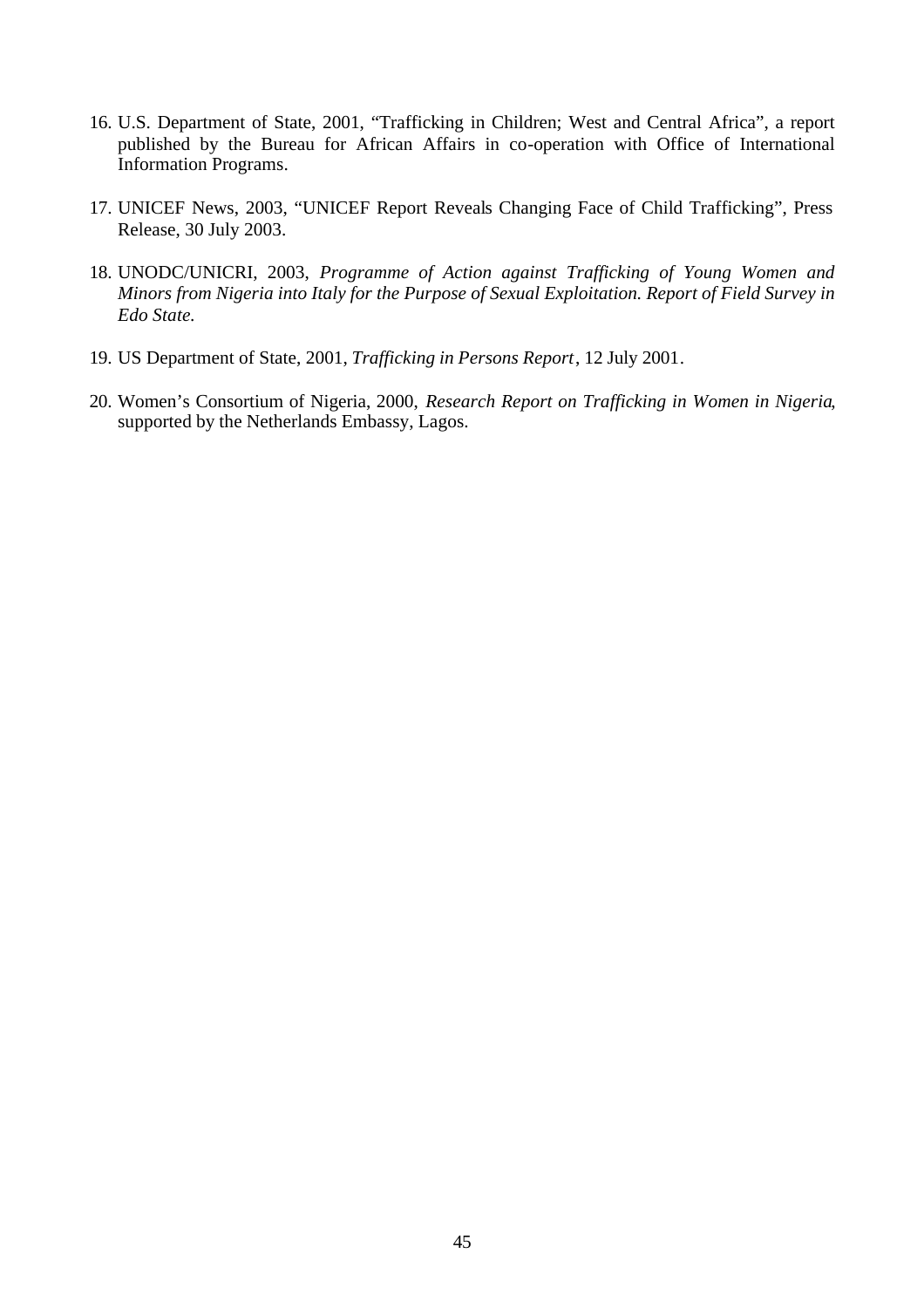# **"New" Forms of Labour Exploitation: Exploitation of Portuguese Migrant Workers in Europe and Eastern European Migrant Workers in Portugal**

Inácio Mota da Silva, President Portuguese Caritas

#### **Situation**

Immigration, even when it is a national fact, happens in a global context, so it is essential to consider the situation from this point of view. Generalisation of exchange and mobility, with or without governments' wishes, has included increasing numbers of people and workers.

Some forms of migration are internal while others are not; governments can only intervene in the former. In the past, governments tried to limit the large scale or strategic entry of multinational companies, whereas today they encourage companies not to relocate and to make investment in their country more attractive for these companies.

An essential characteristic of globalisation is the intensification of relations that eventually overcomes the traditional limits imposed by States to be replaced by a world where free relations among individuals prevail. These relations are less and less defined by the States and more by economic issues and individual citizens. Globalisation radically questions the nature of nationality; the State cannot hope to play the hegemonic role that it used to, even when dealing with labour markets, worker mobility, and in particular migrant workers. This is how many national workers and employees are being attracted by other labour markets, and job vacancies for irregular foreign migrant are integrated into the national labour market, in theory against the State's will and formally demonstrated through their speeches, policies and law.

As a last resort, the strategy to legislate in order to regulate successive irregular foreign migrant employment and define new frameworks for the future may be well intentioned, but it does not hide its impotence in the face of the influential instigators of these migratory flows, as well as economic factors, in particular companies, but also workers. This is also the case in the EU, which has lost many powers, as have the Member States themselves – both have the same problem in recognising their own weaknesses.

Although there are national, regional and local characteristics, we are facing a global challenge that demands a global strategy to deal with this issue, as defended in a recent document by the International Labour Organization (ILO). In the 2003 World Report on Migration, the ILO highlights the need for a change in migratory policies, based on the principle of migrant contributions to sustainable development, promotion of global economic growth, the strengthening of democracies, the importance of cultural diversity and the prevention of conflicts. It also argued for co-operation among States and others involved in the management of migration.

Migration was for a long time a delicate subject related to national sovereignty, but is now acquiring ever more international dimensions (Michael Doyle, Professor at Columbia University).

Governments and international organisations are focusing their discussions on "immigration management", while NGOs focus on human rights, which makes this phenomenon difficult for the general public to comprehend.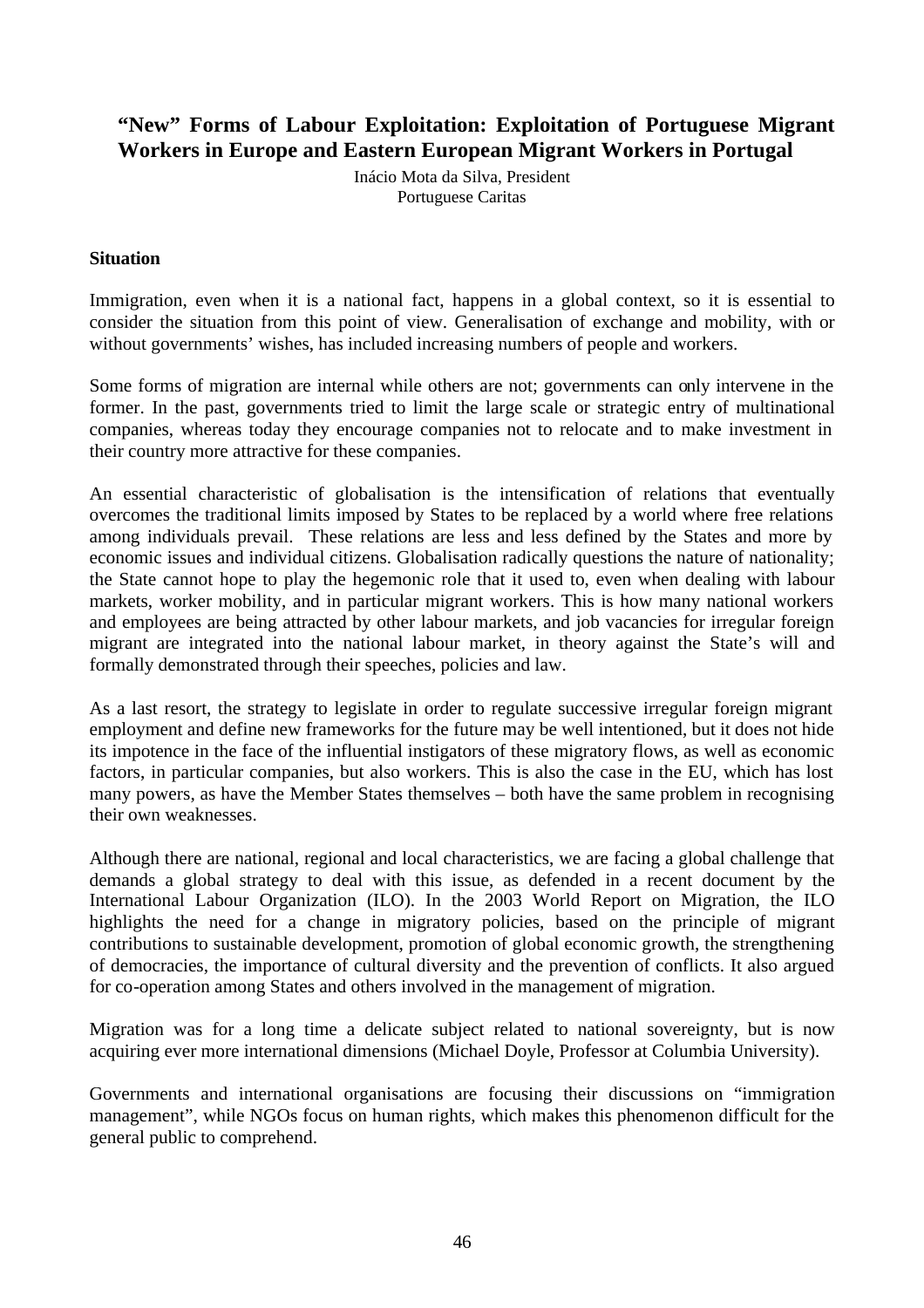# **The EU and Immigration Policies**

The European Union's failure to define a common policy on migration contributes greatly to the lack of respect to the human, social and labour rights of migrants, in particular those who are not considered highly skilled. We can characterise the situation of migration policies, which we hope is temporary, as being incapable of generating consensus due to the fact that cultures, State policies, administration practices and levels of regulation are substantially different from country to country.

However, within the EU we can highlight:

- Inclusion of immigration in social policies.
- Acceptance that zero immigration policies are inadequate.
- Policies of active recruitment of nationals of third countries by various Member States.
- Discussion regarding opposition to migration or adequate migration control.
- A continued tolerance in face of the exploitation of immigrants who work in less socially exposed and more economically exploited sectors, such as those who work in domestic work, the sex industry, agriculture, construction, catering and the hotel industry. This allows the existence of conditions whereby powerful groups can exploit and traffic human beings through illegal and criminal practices. These groups are very seldom identified and develop without regard for legitimate economic development and social safeguards.
- Debate focused on traditional channels with a cautious attitude to new strategies in cultural policy, structural organisation of the labour market, management of migratory flows and partnerships at various levels.
- Continued lack of definitions with regard to international dimensions of this phenomenon in the formation of a common policy.

# **Irregular Migration - the Only Alternative?**

The good intentions, expressed in speeches, national and international institutional texts, conventions, and State laws, have found fulfilment in reality. The truth is that irregular migration has been the general rule. There are countless examples and the Portuguese reality is very representative.

The factors that exercise influence upon the weight of irregular migration are mainly:

- Pressure of globalisation without regulation of the world economy.
- The loss of ethical standards, understood as transparency in the business sector, compliance with duties of a fiscal, social security and labour nature, in parallel with the devaluation of human work.
- Growing difficulty in drawing distinctions between the responsible and irresponsible companies, which brings into question the idea of a company.
- Changing nature of migration itself, much more flexible in relation to destination and origin, composition of flows, growth in the short-term, cross-border movements, more immigrants initiating business activities, etc.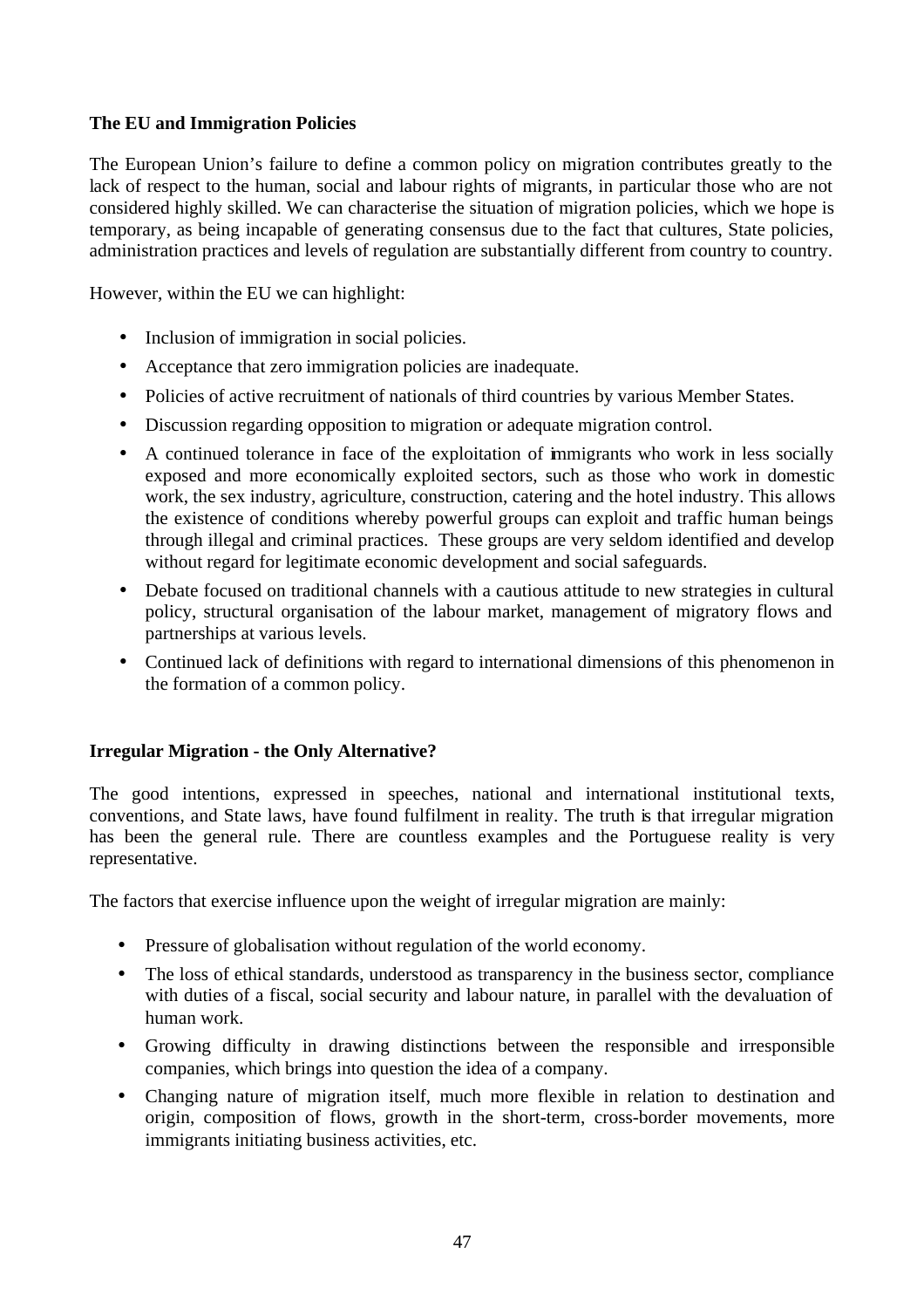- Market needs follow rhythms and variations typical of the information and communication sectors, and demand flexibility from those involved.
- The States, their policies and management instruments are strict, not transparent and slow to operate, not adapted to the information and communication society.
- The State does not have a hegemonic role, although it behaves as if it did. They exclusively value their own management instruments and accept strategies based on control of borders and immigrants, often on a quota system, which the EU itself considers impracticable and prefers a system of identifiable aims and an open approach based on dialogue and partnerships.
- Global competitors looking for qualified labour are becoming ever fiercer.
- In fact, it is the flow of irregular migration that develops intensely and rapidly through informal routes, while the formal routes opened by the governments are nearly deserted, apart from the one reserved for skilled workers.

# **Management or Imposition of Migratory Flows?**

What is happening in many cases is not just the management of migratory flows by the State, but an imposition of migratory flows. Management of migratory flows through the traditional channels does not have the benefit of adequate anticipative strategies. Intervention has a more corrective than a guiding or preventative role. Lack of intervention in the labour market has been observed and is almost exclusively focused on migrants (upon whom the State has limited powers of intervention) and little on internal economic agents.

There is a lack of innovation, the State is isolated, and mechanisms and instruments are slow and outdated. The fundamental players in the management of the flow have been, substantially against the wishes of the States, the migrants themselves and the economic agents.

In Portugal the dualism in the economy, with a growing hidden economy and unfair competition, facilitates the ease of operating on the margins of the State and outside responsible companies. The lack of management of migratory flows implies that the whole economy has been contaminated at different levels.

# **Integration of Migrant Workers with Rights**

General advantages of migration contributions are identified, namely:

- Incentives are factors for economic growth without inflation;
- Use of established productive capacity;
- Revitalisation of economic sectors and regions, more cohesion and prevention of desertification;
- Rejuvenation of population and labour;
- Improvement in welfare;
- New opportunities. The "fixed amount of work" thesis was a mistake that took a long time to be dropped.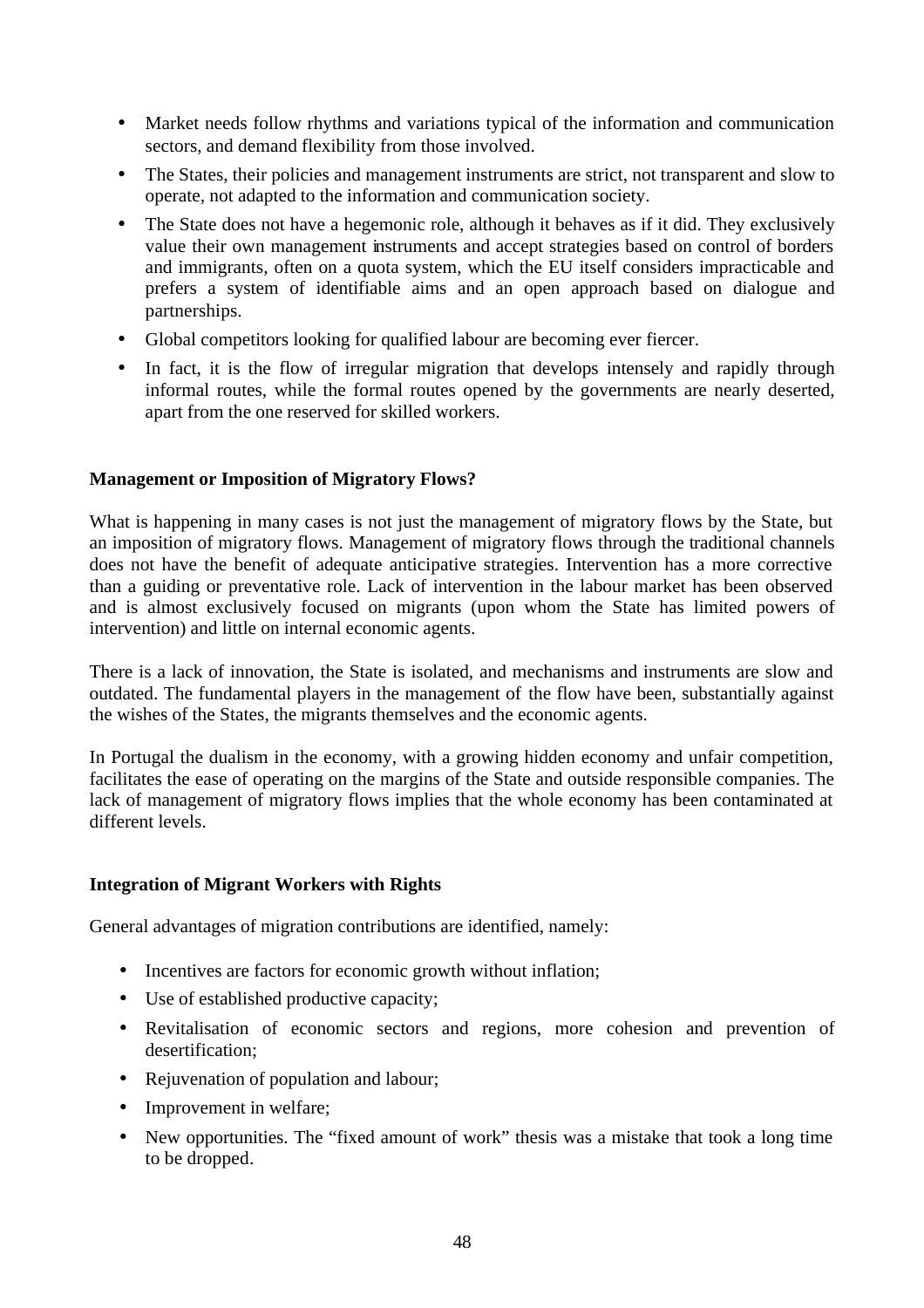# **Long-term Advantages of Integrating Migrants**

For all to enjoy the advantages in the long term, the following are fundamental:

- Prevention of migrant integration as cheap labour with low qualifications or in low-skilled jobs with low wages, such as a recent study in Portugal concluded it was happening. The consequence, according to the investigators, is "a stagnation of Portuguese economic growth".
- Migration should be used as an opportunity to attack structural weaknesses in the labour market, for instance, the levels of qualification, training, participation, discrimination and the lack of rights.
- Clandestine work and economics must not be fuelled, as they are a strong constraint on productivity.
- Quality jobs and respectable work. According to the ILO, a large percentage of migrant workers work under abusive, exploitative and even forced conditions, and are targets of discrimination.
- Identify and prevent new risks associated with migration, in particular professional impoverishment and social exclusion.

#### **Immigration Policies in Portugal**

The national political consensus reached in 2000, the approved legislation (DL 4/2001) and practices in administration introduced innovative measures in migration with the following advantages:

Policies:

- More influenced by respect for human rights;
- Priority to act upon the organisation of the structure of the labour market and companies;
- More integrated and proactive;
- Greater involvement and strengthening of regulation systems;
- Greater participation of social partners, NGOs and migrant associations.

#### Legislation:

- New flexible instrument for the integration into the labour market, such as leave to remain and regularisation in national territory.
- New instruments for regulation and prevention, such as responsibility of all participants in particular of major companies and business owners – for labour, social security and fiscal plans.
- Participation of social partners and migrant associations with the purpose of regularising migrants.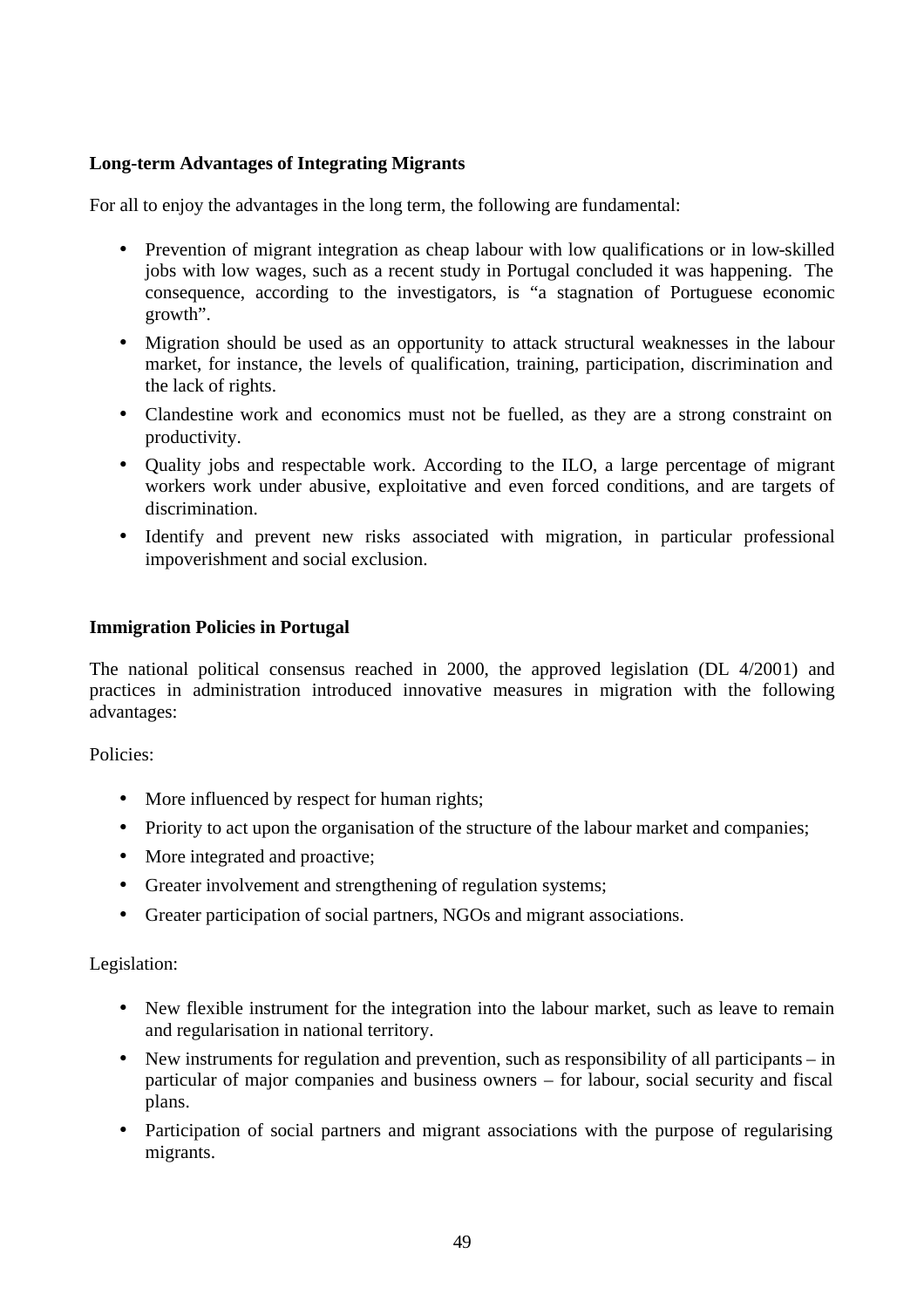• Holders of public posts to be held responsible for introducing irresponsible companies in subcontracting chains, through civil and criminal legislation plans.

The last legislative framework (DL 34/2003 of 25 February and DR 34/2004), benefited very little from the most recent experiences and expressed a more defensive immigration policy with no dialogue, lack of innovation and again centred around the almost exclusive responsibility of the State, the internal security channels and combating illegal migrants, which brings more risk to society, companies and migrants.

In general:

- There is no assurance of integration/legalisation of all immigrants operating in the labour market.
- Instruments of prevention and regulation are weakened in some cases and eliminated in others. For example, mutual benefit of all companies and business owners involved in the contracting and subcontracting chains.
- The report on work opportunities is an instrument that does not integrate dialogue and participation at national, sectoral and regional levels; it is strict and long-term with no attention to the needs, opportunities and rhythm of the economy and companies.
- Lack of integration, among social organisations, social partners, global companies, temporary employment agencies and agencies that provide management of labour flows. This integration based on trust and partnership is needed in order to dissolve the State monopoly.
- Strict individual demands not adapted to the management of collective flows for seasonal and other temporary work, without flexibility and mobility of workers, companies and economic groups that operate in diverse and complementary markets, and can even suggest the use of the same labour at different times and in different countries.

Regular migration channels are limited, they do not work, and the number of irregular migrants in the labour market is calculated at 70,000 to 100,000. They have no rights and no priority for regularisation, which allows illegal and mafia networks to continue to act and feed on the high profits that their businesses generate.

# **Context of the Exploitation of Eastern European Migrants in Portugal**

Migration from Eastern Europe was highlighted by various criminal practices and the exploitation of migrants, such as:

- Intervention of informal networks (some of a mafia nature) in countries of origin and in Portugal with associated criminal activity, namely trafficking in human beings; extortion; charging high prices for transportation and accommodation; crimes of an economic, fiscal and social security nature; crimes and the threat of crimes against them and their families in the countries of origin, as well as in Portugal.
- Creation and development of strategies of coercion to keep migrants dependent on the network.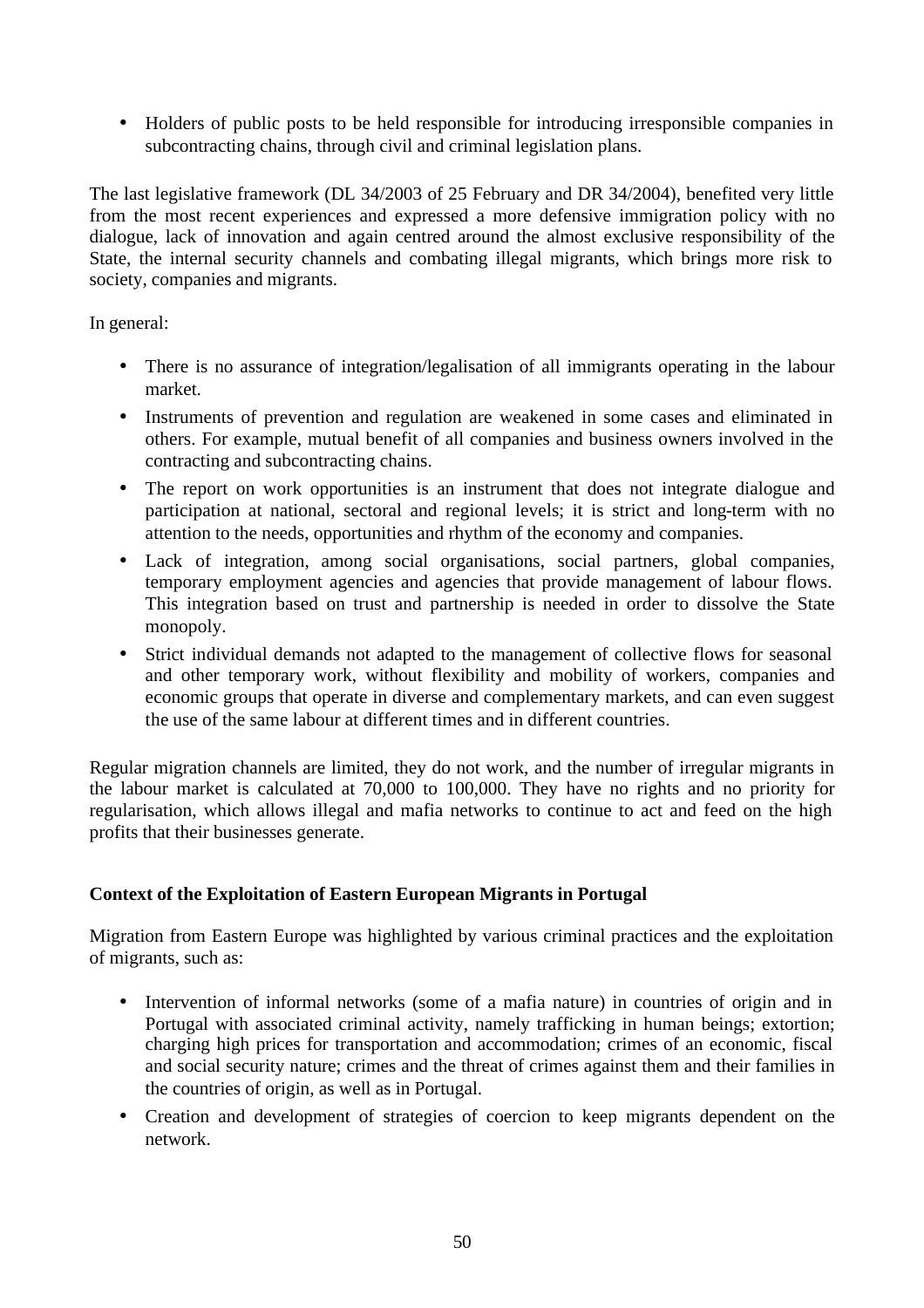- Strategies for contracting and subcontracting in chains with no responsibilities in order to keep workers unaware of their real employers with the convenient collaboration of large companies, private and state economic groups, who accepted in their contracting and subcontracting chains, irresponsible companies and with resources of labour dependent on the networks of trafficking and their labour supply.
- Intense secrecy in work relations (according to EU estimates, around 22 per cent of the Portuguese economy is informal).
- Forms of illegal contracting with no social security, including precarious forms of labour, which is the typical way of contracting migrants (it is estimated that 90 per cent of migrants are in a precarious situation, many of whom are in permanent employment posts).
- Discriminatory and illegal conditions of work. As a rule, migrants occupy the lowest professional categories, the lowest wages, and only part of their wages are declared in some sectors of the economic activity. They are often subject to psychological coercion in relation to conditions of safety, hygiene and health in the workplace.

In the Third National Meeting on Social Support to Migrants<sup>11</sup>, organised in 2003, the Portuguese Church was worried about the phenomenon of the transnational networks of organised crime, trafficking in people and the growing number of "foreign women, even minors, forced into prostitution". In this respect, the Portuguese authorities, with few exceptions, do not have planned strategies and actions of prevention in regards to labour and social security issues, aimed against employers and agents of trafficking networks. This means that current security and police activities are directed mainly against migrants. There is frequent news of identification, detention and even expulsion of migrants with no consequences for the economy that employs and exploits them.

In the course of the last three years, the legislative and action plans of the Public Administration have brought to light the labour exploitation of migrants as a consequence of a labour code that highlights precariousness, facilitation of clandestine and illegal work relations, in particular shortterm ones. The code also reinforces the employers' powers in work relations with no regards to the level of the preventative and regulatory instruments in the labour market that would allow citizenship at work to be developed and would assure collective and individual workers' rights.

# **Exploitation of Portuguese Migrants Abroad**

 $\overline{a}$ 

The level of economic development is characterised by the continuous pressure of low skill work, low salaries and the imposition of poor working conditions. It is increasingly influenced by a global reduction in employment, namely due to clandestine situations in work relations and reduced social protection for workers not included in central or permanent posts. This strategy for reducing costs and striving for greater competitiveness among key sectors and companies has led many national workers (it is officially estimated at more than 30,000 per year, but in fact there must be a few dozen thousands more) to search for better conditions of work and life in other EU countries, South Africa and United States, instead of accepting to be part of the national labour market.

The inclusion of Portugal in the EU makes the mobility of Portuguese workers easier, but as a rule they do not have the same assurance of rights as the nationals of those countries, and there are many known examples of this:

 $1$  The organisations involved in this meeting were the Portuguese Catholic Institute for Migration and the Portuguese Caritas.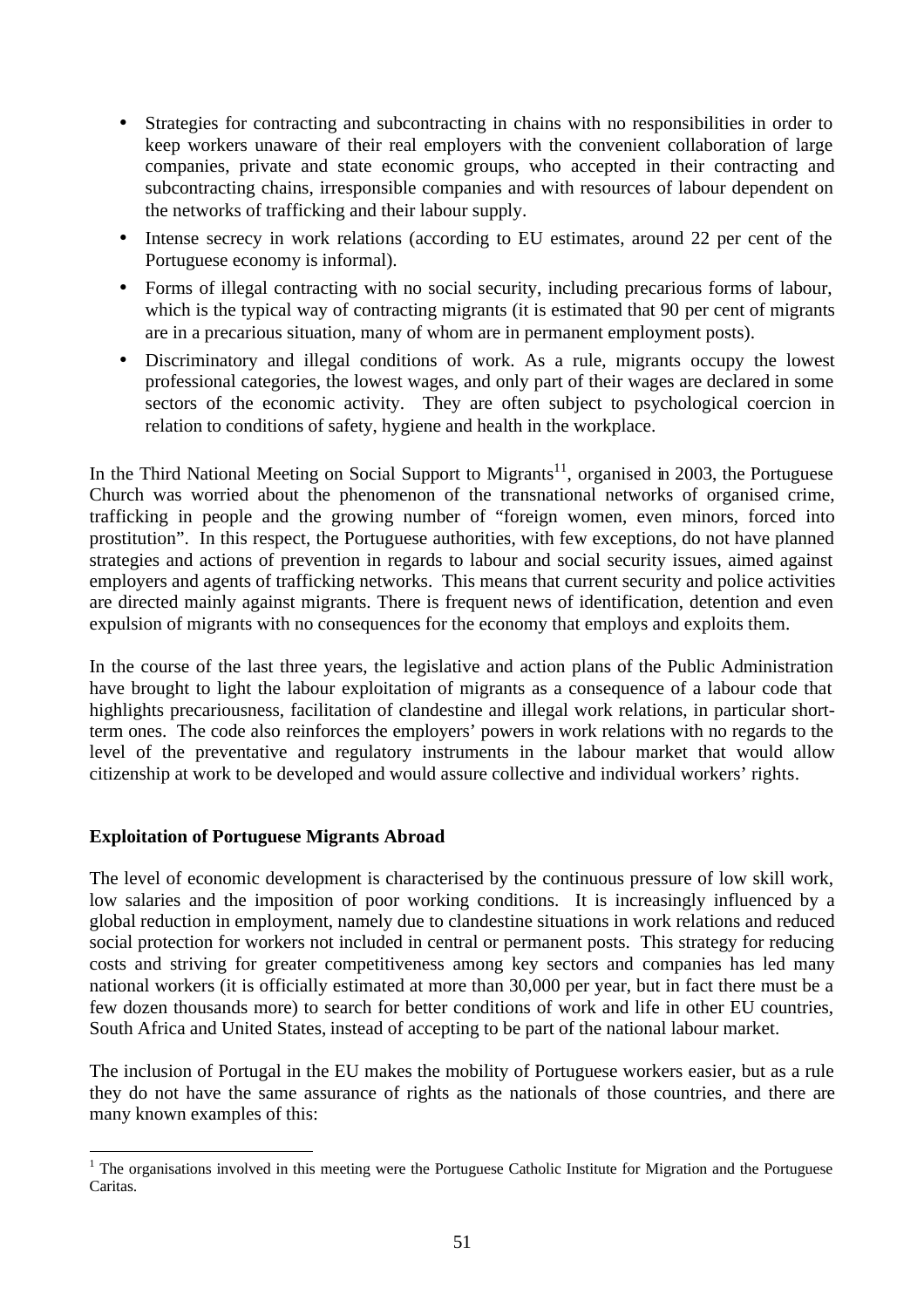- Thousands of Portuguese nationals perform temporary or precarious work for irresponsible companies in the United Kingdom, Spain, Holland, Germany and France, among others. There are stories of poor working conditions, company abandonment, lack of payment of wages, lack of social protection, etc. A similar phenomenon also happens in countries such as South Africa and even in the United States, where tens of thousands of Portuguese nationals have been integrated into the labour market for many years and become prisoners of a legalisation process that is slow and difficult. This stops them from even visiting their families in Portugal.
- As an example, we can cite the cases of Portuguese construction workers in Corsica who were undernourished, kept under psychological coercion and eventually abandoned by subcontracting companies. In Spain, many cases have been observed of workers in construction, agriculture and the sex industry who work in conditions close to slavery, sometimes involving children and vulnerable people. In the United Kingdom, there are frequent and scandalous situations of exploitation of low-skilled Portuguese workers with low wages, no social protection and in poor accommodation.

In summary, we can characterise the situation in Portugal as being a base for migrant workers from Eastern Europe where work conditions are poor. It is a temporary bridge to richer countries with higher salaries. Portuguese workers who refuse to enter the labour market under such poor conditions in their own country, look to other markets, namely other EU countries, but they do not realise that as a rule they are not assured of the same rights as the nationals of those countries, and are often victims of labour exploitation. This brings into question the social cohesion of the EU itself, European standards, principles and the fundamental values of the construction of Europe.

Paradoxically, there are a reduced number of contracts for highly skilled workers in Portugal, namely in technical and scientific professions, who prefer to enter other markets, in particular in the United States and other EU countries.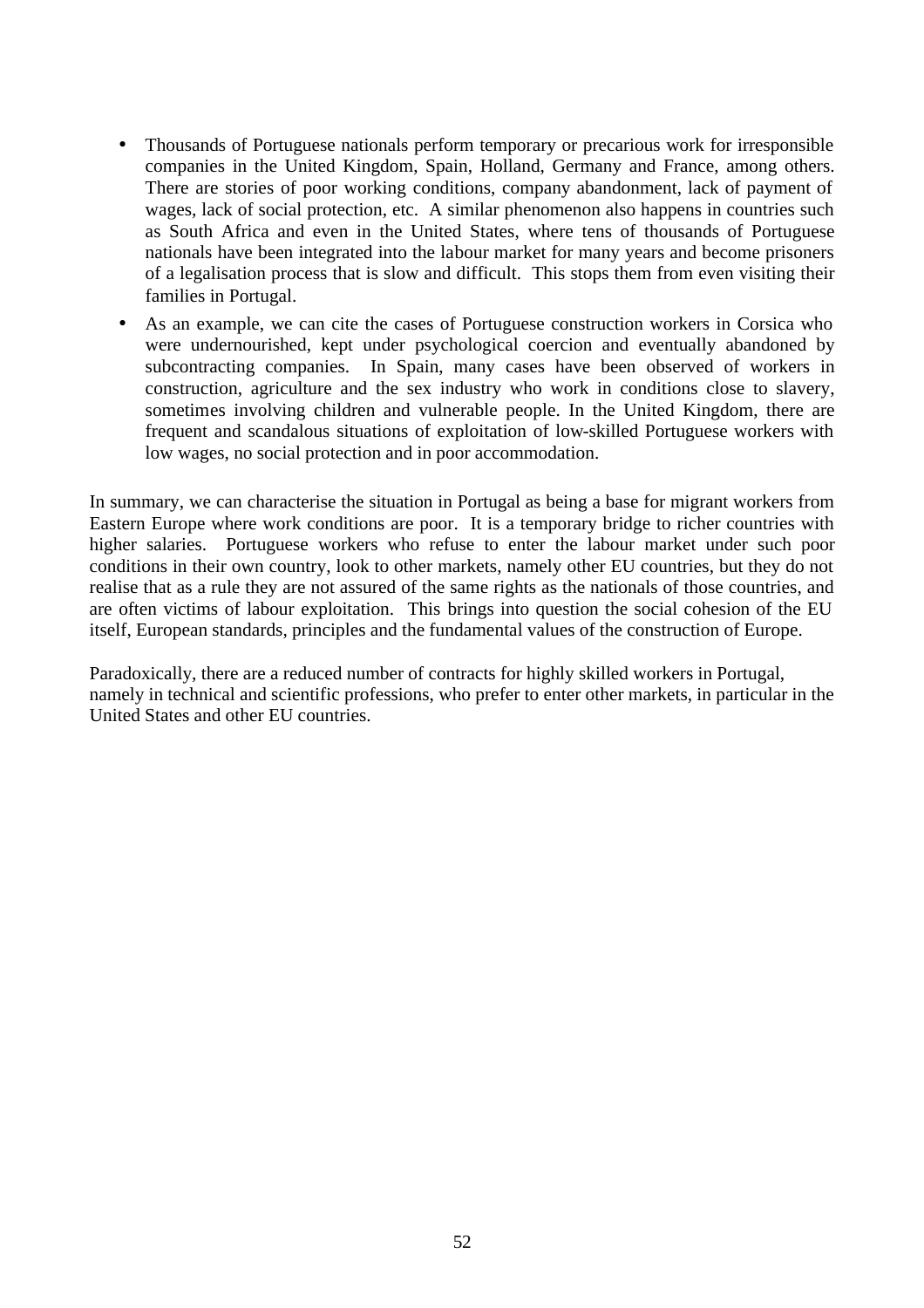# **Proposal for the Council of Europe Convention on Action against Trafficking in Human Beings**

José Leitão, Portuguese MP (Former Portuguese High Commissioner for Migration and Ethnic Minorities)

Trafficking in human beings, sexual exploitation and forced prostitution is a reality in Europe and Portugal. This must not be underestimated.

As the Swiss socialist Jean Ziegler wrote in 1998: "*A spectre devastates Europe: organised crime*" and demonstrated that the fundamental role that human trafficking represented in this context, (see Jen Ziegler, *Les seigneurs du crime. Les nouvelles mafias contre la démocratie*, Paris, Seuil, 1998). In the Report of 17 December 2001, regarding *The Evolution of the Migratory Phenomenon*, the High Commissariat for Immigration and Ethnic Minorities (ACIME), the Borders Service (SEF) and the Inspector General for Labour (IGT) felt the need to refer expressly to this problem, affirming particularly that: "In the course of the year 2001, the existence of criminal organisations dedicated to illegal activities directly related to what can be called trafficking in human beings, whatever the purpose (illegal work, sexual exploitation and others), continue to be noticed always with the aim of making large profits from these activities and many times resorting to the practice of acts equally illegal and even violent".

Last year, the filmmaker João Canijo, in his very beautiful and realistic film *Noite Escura* (*Dark Night*), brought to a large audience some of these manifestations of intimidation, violence, sexual exploitation and trafficking in women that continue to happen here among us.

Trafficking in human beings constitutes a breach of human rights and an affront to human dignity and integrity that can lead to a situation of slavery for its victims.

It is not surprising that the Council of Europe among its 46 States, countries of origin, transit and destination of trafficking victims, has created an *ad hoc* Committee for Action against Trafficking in Human Beings (CAHTEH), with the aim of developing a project for a Convention with this purpose.

The task given to the Committee was described as follows:

- "Put a special focus on the human rights of the victims of trafficking and design a comprehensive framework for the protection and assistance of victims and witnesses, also taking gender equality aspects into consideration, as well as the effective prevention, investigation, prosecution and international co-operation;
- Define a monitoring mechanism to ensure compliance of State Parties with the provisions of the Convention;
- Take into account the standards of the Council of Europe in the fields of human rights, criminal law and judicial co-operation which are specific to this offence, particularly on the basis of existing legal instruments dealing with trafficking in human beings and those dealing with other serious forms of crime which are related to it;
- Take into account the existing universal and regional international legal instruments dealing with trafficking in human beings; in particular the Committee should accept the Protocol to Prevent, Suppress and Punish Trafficking in Persons, Especially Women and Children, supplementing the United Nations Convention against Transnational Organised Crime as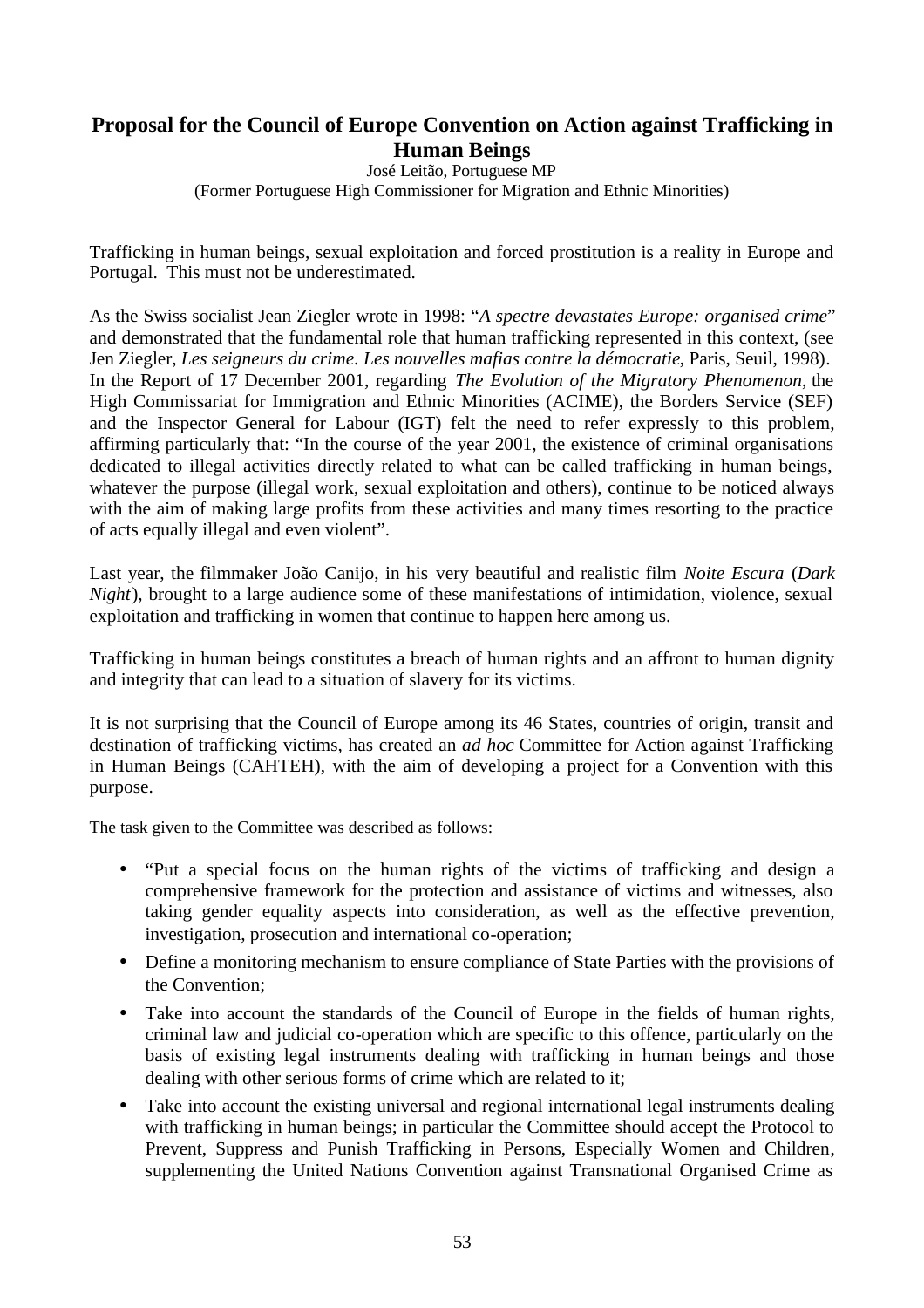the basis of its work, with a view to improving the protection afforded by it and to developing the standards contained therein. Moreover, it should abstain from altering the Protocol's definition of "trafficking in human beings" and should, if possible, integrate it as such among the provisions of the future European Convention."

It is also worth adding that the Parliamentary Assembly of the Council of Europe has been alarmed by the growth of trafficking in women and forced prostitution in the Member States of the Council of Europe, and the growing activity of criminal organisations in these activities used to finance and expand their activities in other criminal activities, such as the trafficking of weapons and narcotics, and money laundering. In Recommendation 1325 of 1997, they affirmed that this evolution will lead to the enslavement of women.

The Parliamentary Assembly of the Council of Europe has been highlighting, in a clearer way, the need to ensure the assistance to and physical protection of victims, as well as the possibility of remaining legally in the country. It began by defending that the Convention should anticipate the grant of a temporary residence permit in the aforementioned Recommendation of 1997. The Parliamentary Assembly of the Council of Europe also defended the grant of a permanent residence permit in cases where the victims agreed to testify in court. In addition, they considered that the Convention "should offer help and protection to victims of trafficking, requiring the parties to grant legal, medical and psychological help to these victims, assuring their safety and the safety of their family".

The project for the Convention was approved by the aforementioned ad hoc Committee in December 2004, and submitted to the Committee of Ministers, who asked the opinion of the Parliamentary Assembly of the Council of Europe.

Apart from the preamble, the project has ten chapters, in which the following subjects are dealt with: (I) purposes, scope, non-discrimination principle and definitions; (II) prevention, co-operation and other measures; (III) measures to protect and promote the rights of victims, guaranteeing gender equality; (IV) substantive criminal law; (V) investigation, prosecution and procedural law; (VI) international co-operation and co-operation with civil society; (VII) monitoring mechanisms; (VIII) relationship with other international instruments; (IX) amendments to the Convention; (X) final clauses.

The fundamental aims of the Convention are the respect for the rights of victims and action against trafficking in human beings. This action must not be discriminatory and must consider the aspect of gender equality, as well as the rights of children.

The Convention should build on the United Nations' achievements in this field in a European context, *Convention for the Protection of Human Rights and Fundamental Freedoms* (1950) and its protocols, and more recently the *United Nations Convention against Organized Crime* and its *Protocol to Prevent, Suppress and Punish Trafficking in Persons, Especially Women and Children*, with a view to improving the protection afforded by this instrument and to developing the standards contained therein.

The Convention establishes in Article 1

1. The present Convention pursues the following aims: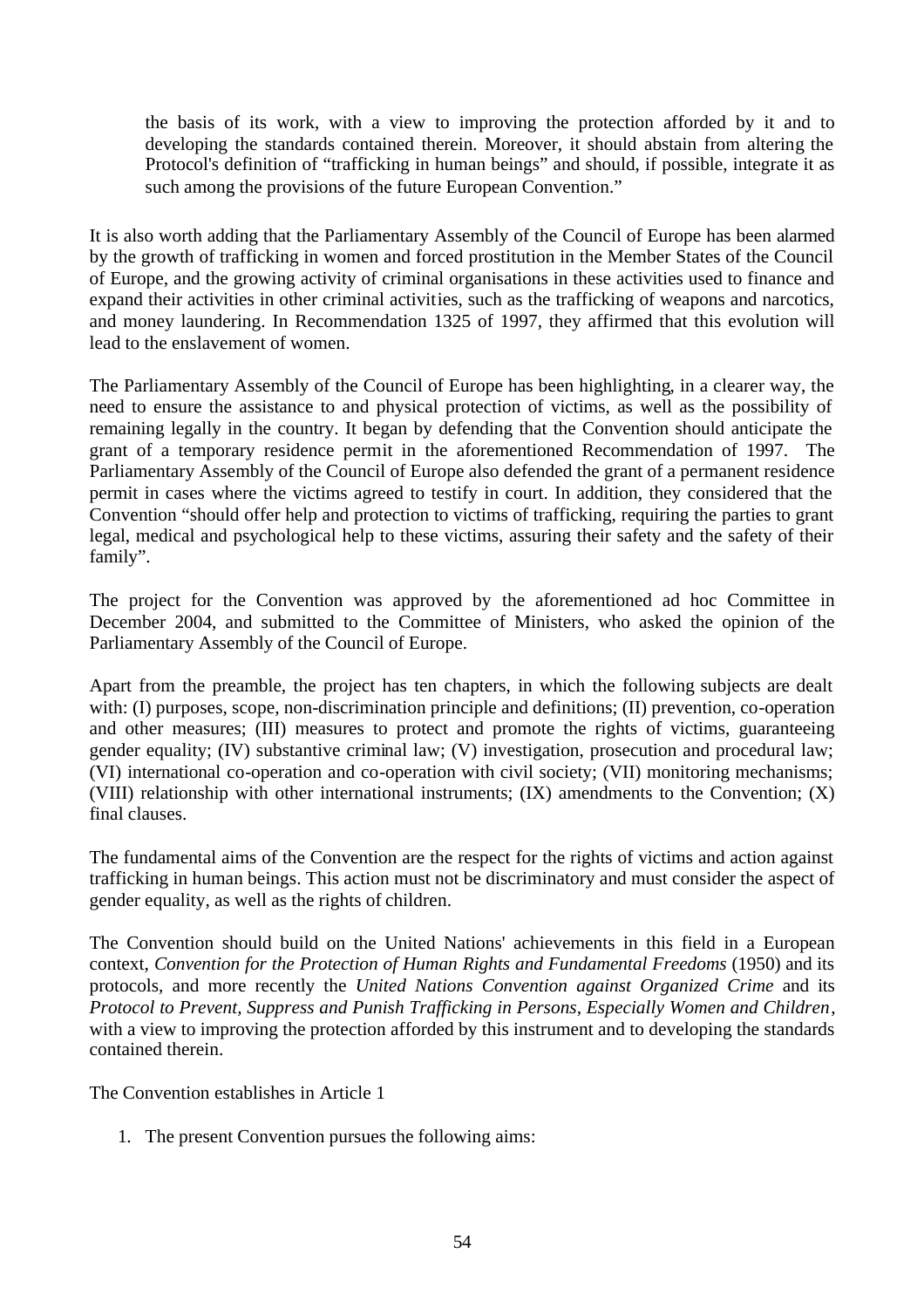- a) to prevent and combat trafficking in human beings, also taking gender equality aspects into consideration;
- b) to protect the human rights of the victims of trafficking and to design a comprehensive framework for the protection and assistance of victims and witnesses, also taking gender equality aspects into consideration, as well as ensure effective investigation and prosecution;
- c) to promote international co-operation on action against trafficking in human beings.
- 2. In order to ensure effective implementation of its provisions by the Parties, this Convention sets up a specific monitoring mechanism.

It is worth mentioning that Article 3 of the present Convention approves the principle of nondiscrimination, determining that: "The implementation of the provisions of this Convention by Parties, in particular the enjoyment of measures to protect and promote the rights of victims, shall be secured without discrimination on any ground such as sex, race, colour, language, religion, political or other opinion, national or social origin, association with a national minority, property, birth or other status."

However, the Convention project does not seem to completely satisfy the Parliamentary Assembly of the Council of Europe. The Commission's report for equal opportunities for men and women of 17 January 2005, by the Swiss MP Vermot-Mangold of the Socialist Group, recognises the merits of the project for the Convention, but highlights the aspects she considers questionable, and proposes several changes. Vermot-Mangold is not certain that she will be able to maintain her support for the Convention if the most important amendments proposed, are not adopted by the Committee of Ministers, because as she highlights: "A Convention that does not focus on the protection of victims will make their situation worse."

Similarly, the opinion from the Committee on Legal Affairs and Human Rights elaborated by the UK MP, Kevin MacNamara, also from the Socialist Group, released on 25 January 2005, recommended support for the project of the Commission for equal opportunities between men and women.

Among the positive aspects of the project recognised, we highlight: the drawing up of a European Convention on action against trafficking in human beings; the fact that in its preamble it is explicitly mentioned that trafficking in human beings constitutes in itself a violation of human rights and an attempt on their integrity; its field of application is the widest possible covering all forms of trafficking, either national or transnational, linked to organised crime or not; and lastly, the fact that the foreseeable monitoring mechanism, by a group of independent experts (GRETA) be appropriate.

However, the current wording of the draft is subject to several criticisms. It is already considered to be far from guaranteeing effective and sufficient protection of victims, contrary to its aim. The measures for the protection of victims have become weaker in the course of the negotiations.

The current draft rather gives the impression of reflecting the Member States' desire to protect themselves from illegal migration instead of accepting that trafficking in human beings is a crime and that its victims must be protected. The Member States of the Council of Europe were accused by Vermot-Mangold of not being willing to accept difference between illegal migration and trafficking in human beings.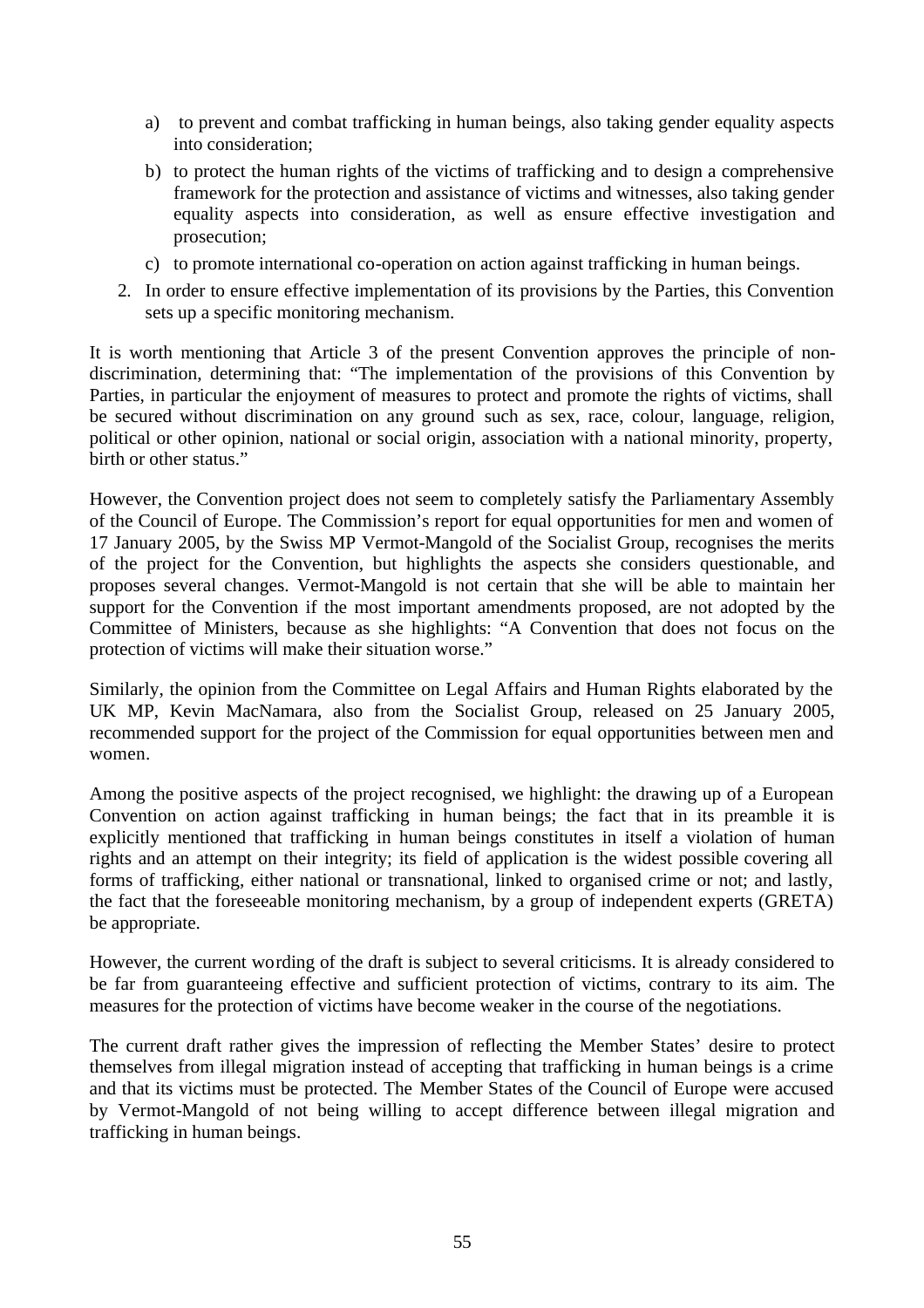Other aspects have also been justifiably criticised in detail, such as the fact that the reflection period, granted for victims to recover and escape the influence of traffickers, and take an informed decision on co-operating with the authorities should be long enough for this effect, which is not guaranteed in the draft. Moreover, Vermot-Mangold stressed that there should be a minimum period of thirty days. Article 14, related to the granting of a renewable residence permit, is considered to have a rather vague wording, and the rapporteur defended the possibility that it should last a period of a minimum of six months. Residence permits for child victims shall be renewed until a lasting solution is found. Also discussed was the issue of a long-term residence permit where the victim is in a particularly vulnerable situation.

Also, the provision related to non-punishment of victims (Article 26) is not very clear, and this lack of clarity creates doubts regarding the willingness to protect victims that were led to commit unlawful activities.

The rapporteur also considered that civil society was not sufficiently involved in formulating the text and some difficulties were observed during the course of negotiations of the text, which was a result of the increased powers that the European Union awarded itself in this matter and its enlargement.

In her understanding, the request for a reservation on Article 45 must be suppressed. It is my view that this is an excessive position based on a general position of refusal to accept the reservations in the amendments of the Convention.

More relevant is the fact criticised by Vermot-Mangold that the Convention leaves States a wide margin of discretion. In addition to taking into account the several legal systems, it was intended that Community Law define the concepts in this matter. The rapporteur said that considering the gravity of the matter, there are provisions that should be binding, such as Article 6, which related to the measures to discourage the search of trafficking victims, in particular women and children; Article 7 related to measures for monitoring the borders; Article 14 regarding residency permits granted to victims; and Article 19 related to criminalisation of the use of services of victims.

The rapporteur still considers it necessary to improve the terminology used, for instance, replacing "also taking gender equality aspects into consideration" with "guaranteeing gender equality".

The European Community expressed reservations in relation to Chapter VII, related to the monitoring mechanism, and the chapters related to the relationship with other international instruments (VIII) and the final clauses (IX). The rapporteur considers that any proposal submitted by the European Commission at this stage would be out of time, and insists that the Member States of the European Commission should be subject to the same monitoring mechanism as all other States Parties.

Regardless of the reservations mentioned, we are convinced that the draft will lead to a Council of Europe Convention for Action against Trafficking in Human Beings that will contribute positively to reinforce the efficiency of this action.

On 22 and 25 February 2005, the Committee had a new meeting regarding the action against trafficking in human beings. It was not possible to have more information about this meeting apart from what is available on the website of the Council of Europe, viewed on 25 February 2005, dedicated to the action against trafficking in human beings, which only mentions that the Committee analysed the opinion of the Parliamentary Assembly of the Council of Europe, and finalised the explanatory report of the Convention draft.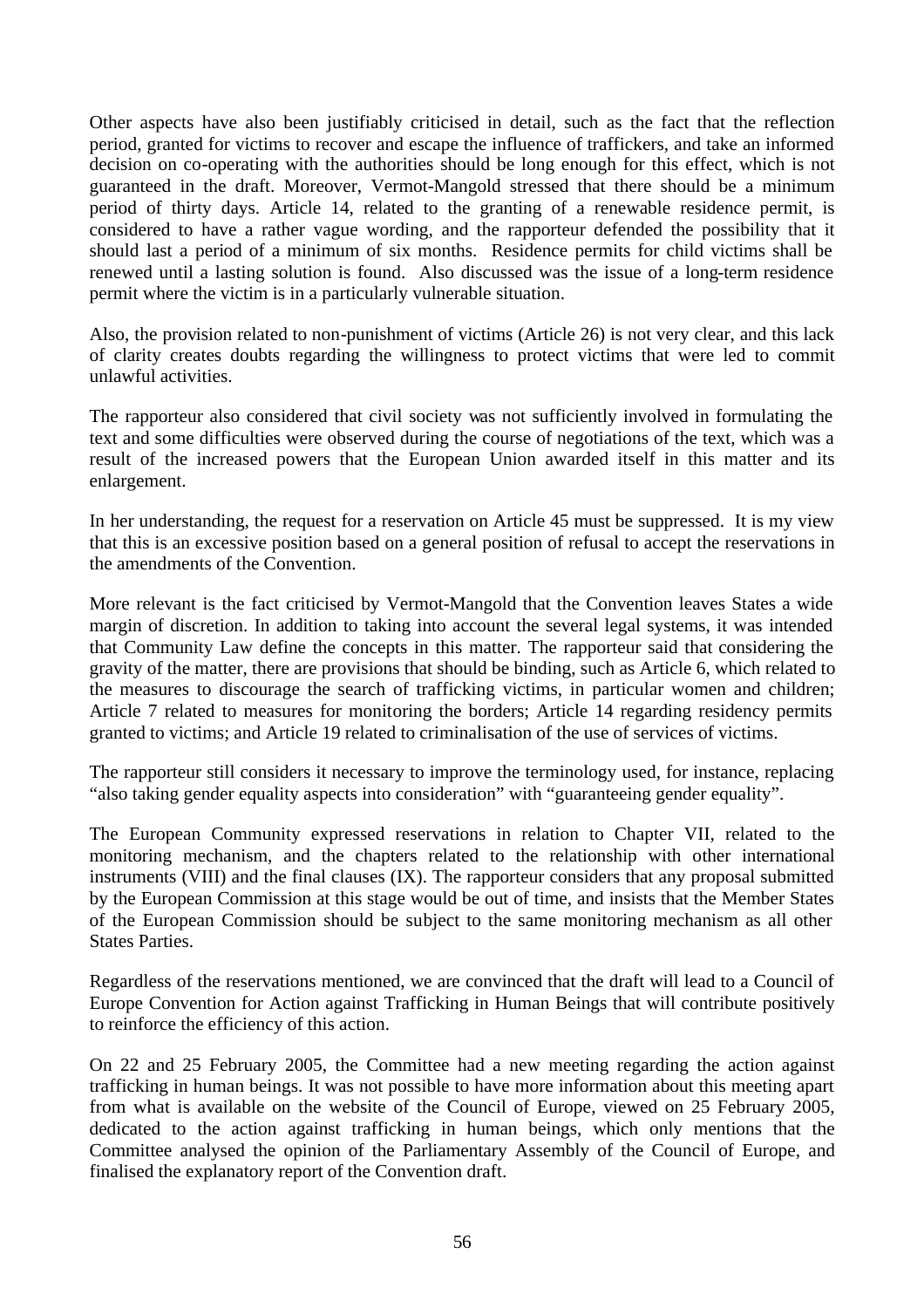The criticisms formulated will find echoes, especially in legislation that might be adopted by the most demanding States in relation to human rights. The observations made in relation to action against illegal migration being mixed up with that against trafficking of people, as well as the need to reinforce protection for trafficking victims, especially female and child victims of violence, sexual exploitation and forced prostitution, by granting legal residency and added protection against the traffickers, will certainly have a growing number of supporters.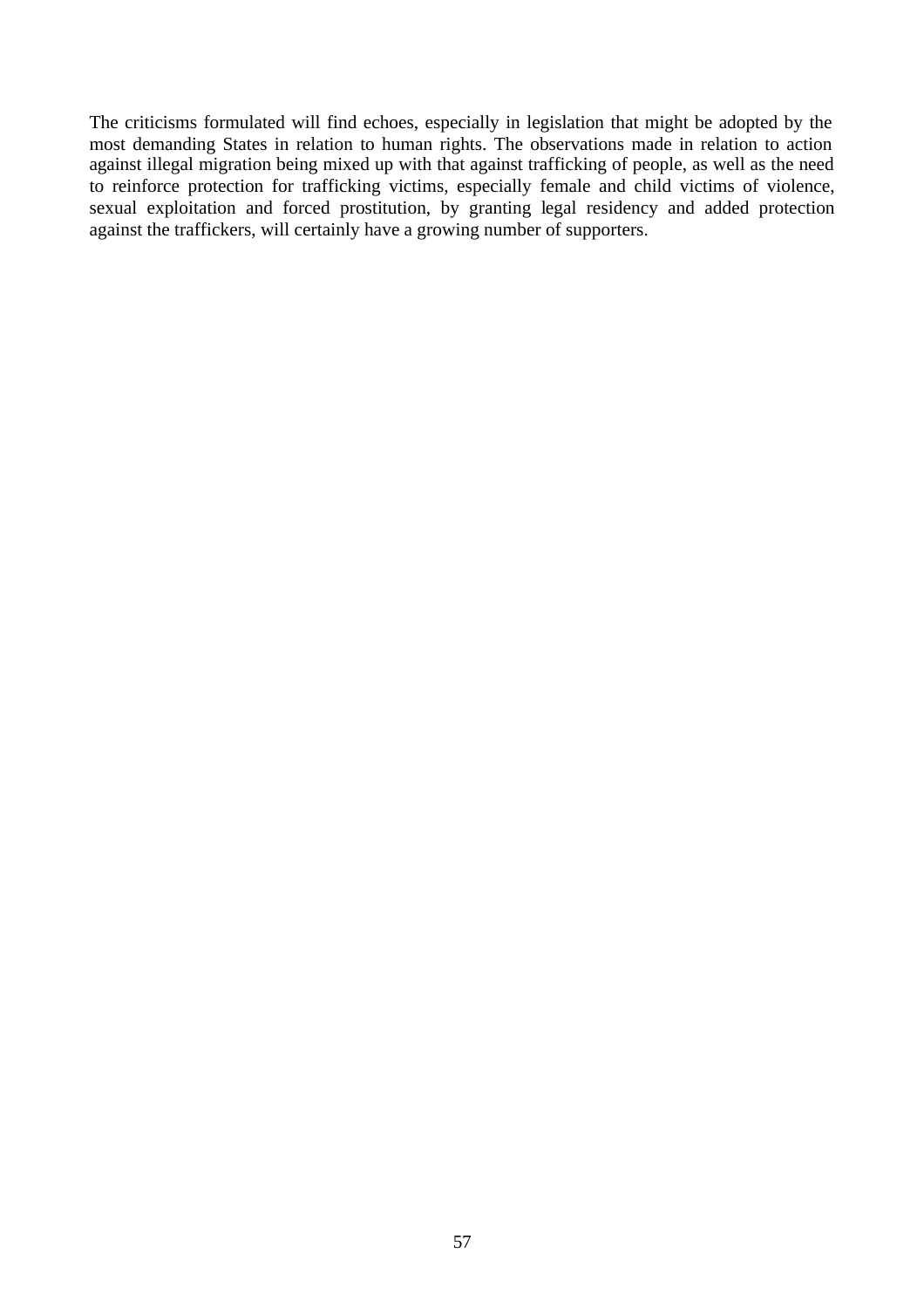# **Exploitation of Domestic Labour and the Case of Romanian Carers in Rome**

Executive Summary Laura Zordan, Co-ordinator of "Hands Up for Freedom" Project Activities CICA (Comunità Internazionale di Capodarco)

This research focuses on female migrants from Romania, the country from which recent migration flows come to Italy. More specifically, the report deals with carers employed as domestic help in the city of Rome.

By 'carer', I mean private care workers of foreign origin who, either on an individual basis or for an organisation, render their services in exchange for a wage. Or more commonly, those workers who operate on their own account and receive inadequate compensation for their efforts.

My choosing to highlight Romania is not fortuitous since from the early 1990s there has been a large concentration and an increase of the Romanian community both in the region of Lazio and in the province of Rome<sup>1</sup>.

The issue of work integration among the migrant population needs to be analysed within the context of Italian migration; defined as the Mediterranean model in which, from the late 1960s and more significantly, from the 1980s onwards, immigration has replaced emigration. Furthermore, the phenomenon in the countries of new migration and the lack of legislation to regulate entry has resulted in the spread of irregular situations.

An additional element that characterises the work placement of the migrant workforce is its employment in the tertiary sector, mainly in care and domestic work determining the type of migration to be found on the northern shores of the Mediterranean, which is made up, for the most part, of women who have often migrated alone.

In Rome, the sectors in which there are the most foreign labour present, due to a large and flexible job market, are those with little structure and high levels of informality and adaptability.

In fact, Rome is becoming what Saskia Sassen has defined as a 'global city'<sup>2</sup>, where the processes of globalisation have materialised bringing about changes in the economic and productive fabric through the development of the tertiary system and the service industry, leading to rising needs tied to work patterns and organisation, amplifying the demand for a new type of worker and frequently opening up opportunities for informal work.

A substantial part of the carers' phenomenon is tied to the world of the elderly and the presence of strong social demand for carers is linked to the ageing population, and changes in the structure and organisation of Italian families.

A direct result of poor public service intervention is a strong recourse to private carers. This correlation can be observed in the fact that in Lazio itself, where resort to 'carers' is higher, integrated public homecare services are less adequate.

 $\overline{a}$ 

<sup>&</sup>lt;sup>1</sup> Residents of Romanian origin represent 21 per cent of the total migrant population in the region. In the city of Rome, however, there are almost 60,000, which is a fifth of all migrants regularly admitted to the country (322,824 in 2003).

 $2$  Romanian domestic workers regularly insured by INPS (office of social security) on 31 December 2002 were 15,019 of which about 80 per cent were women.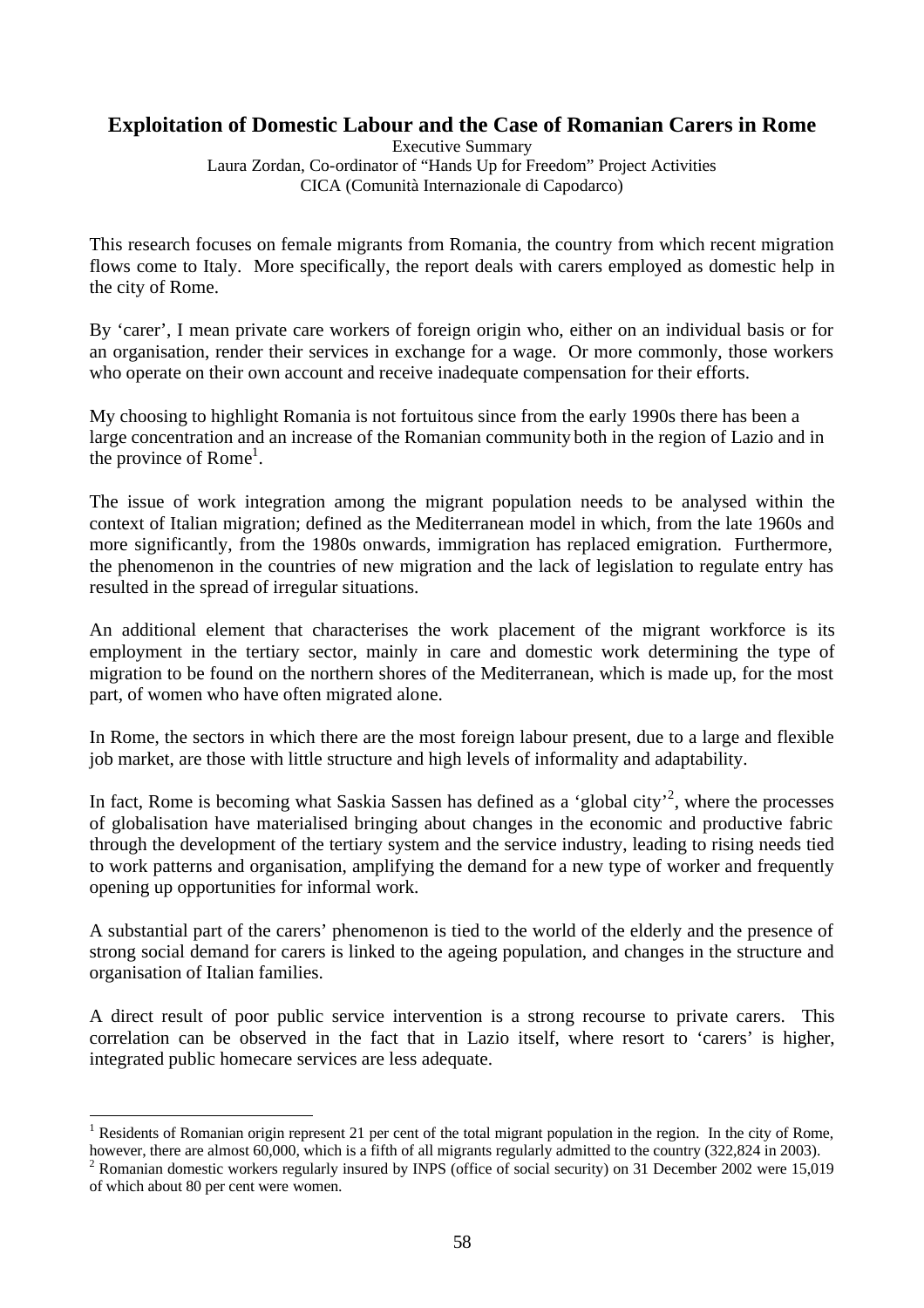Due to changes to working hours and working patterns as well as the consequent progressive integration of women to the job market and their abdication from care duties from within the nucleus of contemporary families, it has become apparent that families today are struggling to offer real care and support to their most vulnerable members (i.e. children, the elderly and the sick).

This has resulted in the demand for domestic help extending to the lower middle classes who are not always in a financial position to guarantee formal employment to migrant workers. A detailed analysis of the social phenomenon of Romanian carers is not easily quantifiable due to its complexity. In fact, it is not possible to establish the number of active carers in Italy based on the numbers of domestic workers registered with the office of social security, *Istituto Nazionale di Providenza Sociale* (INPS), as they do not take into account the undeclared labour undertaken by legal or illegal foreign citizens.

In the case of Romanian women, the element that facilitates their integration in the homecare sector is their willingness to accept very harsh working conditions. Everything is accepted in order to fulfil their own migration projects, which are very precise in terms of time and objectives. These are aimed towards economic savings to be carried out in a few months and usually involve older women, between 30 to 50 years of age, who are housed at their place of work and receive an average monthly wage of about 800 euros. Furthermore, their irregular status makes their placement in the irregular labour market easier, as they are not interested in obtaining a work permit.

The results of domestic inspections supplied by the Ministry of Foreign Affairs and the *Ispettorato del Lavoro del Comando dei Carabinieri* (Police work inspectors) show that by the end of 2002, 45 per cent of care workers were working in the black labour market<sup>3</sup>, 27 per cent were illegal workers and only the remaining 28 per cent were regular and working according to the regulations set out in the Collective National Contract to regulate domestic work.

At this stage, domestic servitude can be characterised by:

- A personal relationship between exploiter and exploited. The live-in situation, particularly in the case of foreign workers, implies a sense of a deep involvement, almost always within an ideological, patriarchal-familial context, resulting in the absence of any kind of negotiation in the domestic service relationship.
- The absence of remuneration. Although wages are not always absent, payments are small and below subsistence levels.
- The absence of any rules regarding working hours or daily and weekly rest periods which not only exploits the workers economically, but also perpetuates personal subjugation. Isolation is also an essential element of servitude.

The lack of respect for a person's dignity both as a human being and as a worker can also be added to the aforementioned factors. Paradoxically, while proclaiming the carer's status as a member of the family, there is, however, little tolerance of the carer sharing the same space and enjoying the same amenities as the rest of the family.

 $\overline{a}$ 

<sup>&</sup>lt;sup>3</sup> This concerns both legal and illegal migrants.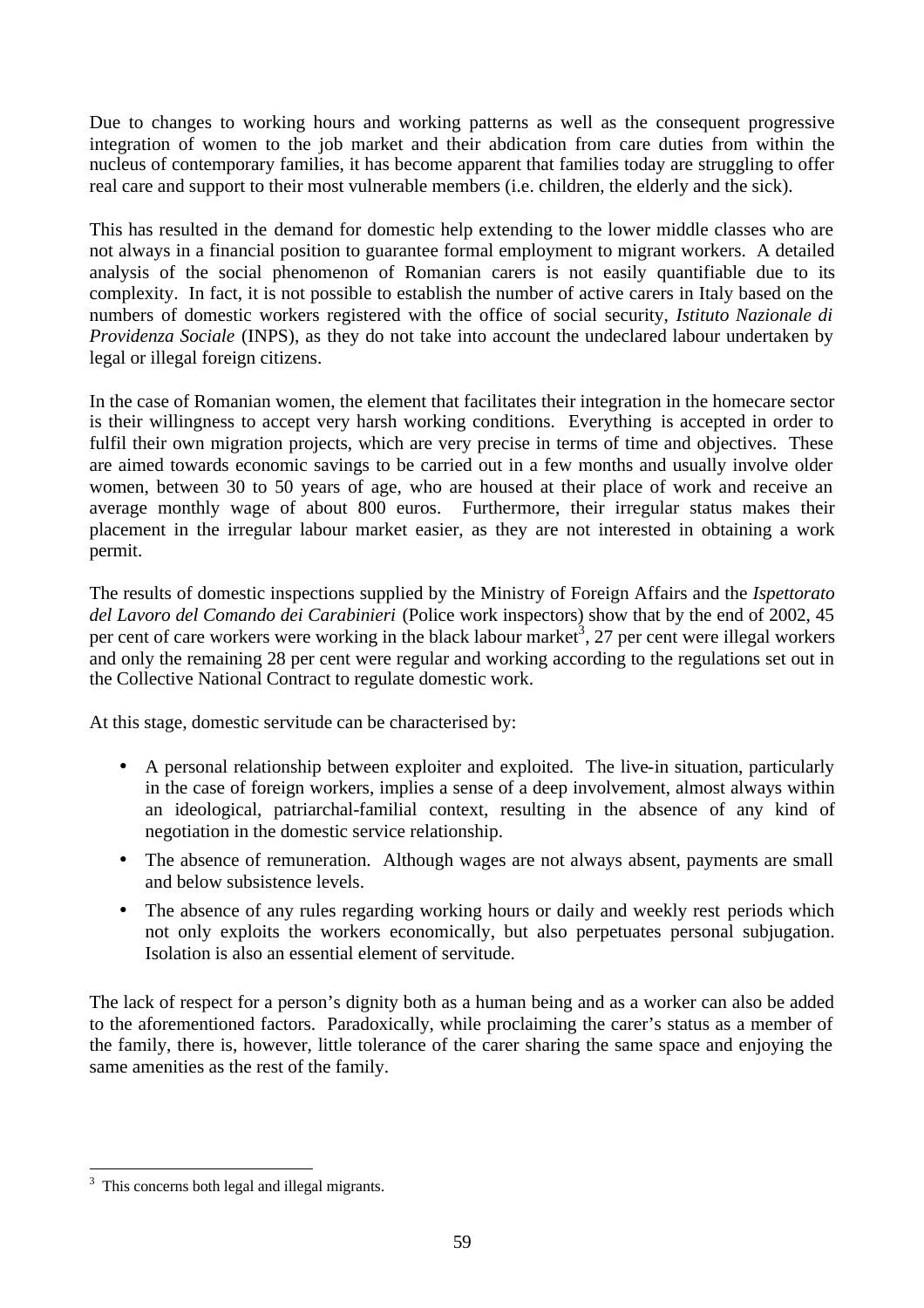In domestic servitude, coercion takes place in subtle ways; the person is induced into submission by the allurement of hospitality and the proclaimed inclusion into a network of family relationships, which substitutes the family of origin.

Therefore, the abusive interpersonal component that induces submission facilitates the establishment of consensual ways in which super-exploitation is voluntarily accepted but compensated by elements of convenience, mainly that of remuneration. A servant, on the other hand, has no compensation for the punishing workload or for the lack of autonomy.

The bond that links the foreign worker to the family is such that it transforms the latter into a particular type of employer. In exactly this type of relationship, it is not uncommon to find examples of 'expectation of excessive loyalty', which tie the migrant to the family disproportionately in respect to the contractual relationship to which the need for affectionate reference points are added.

On the one hand, a peaceful live-in situation fosters the consolidation of the ties of affection but on the other hand, loyal and obedient behaviour limits the possibility of asserting one's rights as a person and a citizen.

These demands are not explicit and in some ways they form part of a normal everyday contractual relationship, and are brought about by the strong necessity of the foreign woman to work.

In cases of long stays in Italy, many foreign women have initiated procedures of emancipation from living with the family they work for and have been joined by their own families.

However, the fact that other migrant workers have taken their place has generated a continuous employment turnover in the sector. This is due to the new arrivals' willingness to accept working conditions inferior to those of their predecessors.

The early years of the migration experience are those in which the strongest bond is formed with the employing family. In fact, it is only in later years that emancipation procedures are set in motion and new rights obtained, thanks to the consolidation of links within their community and, to a lesser extent, with the local population.

With this aim in mind, there exists in Rome – more than in any other Italian city – solidarity networks, even among the migrants themselves, which compensate for the inadequate services and facilitate full social integration.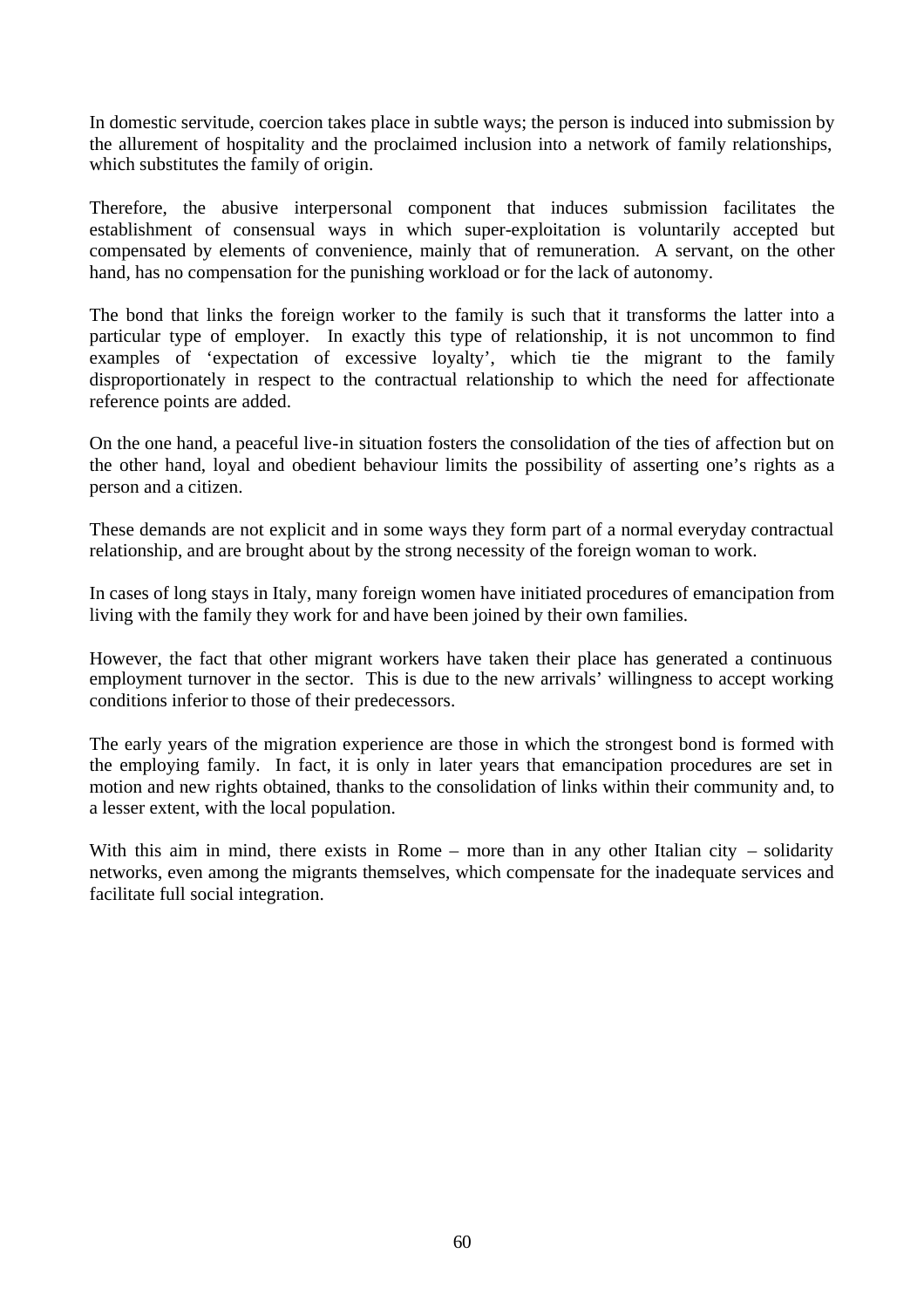# **Exploitation of Domestic Labour and the Case of Romanian Carers in Rome**

Excerpts (Chapters 4, 6-8) Laura Zordan, Co-ordinator of "Hands Up for Freedom" Project Activities CICA (Comunità Internazionale di Capodarco)

#### **4. A Typical Case: Migrant Romanian Women Employed As Domestic Workers**

The data from the applications for work permit regularisation presented in the capital city confirm the trend at the national level. For migrant women residing in Rome, working as domestic workers and carers represents one of the main employment options and this sector is responsible for one of the largest pockets of unregistered employment (*lavoro nero*<sup>1</sup>) in the city. More generally, the results of the 2002 Eurispes research on domestic work in Italy show that, when looking at the geographical distribution of non-EU migrants employed as domestic workers, one finds that over a fourth of them (28.9 per cent) are concentrated in the region of Lazio. In this region, more than one out of 10 non-EU migrants are employed as domestic workers.

Prominent within this context is the role of migrant women from Eastern European countries: Romanian, Polish, Moldavian and Ukrainian women who are employed as cleaners, babysitters and carers for the elderly. Restricting the scope of observation to include only Romanian migrants, one finds that the truly surprising outcome of the work permit amnesty concerns precisely the regularisation of the work status of Romanian citizens. With 141,670 work permits issued to them, Romanians represent the largest migrant group in Italy (in 2002, they were only the third largest group.) Furthermore, according to the results of a 2001 research study carried out by ISMU Documentation Centre, the largest concentration of Romanian citizens holding a regular permit is found in the province of Rome, followed respectively by the provinces of Milan and Turin. More generally, Lazio is the Italian region that plays host to the largest number of Romanian citizens.

Romanian women residing in Lazio and working as domestic workers appear to be favoured, when compared to women from other countries, by their medium to high level of education and willingness to accept irregular or unregistered employment, the latter being a typical tendency of migrant groups that have only recently entered the job market.

Italian legislation introduced a classification of domestic workers, identifying four separate categories to be used for purposes of retirement benefit and wage calculation. In reference to this classification, it should be noted that, for the most part, the Romanian women working in Rome's province fall within the third category. This group, the last in increasing order, includes domestic workers engaged in generic duties of a purely manual nature and lacking specific professional qualifications. Another essential element to be considered in defining the work situation of Romanian domestic workers and carers in Italy is the fact that the highest percentage of them is employed on an hourly basis. In other words, they work only a few days a week, for different families, and with a weekly schedule falling below the mark of 24 hours per week. A lower percentage, it appears, holds part-time positions (working at least four hours a day, or 24 hours a week, for the same family) or full time positions (living with the employer's family and receiving room and board as well as wages). These findings confirm the phenomenon taking place in the country at large of the broadening of the social class that creates a demand for domestic help. For reasons relating to family budget, the growing demand for domestic help on the part of the Italian

 $\overline{a}$ 

<sup>&</sup>lt;sup>1</sup> Lavoro nero, literally "black work", refers to any kind of employment that is not regularly registered, thereby evading taxation and not having access to legally protected benefits, such as paid vacation, sick leave, workman compensation, etc. (*translator's note*)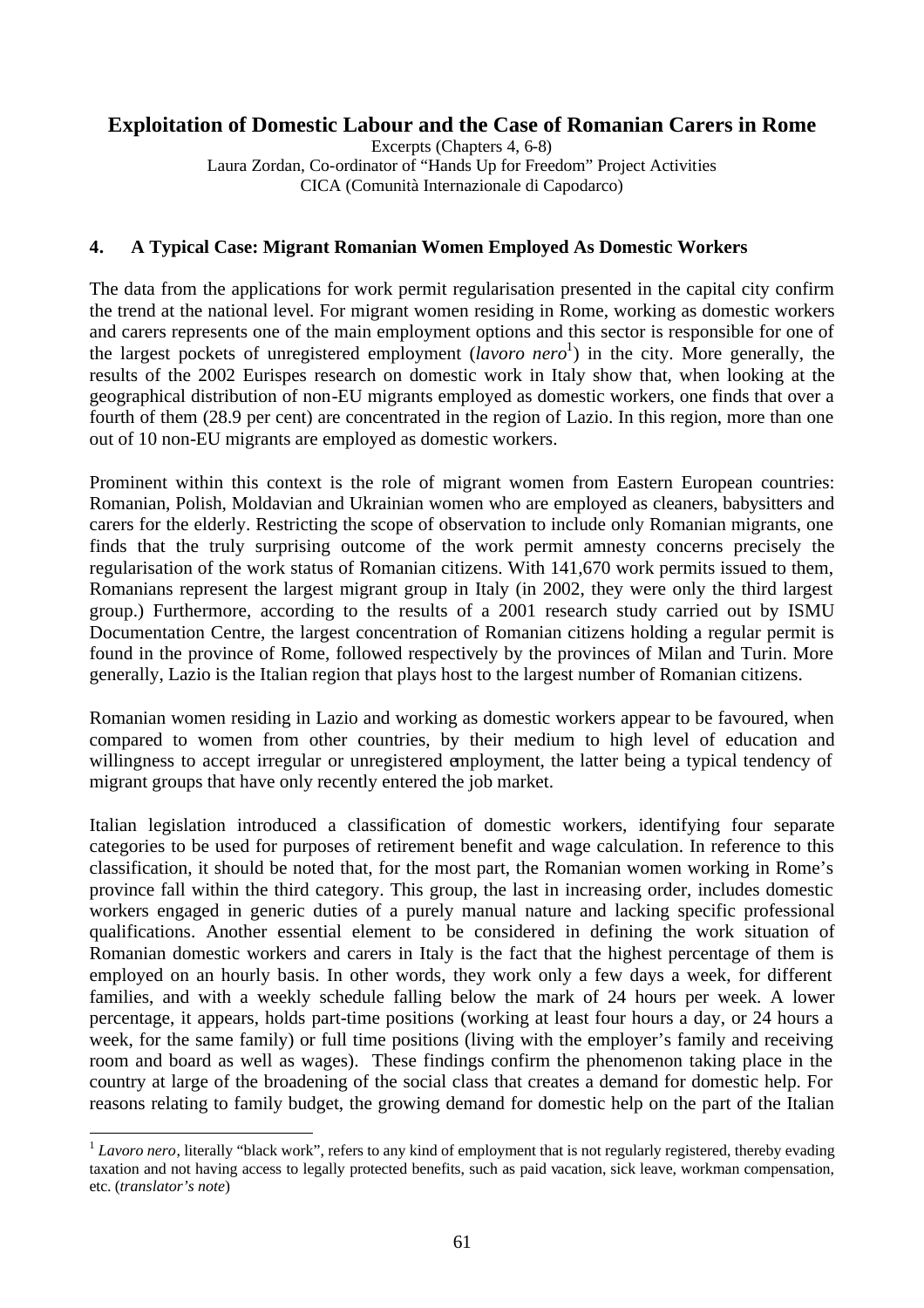middle class goes hand-in-hand with the formula of employing a domestic worker for a few hours a week.

 Providing an interesting contribution to the discussion of this phenomenon, data collected in 2003, by the Silvano Andolfi Foundation and the Lombard Regional Centre for Integration and Multiethnicity, shows a typical profile of domestic workers residing in Lombardy. The study looked at 400 foreign women, mainly from the Philippines, Peru, Eastern Europe, Eritrea, Ethiopia, Somalia and Cape Verde<sup>2</sup>. Women from the former Italian colonies came first, followed by Philippine women, South Americans and, lately, by Eastern Europeans. For the most part, they are not particularly young: only 21.7 per cent are under thirty, while 15.8 per cent are over fifty. Their motives for coming to Italy include more often the chance to make personal choices, move beyond a "pre-determined" life, go to school, and enjoy the same rights as men. Most, however, work for economic reasons and despite high education levels (46.6 per cent have secondary schooling and 27.1 per cent have tertiary level education), hold positions for which they have little regard, since it is not unusual for them to have left behind more qualified, although less well paid, employment. The majority (68 per cent of answers) quotes a desire to help their family or children (altruistic motive). However, a not irrelevant portion of the remaining answers refers to the desire for a better life for themselves (individualistic motive). Having an economic motive for working does not prevent almost a third of the interviewees from considering their job important also because of the feelings of affection, which tie them to the people for whom they care. A fourth of the interviewed women did not hold a work permit and had the chance to apply for regularisation through the "Bossi-Fini" Act (deadline for application was November 2002). As far as job descriptions, they are fairly diversified and depend on the group the women belong to, but the main characteristics are as follows:

- 36 per cent are engaged in domestic work; 26 per cent care for the elderly; 9 per cent look after children; several, however, describe themselves at the same time as "doing a little of everything";
- average monthly wages amount to about 700 euros:
- in general, they live with the employer's family, holding therefore a full time position in a situation of 'co-habitation'.

Domestic workers have the closest contact with Italian families and can act as mediators for the integration of newcomers who have an interest in entering the new cultural system while maintaining their original culture. The Andolfi/CNEL research showed that migrant domestic workers do not hold an optimistic view of the Italian family. In their view, Italian parents spoil their children and enjoy little respect from them, the elderly are considered a burden, and the charge of running the household falls mainly on women, even though husbands are increasingly helping out. The culture is individualistic and production-oriented.

While distance may lead to a nostalgic view of what they have left behind, the interviewees look at the future in very realistic terms. Only one sixth thinks about going back home or moving on; the others are aware that they will have to stay in Italy. Often, the very family the women left at home, aware of the economic benefits, urges her to continue to work in Italy. The desire to return is more prevalent among the women who have been in Italy for more than 10 years, who not only feel the burden of a tiring job, but also suffer greatly from loneliness. For this reason, in the little free time at their disposal, domestic workers seek the company of fellow compatriots and rarely develop

 $2^2$  See tables 3 and 4.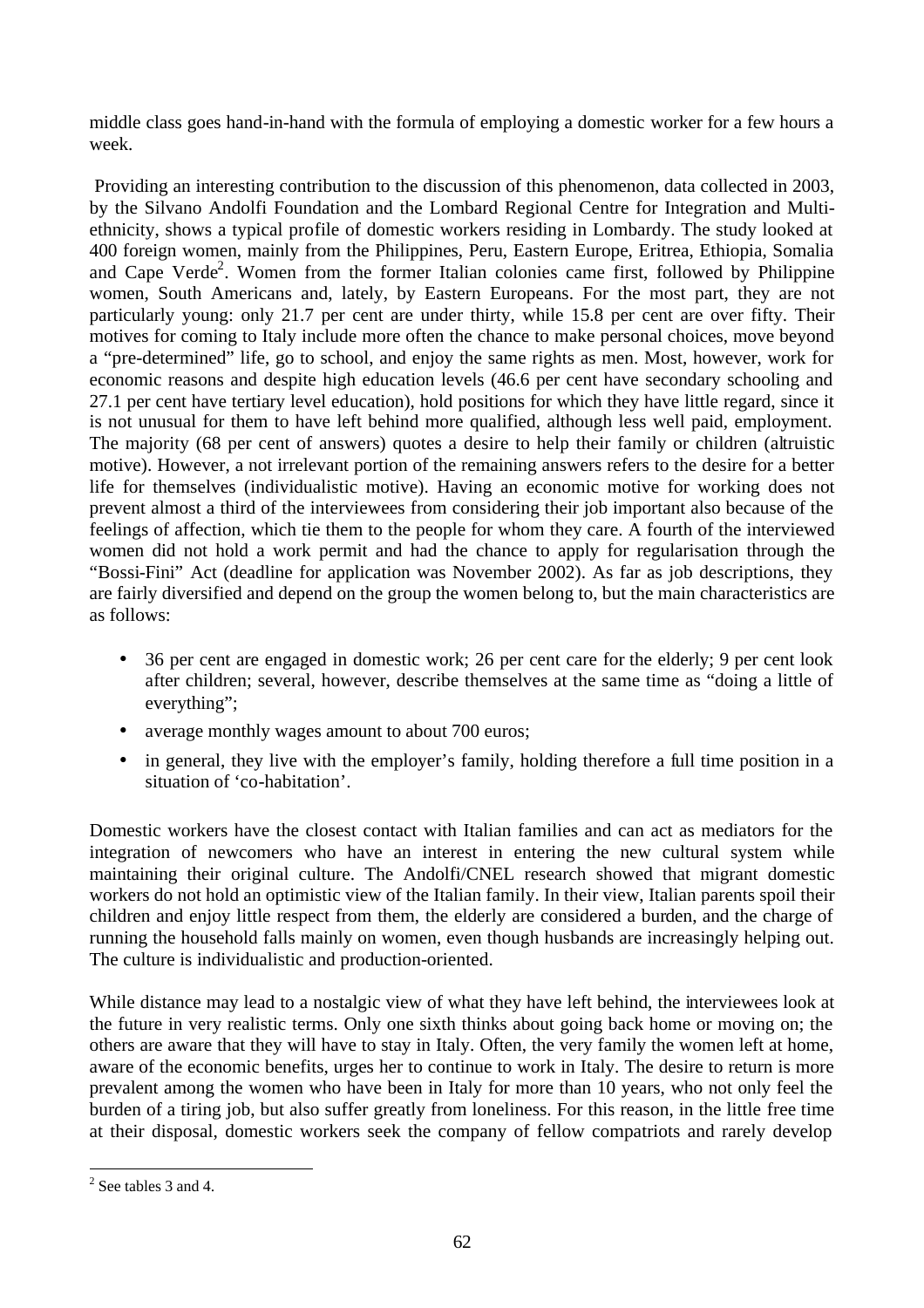relationships with Italians. Another group that tends to think more about going home are women who live in the home of their employer and thus, are more likely to suffer from depression. Disappointed by the encounter with a country that turned out to be very different from what they had imagined it to be – even those who do not think about returning hold idealised views of their original culture and of the environment they left behind.

While living with a family would seem to represent a means for reciprocal integration, the migrants, as it turns out, are dissatisfied with the degree of interest the employer's family shows towards their culture, as well as of mutual exchange. Live-in domestic workers find themselves working longer hours, with no overtime pay, no sick leave and no guaranteed free time. The openmindedness and inquisitiveness of the family is often only superficial and it seems that the foreign workers have replaced the Italian women who used to work in their capacity as victims of the family's negative attitudes.

# **6. Labour Exploitation and Domestic Servitude**

The exploitation of migrant workers is only part of an even larger and much more serious phenomenon generally referred to by the phrase "new forms of slavery". In general terms, this definition applies to life conditions in which a person's human dignity, in its various forms, is compromised or completely obliterated by the perverse action of underhand and hurtful mechanisms. These include violent practices acting on a person's psychological, social and cultural dimensions, and causing, through isolation from public life and in particular from one's own community, the complete loss of social and cultural identity which results from gradually losing touch with one's own country and origins.

Basically, contemporary forms of slavery have three principal causes, which relate to:

- Property or possession: these are an expression of slavery inherited from the past and still existing in some parts of Africa, in which the slave is an object to be bought or sold and his children belong for life to the master.
- Debt: in order to repay a debt, the slave is obliged to work without compensation and the terms for repayment are set by the creditor who will generally keep on changing them to the creditor's advantage.
- A contract: while formally sanctioning a legal work relationship, the contract hides conditions that limit individual liberty, enforcing them through threats or acts of violence.<sup>3</sup>

Naturally, slavery is by no means a new phenomenon. Established practices that conferred legal recognition to the possession of a slave and allowed the master to buy slaves without risking any penalty have long existed in the past. Slavery was, moreover, widely held as a socially acceptable practice, drawing justification and legitimisation from its economic value. In fact, it represented an actual profit-oriented institution and one of the decisive variables in the commercial development of some of the wealthiest countries.

The move towards modernisation generated global phenomena that have profoundly altered, along with many aspects of human life, the traits characterising the institution of slavery. On the one hand, the demographic explosion flooded the world's job markets with millions of workers, i.e. potential slaves. On the other hand, the introduction of technology and innovation in agriculture

 $\overline{a}$ 3 Kevin Bales, *I nuovi schiavi: la merce umana nell'economia globale,* Milan 2002, p. 23.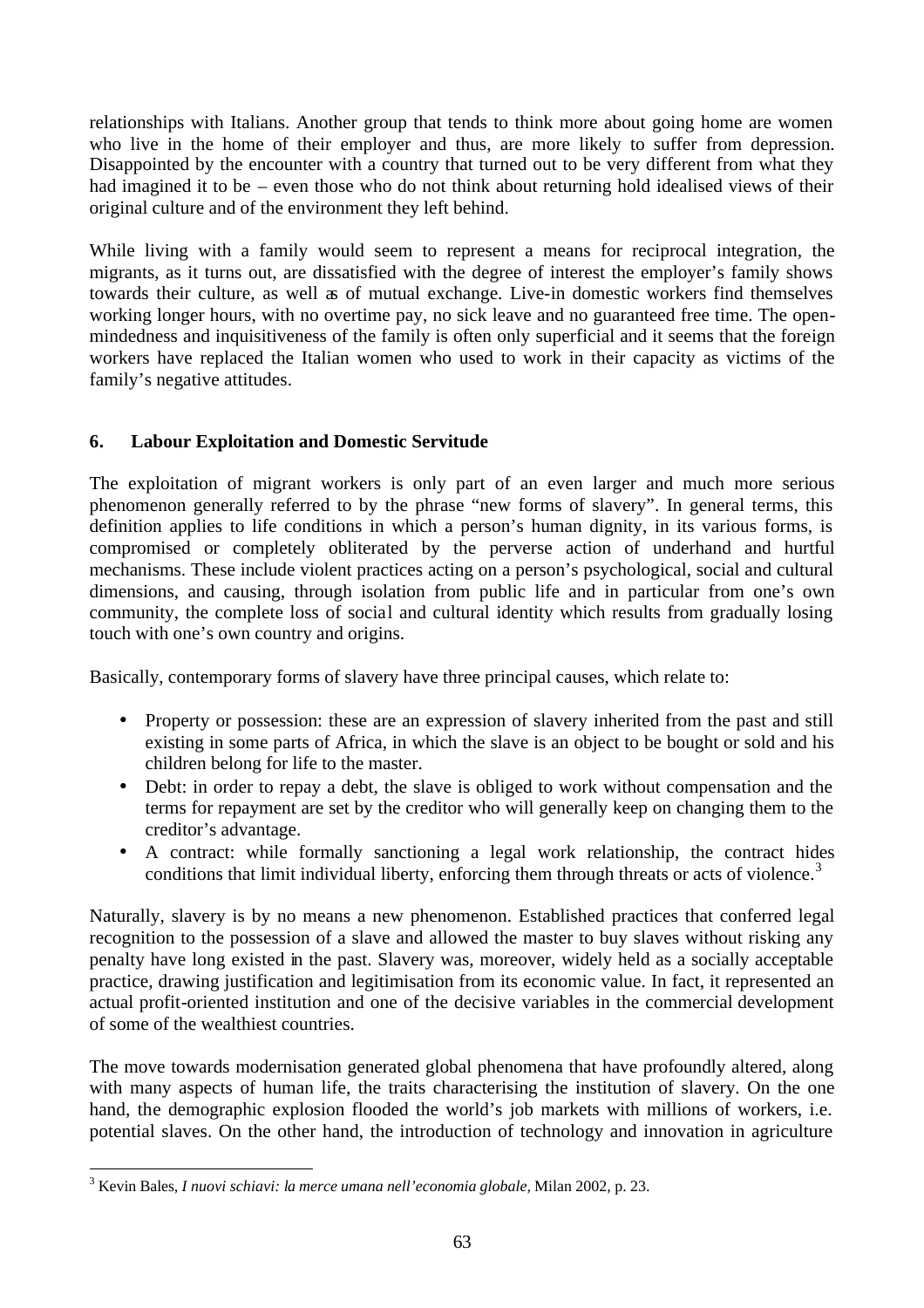caused many farmers, who could no longer compete with large-scale production, to abandon their land and to migrate to urban centres in search of a new job, thus becoming vulnerable to enslavement.

In most western countries, progress saw the evolution of civil and social rights protected by a constitution or declaration that formally abolished slavery as a practice. The phenomenon of modern day slavery, therefore, exists in a state of absolute social as well as economic illegality since its earnings enter the mainstream economy only at a later phase through money laundering operations. Despite its illegality, however, the practice draws justification and legitimisation from its high profitability. Through the considerable reduction of production costs it affords, slave labour has an indirect value in the world's economy that amounts to about US\$13 billion per year. In a further break from the past, the work relationship in contemporary forms of slavery covers a short span of time. Apparently, the slave is considered as a 'single use', disposable item: the cost of his labour is so low that 'retaining possession' for any length of time makes no economic sense. In addition, the absence of any visible link to the owner makes it impossible to trace reciprocal responsibilities connected to the work relationship.

It is now possible to delineate a descriptive picture of domestic servitude. Its first distinctive trait lies in the personal relationship between the exploiter and the exploited that always marks its particular configuration. In juridical terms, domestic work places the worker at the disposal of the employer, requiring the worker to satisfy the personal needs of the employer and those of the family. Co-habitation, which is almost always present in the case of a migrant worker, determines an even greater intensity of involvement in the relationship. The personal relationship may therefore be considered as an actual qualitative and constitutive element of domestic servitude.

Taking place, as it almost always does, within the context of a familial-paternalistic ideology, the exploited worker's involvement in a personal relationship excludes her from the possibility of resorting to negotiation. This characteristic of the servile relationship is made possible and even encouraged by the cultural and juridical background of the domestic work relationship. Since the limited worker's rights prescribed by this kind of contract are difficult, if not impossible, to enact, social perception views the absence of negotiation as plausible and fails to recognise exploitation. Indeed, a sort of 'presumption of normality' masks the complete exclusion of the worker from her rights. The general context, therefore, impedes identification, social stigmatisation and repression of criminal behaviour resulting in the exploitation and servitude of domestic workers.

 Lack of compensation is a second distinctive element, although wages are not always completely absent. In the specific case of the servile relationship, while it is compatible with the payment of small amounts of money, these are always kept below the subsistence threshold and are therefore insufficient to grant a minimum of independence. Lack of compensation or insufficient wages serve a twofold purpose: while enhancing the exploiter's economic advantage, they keep the worker in a state of dependency and subjugation.

The third element is the absence of rules concerning the work schedule, as well as daily and weekly rest. Often, the woman is required to work all day with no time set aside that she can devote exclusively to herself. If present, the weekly allotment of free time is in any case very limited and not arranged according to a pre-defined schedule, so that the worker cannot count on it and is unable to manage it as she pleases. Although she may be granted a few hours of free time during the week, the domestic worker is still caught in the family-centred, abusive relationship. The lack of free time or its extreme limitation serves also to perpetuate the personal subjugation of the worker. In general, isolation is precisely one of the essential elements of servitude. The exploited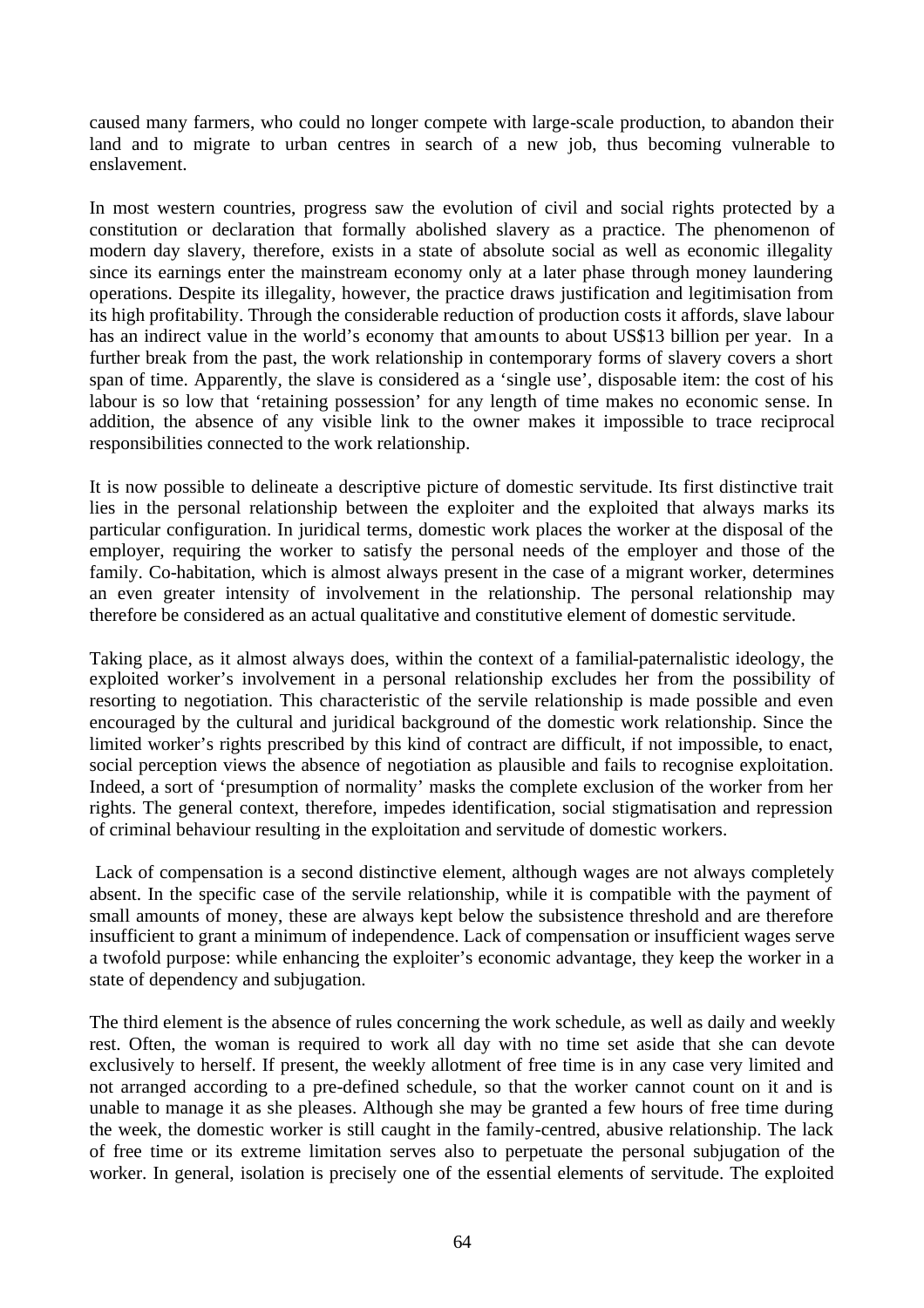person is kept from enjoying the company of friends and fellow compatriots from receiving information and sharing experiences with others who may be engaged in similar work or share the same cultural background.

In addition to these elements, there is another decisive and distinctive aspect: the lack of respect for the person's dignity, both as a worker and as a human being. Paradoxically, even while the exploiters may declare the worker to be part of the household, they will not allow her to share the same space or enjoy the same comforts and free time as the rest of the family members.

Despite hearing over and over that she is "part of the family", the domestic worker is constantly humiliated and insulted, and at times subjected to beatings, abuse or rape. If the exploited person is a woman, this situation often results from the superimposition, on the racist subculture that often marks the exploiter's behaviour, of a patriarchal and sexist background that sustains the overlapping of work and sexual exploitation. The exploiter sometimes demands the worker's sexual favours for himself, but there are instances in which the worker is handed over to others for use as a sexual plaything, in exchange for money or as 'a gift'. In these cases, domestic servitude blends into forced prostitution.

Within the familial centrism-subjugation cycle, the familial-paternalistic ideology covers up and masks abuse, whether sexual or otherwise, also when perpetrated within the actual family circle by the 'strong' member against the 'weak'. Here one finds the roots of domestic violence and abuse, an endogenous phenomenon in western societies, not limited in scope to intercultural relations. In the case of the female domestic worker, however, the social relationship and the power balance are completely tilted in favour of the employer. Being a woman, a foreigner, and a subordinate, isolated and lacking in culture-specific knowledge, the domestic worker runs a higher risk of seeing the relationship degenerate into an abusive one.

The involvement in an interpersonal relationship is the primary element of differentiation between domestic servitude and forced labour, since, in the case of domestic servitude, coercion occurs in subtle ways. Lured by the prospect of the claimed – but deceptive – inclusion in a network of family relationships presented as a substitute for the original family, the worker becomes entrapped and is induced to submission. The exploiter takes advantage of her sense of loss and homesickness resulting from her uprooting. In this psychological context, the worker falls prey to the delusion of receiving protection and hospitality at a time of great personal crisis, a time when she feels isolated in an unknown and hostile environment. However, the entrapment in the cycle of the abusive relationship may actually perpetuate indefinitely, and progressively worsen, her state of isolation and vulnerability.

In the presence of the interpersonal abusive element, which hides the coercive aspects and induces submission, it becomes difficult to identify the criminal profile of domestic servitude and distinguish it from other forms of domestic work in which the worker willingly accepts the superintensive work schedule. In the case of "voluntary servitude", however, one finds elements that are similar to those characterising domestic servitude, such as the long working hours and limited free time, but they are almost always compensated by other benefits, generally in the form of higher wages. A worker may indeed be willing to accept a heavy work schedule as long as it allows her to save, however slowly, the money necessary to go back home and make a real estate or professional investment there. In this case, the migrant has devised a precise plan for migration, with specific details as to the means to achieve its goals and the time it will take. The exploited domestic worker has no such compensation for the exhausting work schedule, lack of independence and limited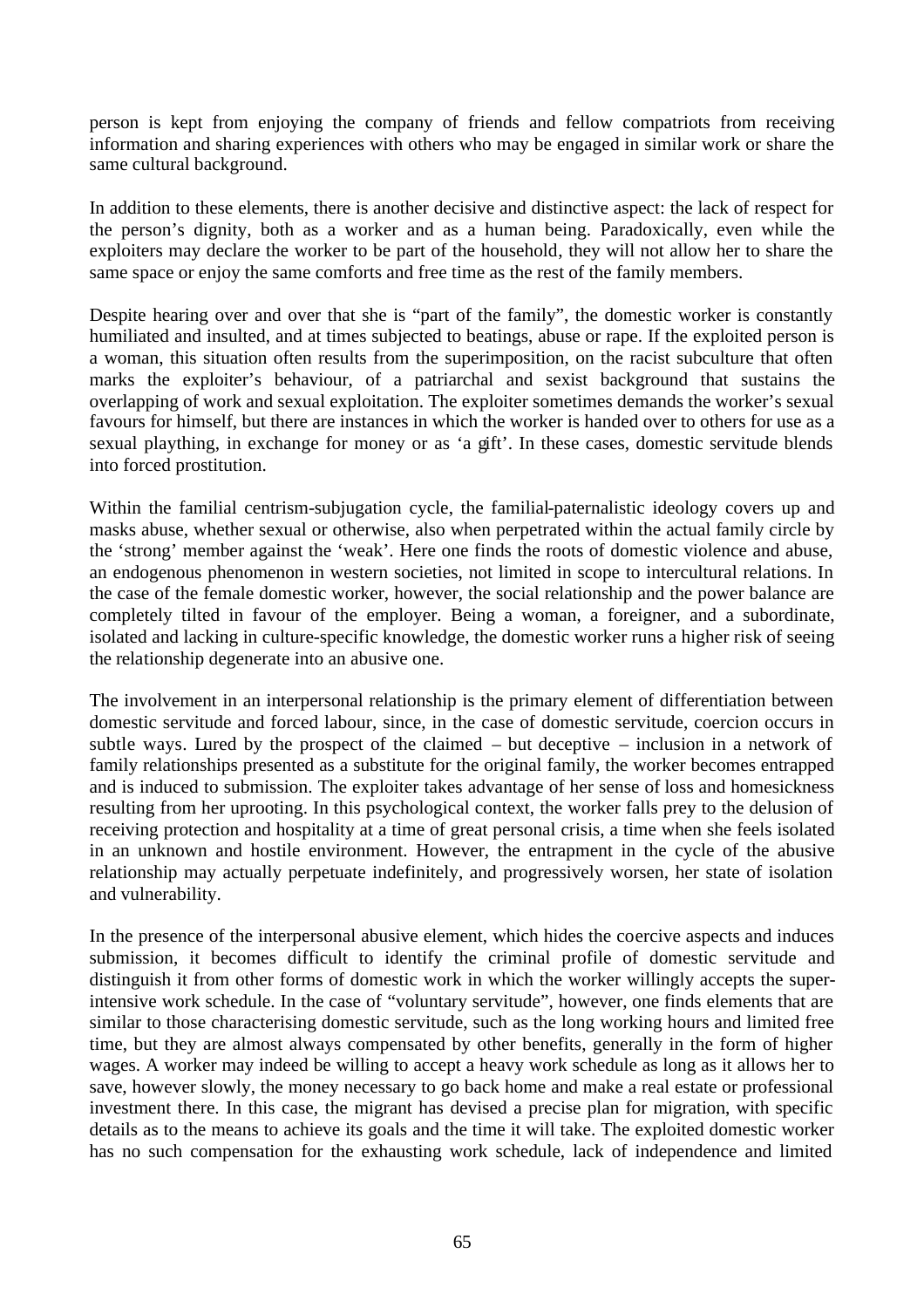freedom of movement. She lives in a virtual universe, devoid of space and time references, a universe where there is no future.

We may therefore define domestic servitude as the condition experienced by a worker caring for the needs of a person or family within the context of a personal relationship and family environment, yet in isolation, in exchange for a salary insufficient for subsistence, without certainties as to his/her allotment of free time, and with no alternatives to the present condition of subjugation. While providing a good representation of the vulnerability of these workers, though, this definition fails to account for the courage and determination of many women who pursue a difficult and risky migration project in order to secure a future for themselves, their family and their children. It does not account for the bravery of those who have risked it all, and sometimes lost it all, in order to break the servile relationship and commit their exploiters to justice. Today, we know something about servitude only because some of these women found the strength to break free and tell their story.

# **7. Domestic Work and Servitude**

 $\overline{a}$ 

In Rome's metropolitan area, the most significant portion of foreign migrants, especially Romanians, present in the city is involved in domestic work. While in the last ten years duties have become more varied (originally limited to cleaning and house chores, they now involve also caring for the elderly, the disabled, patients with chronic illnesses and children), the nature of the relationship between the migrant worker and the employing family has not changed. It is a particular type of relationship, so particular, in fact, that it connotes even the family as a particular kind of employer. In many instances, this particular relational model leads not so much to forms of servile work, but rather to the expectation of an 'excessive loyalty' to the family on the part of the migrant. The expected degree of loyalty is certainly disproportionate to the contractual agreement and must be understood also within the context of the migrant's need and search for affective points of reference.

Taking place mainly during the initial phases of the migratory experience, the phenomenon is sometimes present even after years of residence if the migrant lives in isolation or suffers from a lack of contact with her original community. In other cases, different kinds of fear may be at play, but these also result in the acceptance, on the worker's part, of particularly onerous work conditions. Sometimes the migrant's fears derive from objective conditions, such as the absence of a regular permit or the lack of points of reference. In other instances, the origin of the fears lies with the psychological subjugation to the employing family that the worker develops over time. In fact, the worker may sometimes feel 'responsible' for her irregular work situation (even when actually holding a work permit,) as if she were an accomplice to, rather than a victim of, the situation.

Finally, in some instances the migrant worker may choose to avoid regularisation of her work situation or request a regular contract covering only the minimum number of hours per week required to keep a work permit in order to save larger amounts of money as quickly as possible<sup>4</sup>.

Dependency in domestic work occurs at different levels and acquires specific traits in different situations. Most of all, it seems to be strongly related to the different phases of the foreign worker's migration experience. In most cases, instances of exploitation and servile work decrease in inverse

<sup>&</sup>lt;sup>4</sup> By accepting to work without a registered contract, the worker avoids taxation and other required contributions (for health coverage, pension, etc.) and receives more cash for the same amount of work. (*translator's note*)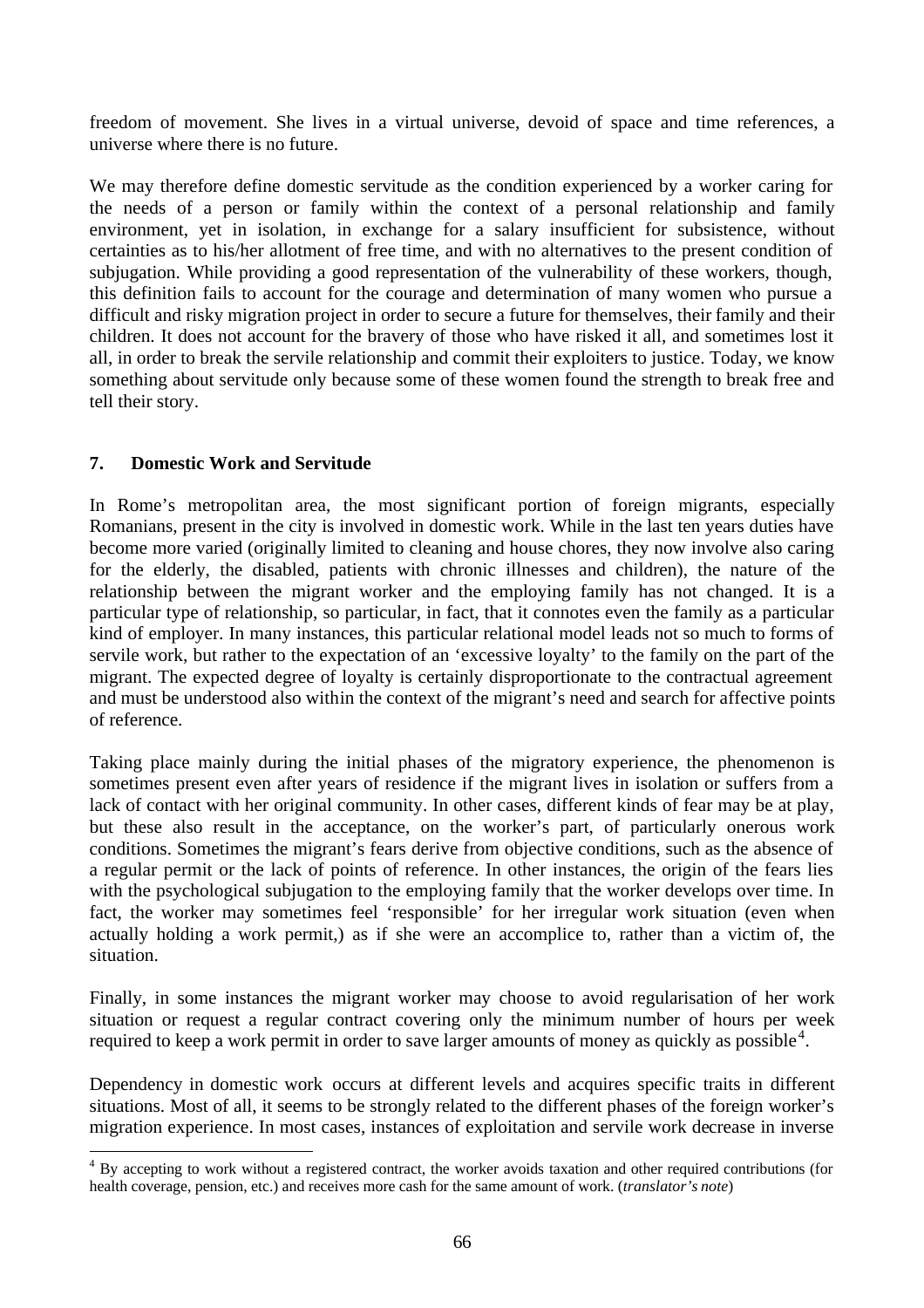proportion to the progress the worker makes from the time of arrival to the concrete achievement of inclusion (access to rights of citizenry).

In the past few years, various kinds of agencies acted as mediators for the migrants' arrival in Italy and conditioned, to a degree, the way they entered the job market. As far as domestic work is concerned, these were not criminal organisations but rather an array of different agencies (including religious organisations) that in past years helped foreign workers find positions with Italian families requiring the services of 'day and night' domestic help. The very first instances were in the late 1960s when Ethiopian women, who were already in the service of Italian families, followed the families to Italy when the families were recalled because of the war. This practice tied the worker's entrance into the country to an existing work contract. It should be noted that the worker had no contractual power in the work relationship, in part because residence in Italy depended on its continuation and also because those who had arrived in the country by way of this mechanism lacked other connections and ties with the local community.

In the last decade, however, other forms of agency, similar to the *caporalato* used in agriculture<sup>5</sup>, are becoming more widespread. Intermediaries visit bus depots where migrant women, mostly from Eastern European countries, go to meet fellow compatriots or arrive directly from abroad. For an agency fee of about 200 euros per placement, the intermediary puts the women in contact with families in need of a domestic worker or a carer for the elderly. In other cases, the employing family will search on their own, contacting the potential domestic worker on the streets or in locations where migrants are likely to gather (associations, churches, etc.).

Looking at the process of integration, one finds that, for the most part, the situation can be described as 'peaceful co-habitation'. Frequently, experiences such as taking meals at the table along with the host family, sharing the daily routine of the family's children and having access to the family physician (rather than resorting to the public health service) make the migrant worker feel protected. Whether or not this is indeed true in juridical terms, many find this environment a welcome 'shelter' from the difficulties of migration.

Very often, a woman who worked for the same family for years may leave her documents with them or sometimes even her children for safekeeping. Even after the work relationship is over, many women consider the family they used to work for as a permanent point of reference and keep their official address at the family's residence. Nonetheless, in exchange for this family-like situation, the woman gives up a lot. First, it is difficult for the worker to insist that her contractual rights are respected, such as adequate wages to commensurate with the amount of work, observance of the work schedule, free time and holidays. Indeed, the sense of loyalty towards the family limits the assertion of personal and civil rights. While requests for exception are not explicit, they are somehow part of the customary work relationship and derive from the worker's inability to negotiate, which in turn are a result of her need to work. In Rome, the average pay of a live-in domestic worker is about 700 euros per month. The kind of duties involved, the nationality of the worker and whether the family residence is located in the city proper or in the province are some of the factors determining her wage.

 $\overline{a}$ 

<sup>&</sup>lt;sup>5</sup> This exploitative mechanism was used to recruit additional workers for use as field hands, generally during the more labour-intensive harvesting season. An intermediary, called *caporale*, would visit spots where unemployed peasants congregated, pick those who looked better suited for the job and retain a percentage of the workers' wages. Generally, the worker was dismissed after the day's work and had no way of knowing whether he would be employed again the next day. (*translator's note*)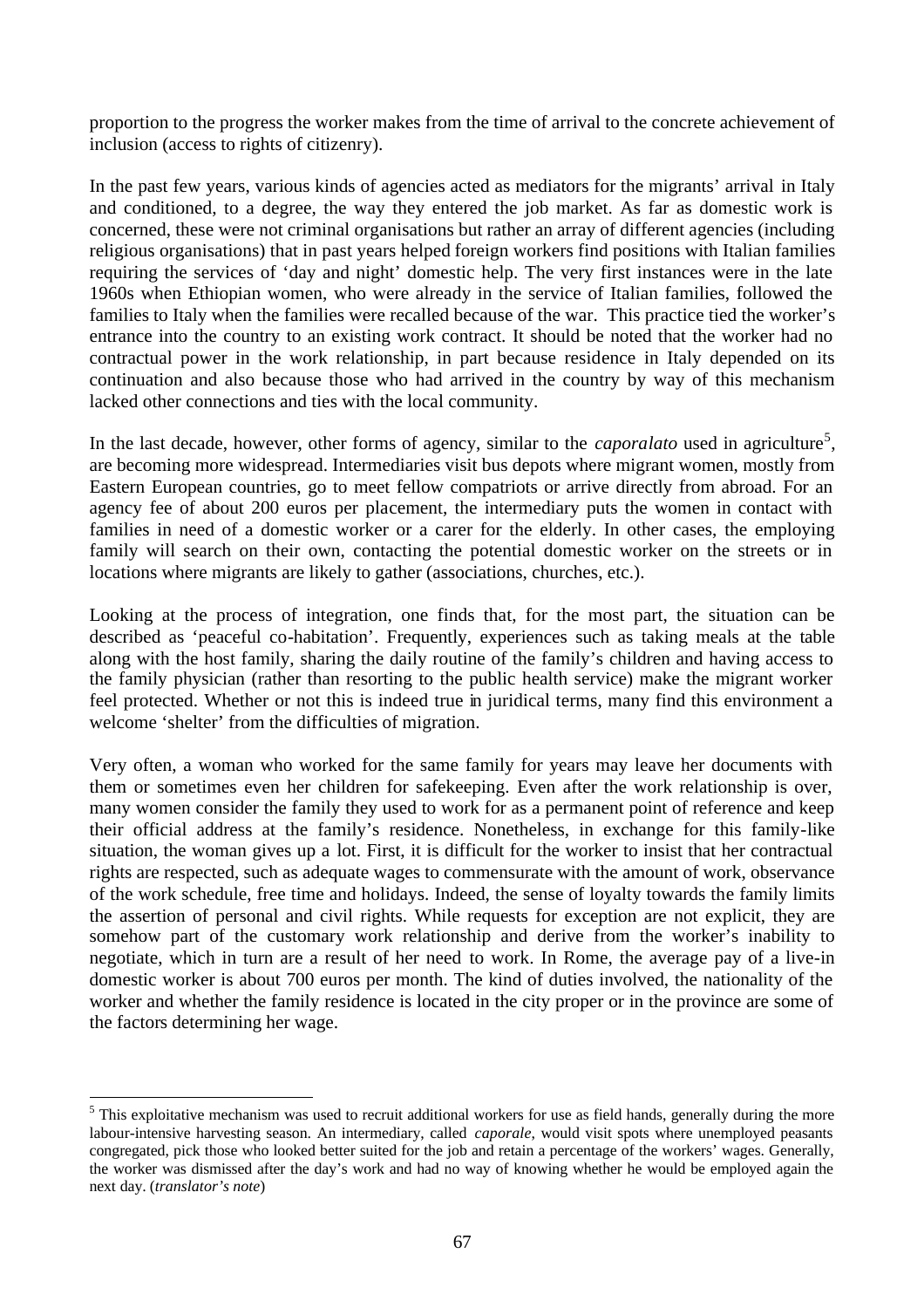Because the issuing or renewal of a work permit depends on the work situation of the applicant, workers who do not hold a work permit find themselves in a condition of even greater vulnerability. In some cases, these situations of dependency have resulted in the sale of work contracts and permits, as the difficulties in finding regular work and the resulting fear of losing the work permit may cause the worker to resort to producing false documentation.

Less prevalent in workers whose duties revolve around cleaning and house chores, loyalty and compliant behaviour are found more often in workers employed as carers, especially when caring for the elderly. Because they lack ties to the local community and are unfamiliar with local services, migrant workers find it necessary to rely on the family for practical aspects (permit application, health care, etc.) but also view it as the main provider of emotional and affection exchange. Indeed, many women leave 'day and night' employment, and therefore co-habitation with the employing family, only after securing the objective or subjective (affective) conditions for creating (or re-creating) a family of their own.

While situations of prolonged residence in the country and family reunions have led several women to seek emancipation from the co-habitation with the employing family, other migrant workers have taken their place. The newcomers' willingness to accept work conditions even below the standards achieved by their predecessors has determined a process of continuous re-negotiation of the work contract for this sector.

Normally the emotional involvement with the employing family is stronger in the first few years following the migrant's arrival. Emancipation and assertion of one's rights come at a later phase, following a strengthening of the ties with the migrant community and, somewhat less prominently, with the local community. In comparison to other cities, Rome has a stronger support network and this is also true among migrants. The development of this network is attributed to the need to make up for the lack of community services that would address the migrants' problems, such as hospitality in the initial phase of migration and in between jobs.

One last consideration regarding the situation of domestic workers, especially those holding 'day and night' jobs, touches on the reports (or rather on the failure to file reports) of abuse, including sexual abuse, at the hands of a member of the employing family. Attempts to discuss this aspect meet with a significant degree of reticence. Unfortunately, it represents a rather commonplace and hidden phenomenon, which is hardly ever brought to light and reported, even when it concerns acts of violence or rape. Rather than the consequence of an excessive loyalty towards the family, the failure to report these incidents is probably the result of the domestic worker's fear of repercussions<sup>6</sup>.

The witness account we relate below is meant precisely as a way to give full visibility, in all their horrors, to living conditions that in the era of 'positive' globalisation amount to an actual denial of a human being's right to exist.

# **8. The Voice of "New Slaves"**

*E* has been living in Italy for two years and eight months. She is on her own. After divorcing her husband in Romania at the age of 52, she came to Rome. She recalls that a friend had told her many things about Italy and she came here full of hope. In Romania, she had been working in the

 $\overline{a}$ <sup>6</sup>Romani Ciconte, *Le nuove schiavitù: il traffico degli esseri umani nell'Italia del XXI secolo*, Rome, 2002, p. 111.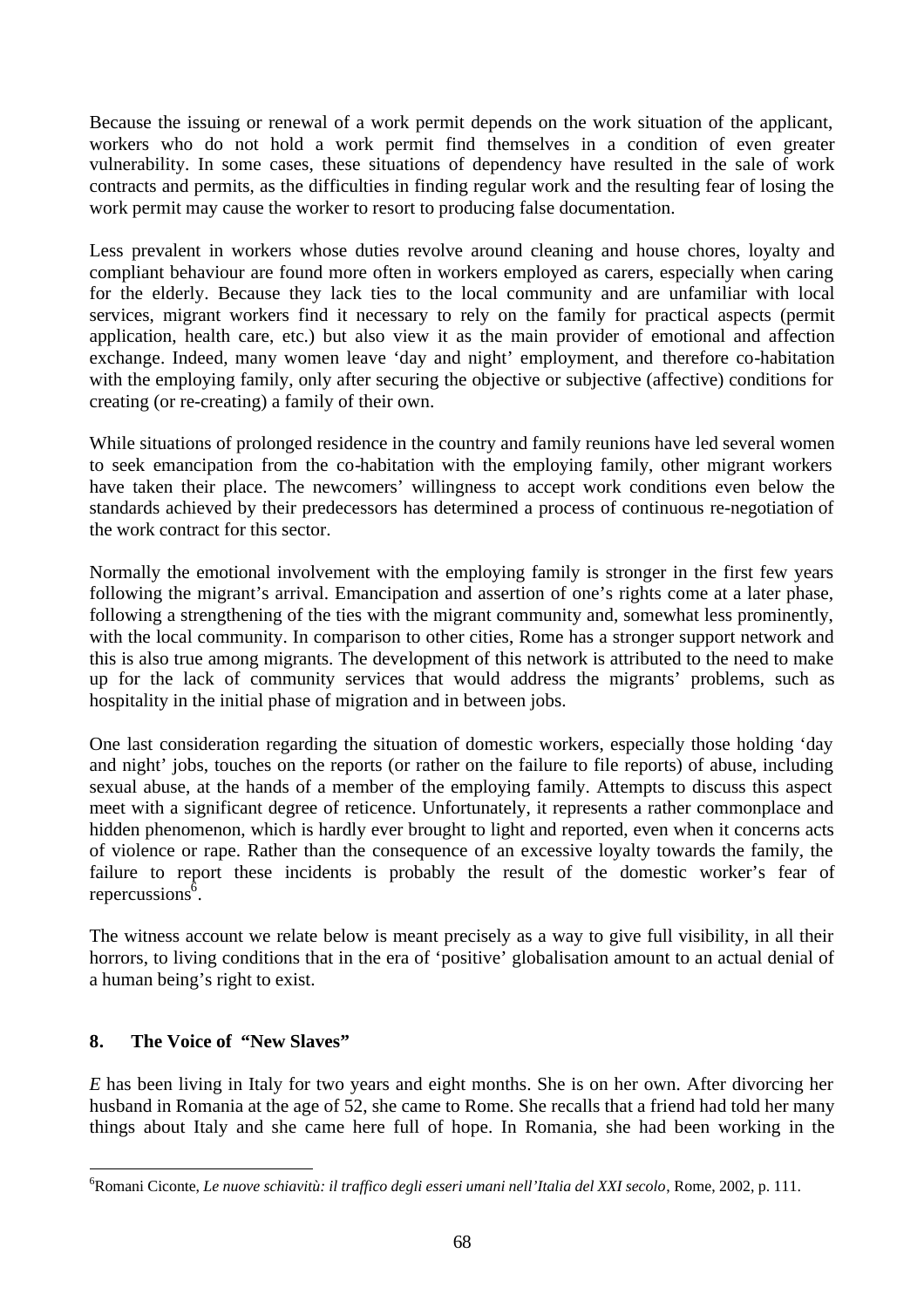administration office of a very small textile factory. The first few days in Rome were horrible, *E* tells me. With no place to go, she camped out on the sidewalks at Tiburtina Train Station. Then she was taken in by volunteers from the Caritas Organisation and found temporary accommodation. Through the volunteers, she came in contact with a medium to high income Roman family: the wife was a physician, the husband worked in an office, and their two children were aged 8 and 13. "The house was huge," she tells me. "They asked me to work six days a week, sometimes even on Sundays, for  $800,000$  lire<sup>7</sup> per month." She relates that she worked 10-hour days with a variety of duties, such as looking after the children, housekeeping and gardening.

*E* tells me that after six months, she lost 23 kilograms. "They were nice to me, but the work was much too heavy. And when I asked the lady for an increase, she said she didn't have the money and that what she was giving me was already too much. I decided to leave because, when I went to see a doctor at the dispensary, he told me that if I went on like that I would get sick. Really sick."

After a few months, through an ad she posted in one of Rome's hospitals, *E* came in contact with an elderly woman who needed help. *E* explains she had decided to try a different type of work. But things went from bad to worse.

Right from the start, the woman demanded that she work six days a week, 10 hours a day for 500 euros a month. The pay was better, but the woman was horrible. She insulted *E*, calling her a "gypsy", forbade her to eat anything during the day except during mealtimes, checked to make sure *E* would not take anything from the refrigerator, and even came to the point of accusing her of stealing a jumper.

*E* explains how ridiculous that idea was: "The lady was much fatter than I was. I would never have taken one of her jumpers, not even for fun." In order to smooth matters over, *E* offered to buy her a new jumper. Nonetheless, the relationship became increasingly tense. As *E* did not hold a regular work permit, the elderly lady would often threaten to report her to the police. One day, the woman also resorted to beatings: she hit *E* twice hard across the face. When *E* complained about the incident to the elderly woman's son, he took his mother's side and threw *E* out.

At present, *E* works as a domestic worker for another family, but prefers not to discuss her current situation. She just adds, by way of a conclusion, that she would like to be able to work in a different capacity, preferably as a rubbish collector. Ironically, I tell her that in a sense she has been doing that already for the past two years and eight months – she has been picking up a lot of the rubbish one finds indoors $8$ .

 $\overline{a}$ 

<sup>7</sup> Equivalent to 413 euros. (*translator's note*)

<sup>&</sup>lt;sup>8</sup> Witness account collected at the Anti-violence Centre of Rome's Central Police Station.